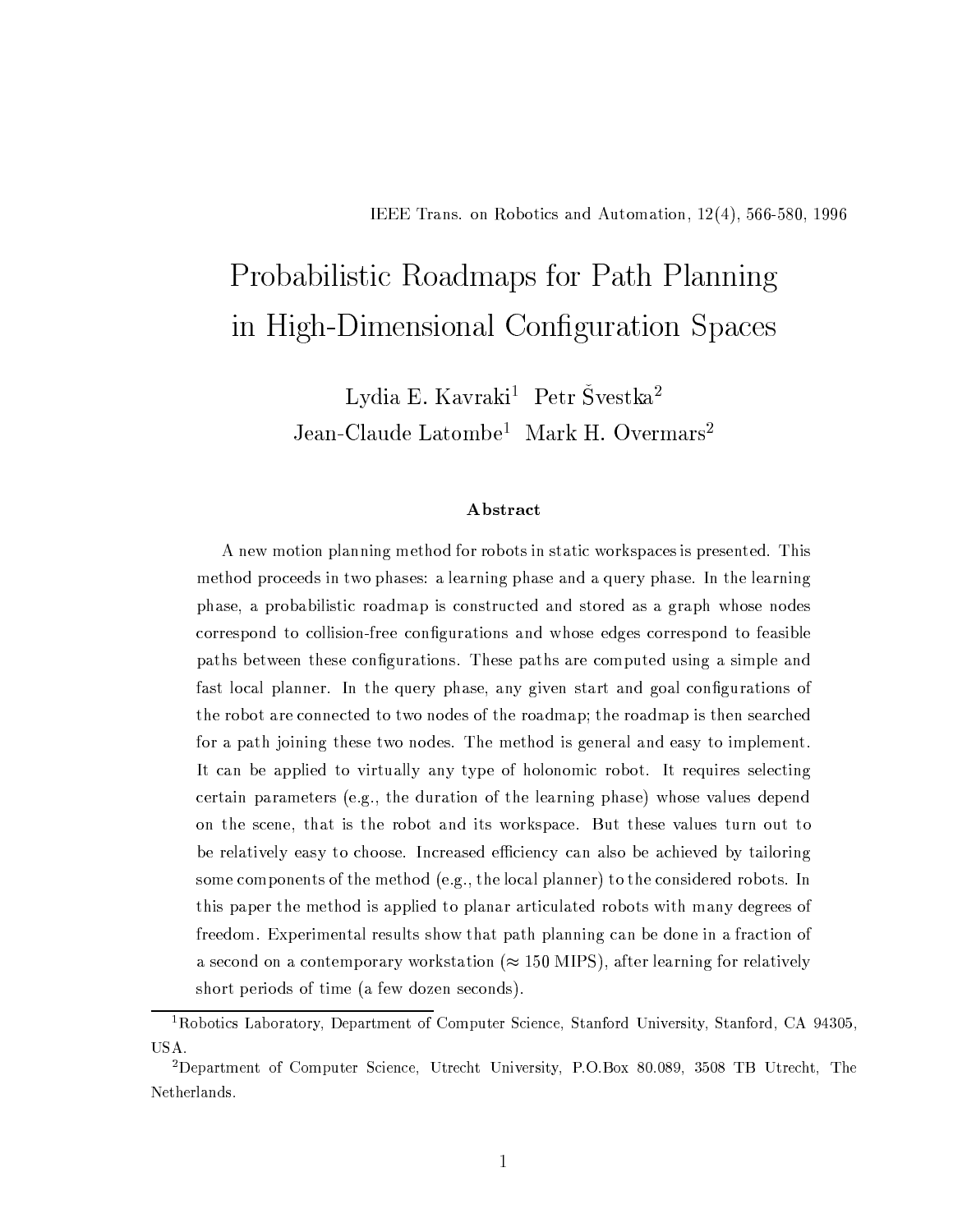Keywords: path planning, configuration space, probabilistic algorithms, many degrees of freedom robots, robotics.

## Introduction  $\mathbf{1}$

We present a new planning method which computes collision-free paths for robots of virtually any type moving among stationary obstacles (static workspaces). However, our method is particularly interesting for robots with many degrees of freedom (dof), say five or more. Indeed, an increasing number of practical problems involve such robots, while very few effective motion planning methods, if any, are available to solve them. The method proceeds in two phases: a *learning phase* and a *query phase*.

In the learning phase a probabilistic roadmap is constructed by repeatedly generating random free configurations of the robot and connecting these configurations using some simple, but very fast motion planner. We call this planner the *local planner*. The roadmap thus formed in the free configuration space (C-space [LP83]) of the robot is stored as an undirected graph R. The configurations are the nodes of R and the paths computed by the local planner are the edges of  $R$ . The learning phase is concluded by some postprocessing of  $R$  to improve its connectivity.

Following the learning phase, multiple queries can be answered. A *query* asks for a path between two free configurations of the robot. To process a query the method first attempts to find a path from the start and goal configurations to two nodes of the roadmap. Next, a graph search is done to find a sequence of edges connecting these nodes in the roadmap. Concatenation of the successive path segments transforms the sequence found into a feasible path for the robot.

Notice that the learning and the query phases do not have to be executed sequentially. Instead, they can be interwoven to adapt the size of the roadmap to difficulties encountered during the query phase, thus increasing the learning flavor of our method. For instance, a small roadmap could be first constructed; this roadmap could then be augmented (or reduced) using intermediate data generated while queries are being processed. This interesting possibility will not be explored in the paper, though it is particularly useful to conduct trial-and-error experiments in order to decide how much computation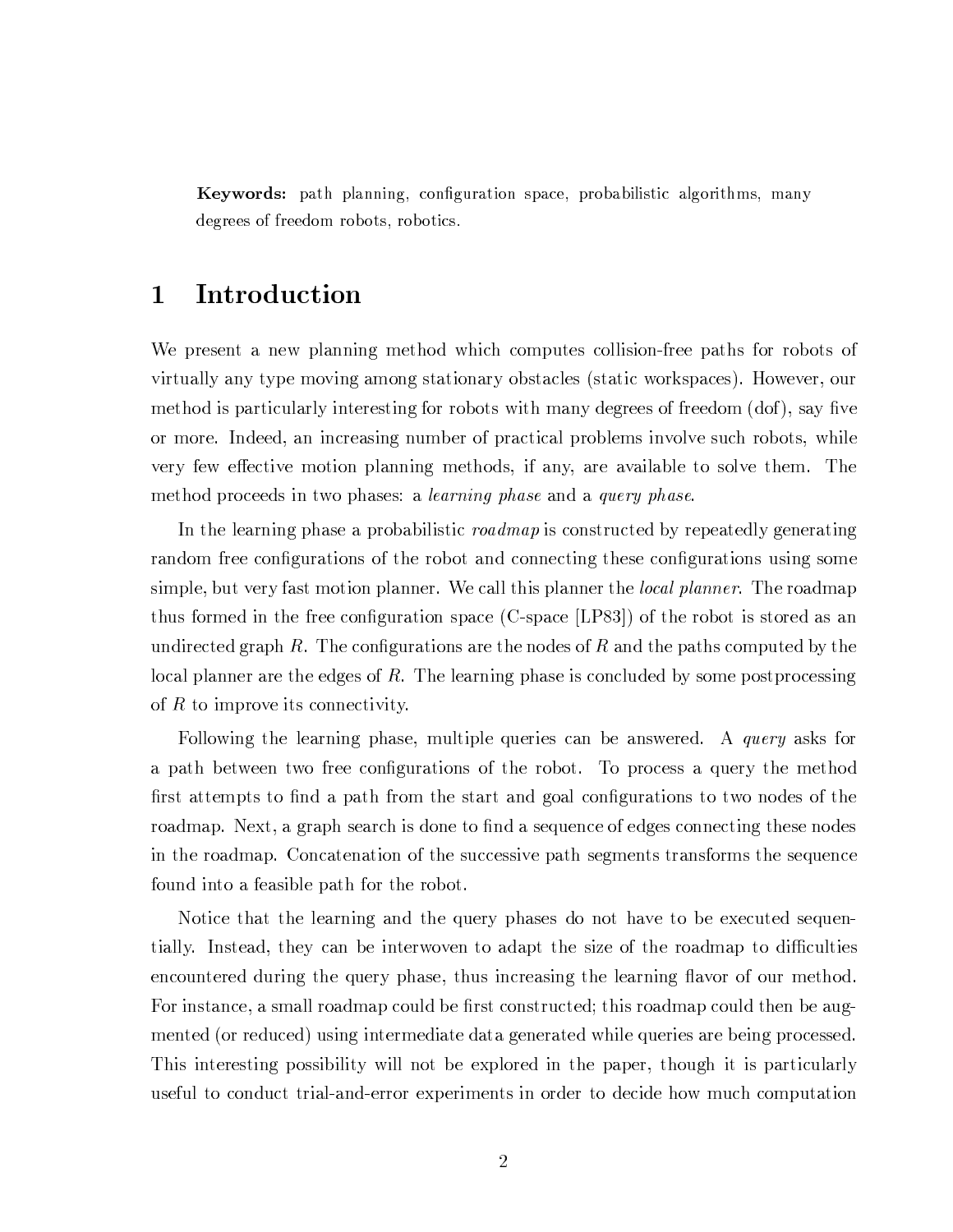time should be spent in the learning phase.

To run our planning method the values of several parameters must first be selected, e.g., the time to be spent in the learning phase. While these values depend on the scene, i.e., the robot and the workspace, it has been our experience that good results are obtained with values spanning rather large intervals. Thus, it is not difficult to choose one set of satisfactory values for a given scene or family of scenes, through some preliminary experiments. Moreover, increased efficiency can be achieved by tailoring several components of our method, in particular the local planner, to the considered robots. Overall, we found the method quite easy to implement and run. Many details can be engineered in one way or another to fit better the characteristics of an application domain.

We have demonstrated the power of our method by applying it to a number of difficult motion planning problems involving a variety of robots. In this paper we report in detail on experiments with planar articulated robots (or linkages) with many dofs moving in constrained workspaces. However, the method is directly applicable to other kinds of holonomic robots, such as spatial articulated robots in 3D workspaces [KL94b]. Additionally, a version of the method described here has been successfully applied to nonholonomic car-like robots [SO94]. In all cases, experimental results show that the learning times required for the construction of adequate roadmaps, *i.e.*, roadmaps that capture well the connectivity of the free C-space, are short. They range from a few seconds<sup>1</sup> for relatively easy problems to a few minutes for the most difficult problems we have dealt with. Once a good roadmap has been constructed, planning queries are processed in a fraction of a second.

The very small query times make our planning method particularly suitable for manydof robots performing several point-to-point motions in known static workspaces. Examples of tasks meeting these conditions include maintenance of cooling pipes in a nuclear plant, point-to-point welding in car assembly, and cleaning of airplane fuselages. In such tasks, many dofs are needed to achieve successive desired configurations of the end-effector while avoiding collisions of the rest of the arm with the complicated workspace. Explicit programming of such robots is tedious and time consuming. An efficient and reliable

<sup>&</sup>lt;sup>1</sup>All running times reported in this paper have been obtained on a DEC Alpha workstation, except those given in Section 6 which were obtained with a Silicon Graphics Indigo workstation.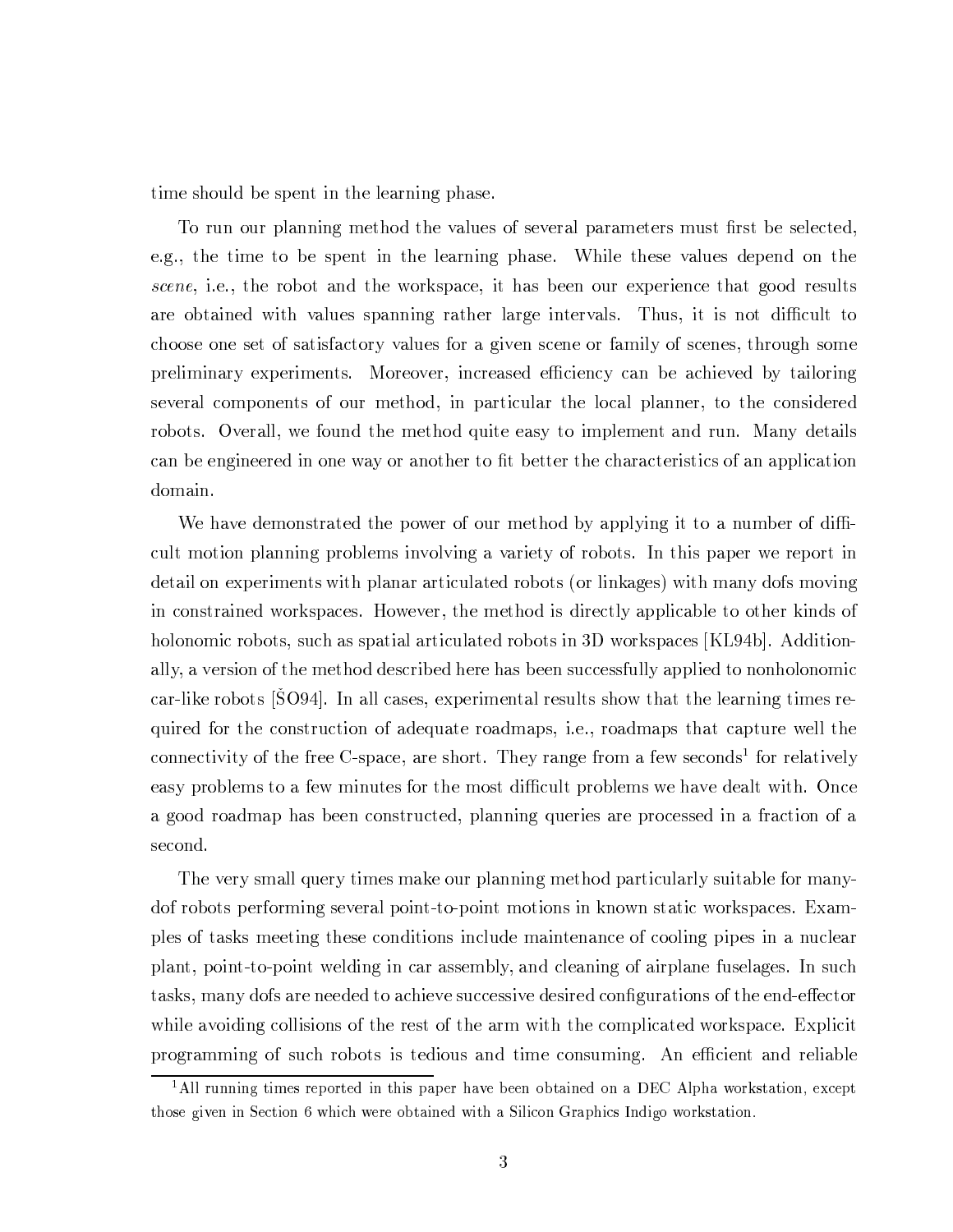planner would considerably reduce the programming burden.

This paper is organized as follows. Section 2 gives an overview of some previous research and relates our work to this research. Section 3 describes our motion planning method in general terms, i.e., without focusing on any specific type of holonomic robot. Both the learning and the query phases are discussed here in detail. Next, in Sections 4, 5, and 6 we apply our method to planar articulated robots. In Section 4 we describe specific techniques that can be substituted for general ones in the planner to handle these robots more efficiently (especially when these have many dofs). In Sections 5 and 6 we describe a number of experiments and their results; we also analyze how variations of some parameter values affect planning results. Section 5 presents results obtained with a customized implementation of the method embedding the specific techniques of Section 4. Section 6 discusses other experimental results obtained with a general implementation of the method. Section 7 concludes the paper.

# $\overline{2}$ Relation to previous work

Path planning for robots in known and static workspaces has been studied extensively over the last two decades [Lat91]. Recently there has been renewed interest in developing heuristic, but practical path planners. For few-dof robots, many such planners have been designed and some are extremely fast (e.g.,  $|BLL92, LRDG90|$ ). Considerable attention is now directed toward the creation of efficient heuristic planners for many-dof robots. Indeed, while such robots are becoming increasingly useful in industrial applications, complete methods for such robots have overwhelming complexity. New emerging applications also motivate that trend, e.g., computer graphic animation, where motion planning can drastically reduce the amount of data input by human animators, and molecular biology, where motion planning can be used to compute motions of molecules (modeled as spatial linkages with many dofs) docking against other molecules.

The complexity of complete path planning methods in high-dimensional configuration spaces has led researchers to seek heuristic methods that embed weaker notions of completeness (e.g., probabilistic completeness) and/or can be partially adapted to specific problem domains in order to boost performance in those domains.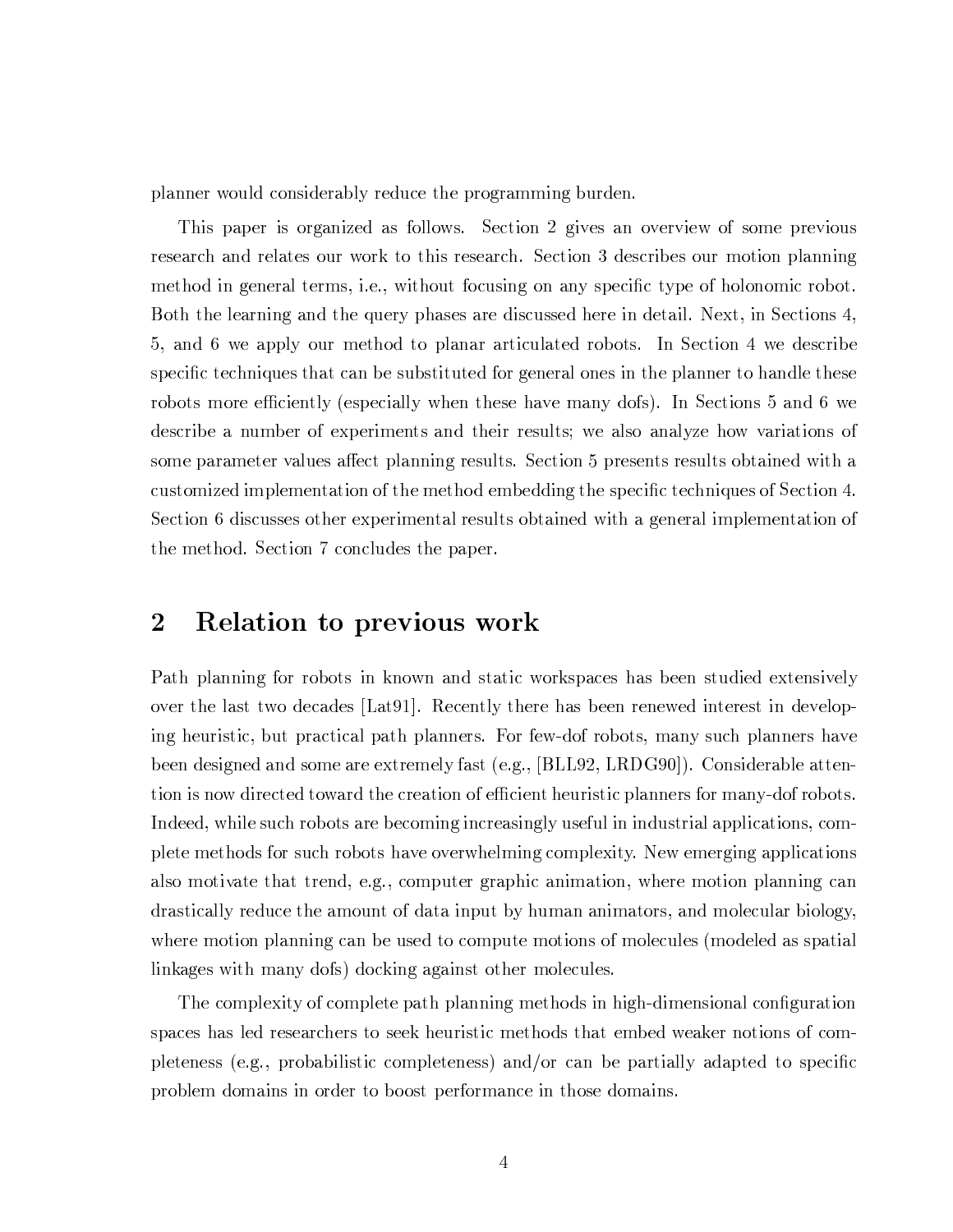In recent years, some of the most impressive results were obtained using potential field methods. Such methods are attractive, since the heuristic function guiding the search for a path, the potential field, can easily be adapted to the specific problem to be solved, in particular the obstacles and the goal configuration. The main disadvantage of these planners is the presence of local minima in the potential fields. These minima may be difficult to escape. Local minima-free potential functions (also called navigation functions) have been defined in [Kod87, RK92, BL91]. But these functions are expensive to compute in high-dimensional configuration spaces and have not been used for many-dof robots.

One of the first successful potential field planners for robots with many dof is described in [FT87]. This planner has been used to compute paths of an 8-dof manipulator among vertical pipes in a nuclear plant, with interactive human assistance to escape local minima. In [FT90] the same authors present a learning scheme to avoid falling into the local minima of the potential field. During the learning phase, probabilities of moving between neighboring configurations without falling into a local minimum are accumulated in an  $r^n$  array, where *n* is the number of dofs and *r* is the number of intervals discretizing the range of each dof. During the planning phase, these probabilities are used as another heuristic function (in addition to the potential function) to guide the robot away from the local minima. This learning scheme was applied with some success to robots with up to 6 dofs. However, the size of the  $r^n$  array becomes impractical when n grows larger.

Techniques for both computing potential functions and escaping local minima in highdimensional C-spaces are presented in [BL91, BLL92]. The Randomized Path Planner (RPP) described in [BL91] escapes local minima by executing random walks. It has been successfully experimented on difficult problems involving robots with 3 to 31 dofs. It has also been used in practice with good results to plan motions for performing riveting operations on plane fuselages [GMKL92], and to plan disassembly operations for the maintenance of aircraft engines [CL95]. Recently, RPP has been embedded in a larger "manipulation planner" to automatically animate scenes involving human figures modeled with 62 dofs [KKKL94]. However, several examples have also been identified where RPP behaves poorly [CG93, ZG93]. In these examples, RPP falls into local minima whose basins of attraction are mostly bounded by obstacles, with only narrow passages to escape. The probability that any random walk finds its way through such a passage is almost zero. In fact, once one knows how RPP computes the potential field, it is not too difficult to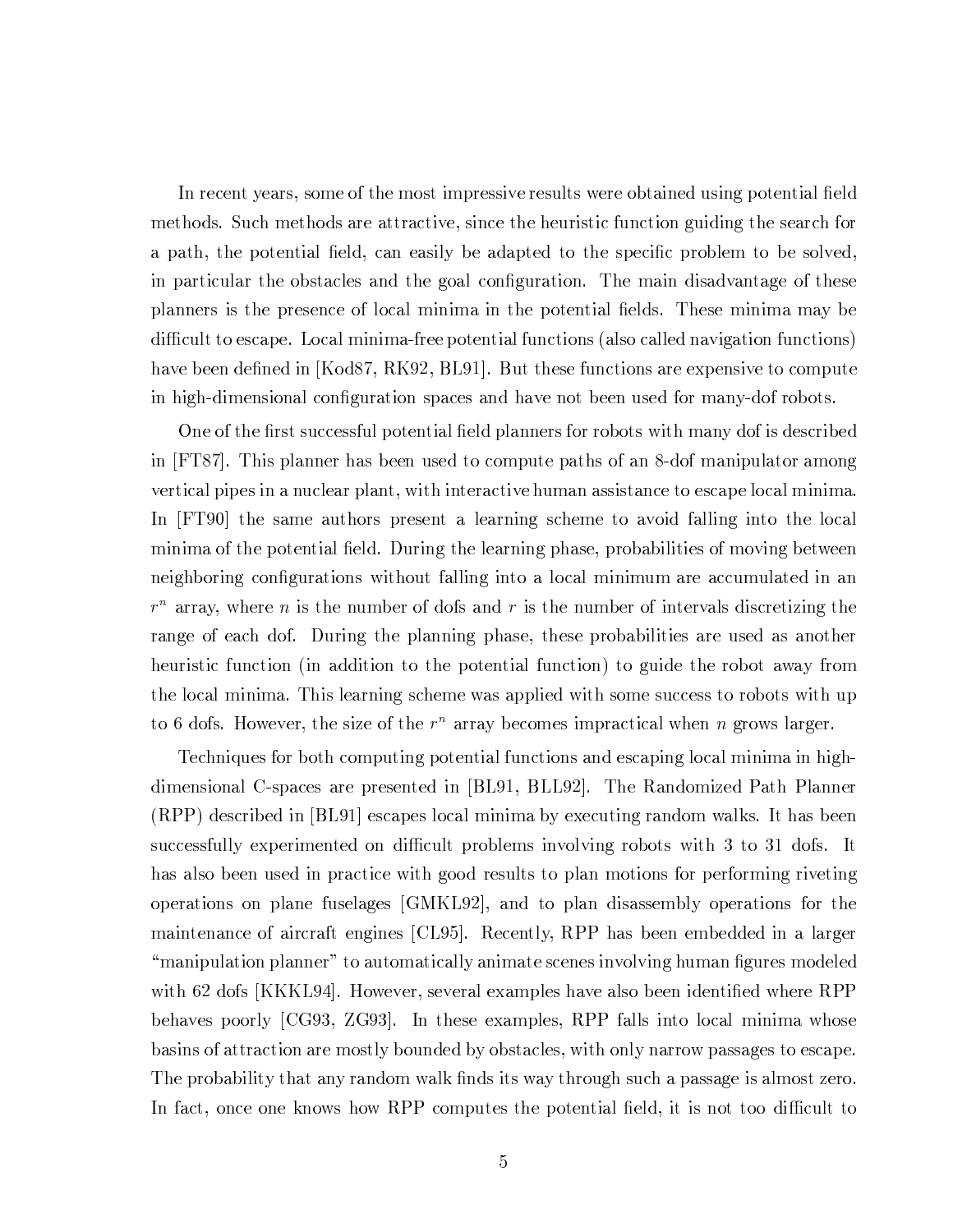create such examples. One way to prevent this from happening is to let RPP randomly use several potential functions, but this solution is rather time consuming. Our roadmap planner deals efficiently with problems that are difficult for RPP, as discussed in Section 5.

Other interesting lines of work include the method in [BF94] which is based on a variational dynamic programming approach and can tackle problems of similar complexity to the problems solved by RPP. In [GG92, GZ94] a sequential framework with backtracking is proposed for serial manipulators, and in  $\vert$ CH92 a motion planner with performance proportional to task difficulty is developed for arbitrary many-dof robots operating in cluttered environments. The planner in [Kon91] finds paths for six-dof manipulators using heuristic search techniques that limit the part of the C-space that is explored, and the planner in [ATBM92] utilizes genetic algorithms to help search for a path in highdimensional C-spaces. Parallel processing techniques are investigated in  $|CG93, LPO91|$ .

The planning method presented in this paper differs significantly from the methods referenced above, which are for the most part based on potential field or cell decomposition approaches. Instead, our method applies a roadmap approach [Lat91], that is, it constructs a network of paths in free C-space. Previous roadmap methods include the visibility graph [LPW79], Voronoi diagram [OY82], and silhouette [Can88] methods. All these three methods compute in a single shot a roadmap that completely represents the connectivity of the free C-space. The visibility graph and Voronoi diagram methods are limited to low-dimensional C-spaces. The silhouette method applies to C-spaces of any dimension, but its complexity makes it little practical.

Roadmaps have also been built and used incrementally in several other planners. The planner in [CL90] incrementally builds the skeleton of the C-space using a local opportunistic strategy. This work has inspired the approaches in  $|RC94, CB94|$  which construct retracts of the free C-space using sensor data and thus do not assume that the (static) environment in which the robot moves is known a priori. The approach in  $[Ch92]$ builds a sparse network of robot subgoals with the use of a simple and a computationally expensive planner. This network can also include information to accommodate local changes in the environment [Ch93, BCH94].

Our method emphasizes efficiency and is primarily developed for robots with many dofs which move in static environments. We are not aware of other roadmap techniques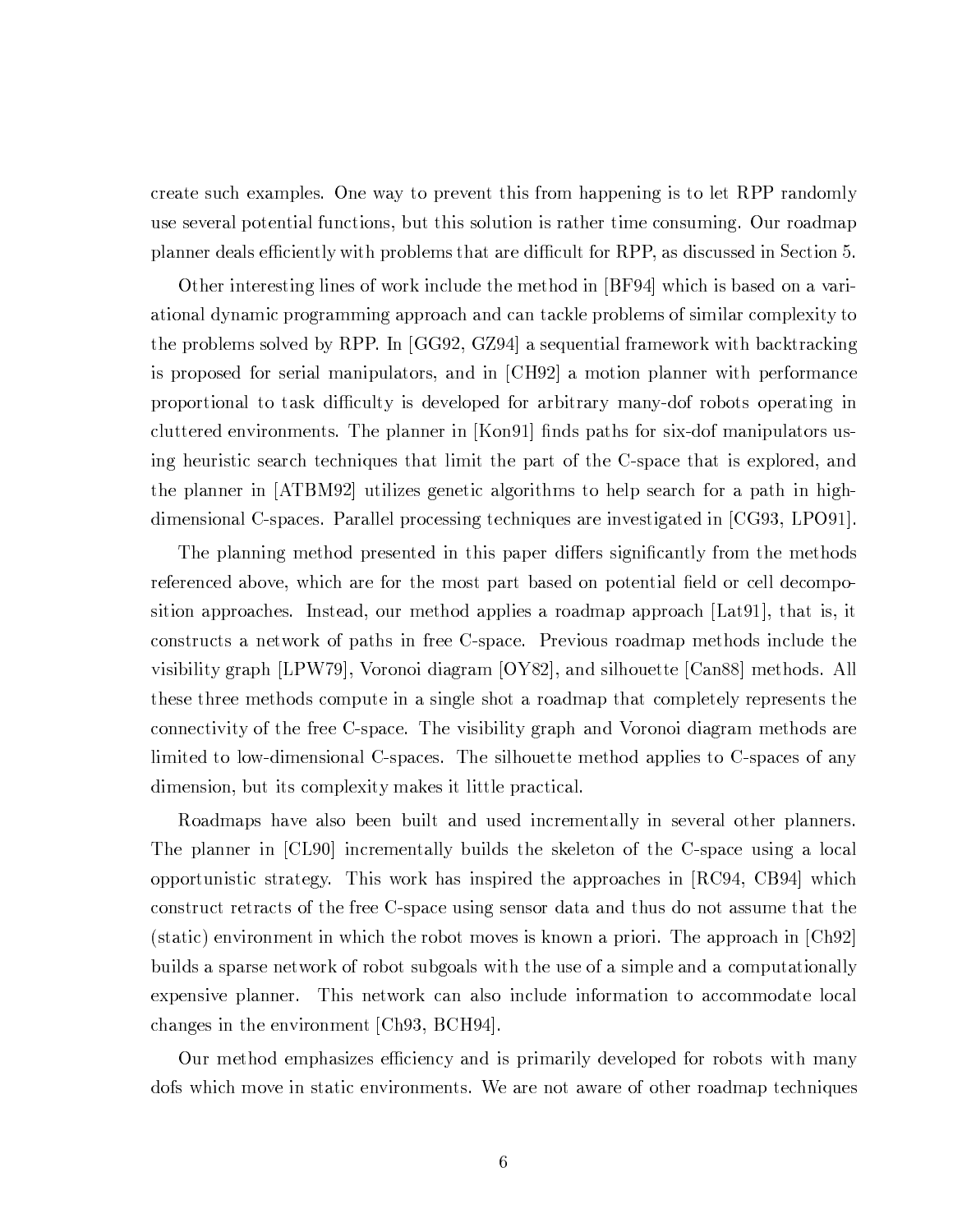that have been effectively applied to high-dimensional C-spaces. The approach we discuss in this paper uses probabilistic techniques to incrementally build a roadmap in the free C-space of the robot. It can produce a roadmap in any amount of allocated time. If the time spent on the construction of the roadmap is short, the roadmap may not adequately represent the connectivity of the free C-space. Actually, in our planner, the roadmap is never guaranteed to fully represent free C-space connectivity, though if we let our techniques run long enough it eventually will (but we don't know how long is enough). However, while building the roadmap, our method heuristically identifies "difficult" regions in free C-space and generates additional configurations in those regions to increase network connectivity. Therefore, the final distribution of configurations in the roadmap is not uniform across free C-space; it is denser in regions considered difficult by the heuristic function. This feature helps to construct roadmaps of a reasonable size that represent free C-space connectivity well. In particular, it allows our implemented planner to efficiently solve tricky problems requiring proper choices among several narrow passages, i.e., the kind of problems that potential field techniques like RPP tackle poorly.

Note also that, like most practical methods for many-dof robots (one exception is the method in [FT89]), RPP is a one-shot method, i.e., it does not precompute any knowledge of the free C-space that is transferred from one run to another. Consequently, on problems that both RPP and our method solve well, the latter is usually much faster, once it has constructed a good roadmap. But, if the learning time is included in the duration of the path planning process (which should be the case whenever planning is done only once in a given workspace), there are many problems for which RPP is faster.

The authors of this paper are from two different teams and the work presented here builds upon previous work they did separately. A single-shot random planner was described in  $[Ove92]$  and was subsequently expanded into a learning approach in  $[O595]$ . In these papers the emphasis was on robots with a rather low number of dofs. Similar techniques have been applied both to car-like robots that can move forward and backward (symmetrical nonholonomic robots) and car-like robots that can only move forward [Sve93, SO94]. In [SO95] these results are extended to simultaneous motion planning for multiple car-like robots. Independently, a preprocessing scheme similar to the learning phase was introduced in [KL93]. This scheme also builds a probabilistic roadmap in free C-space, but focuses on the case of many-dof robots. The need to expand the roadmap in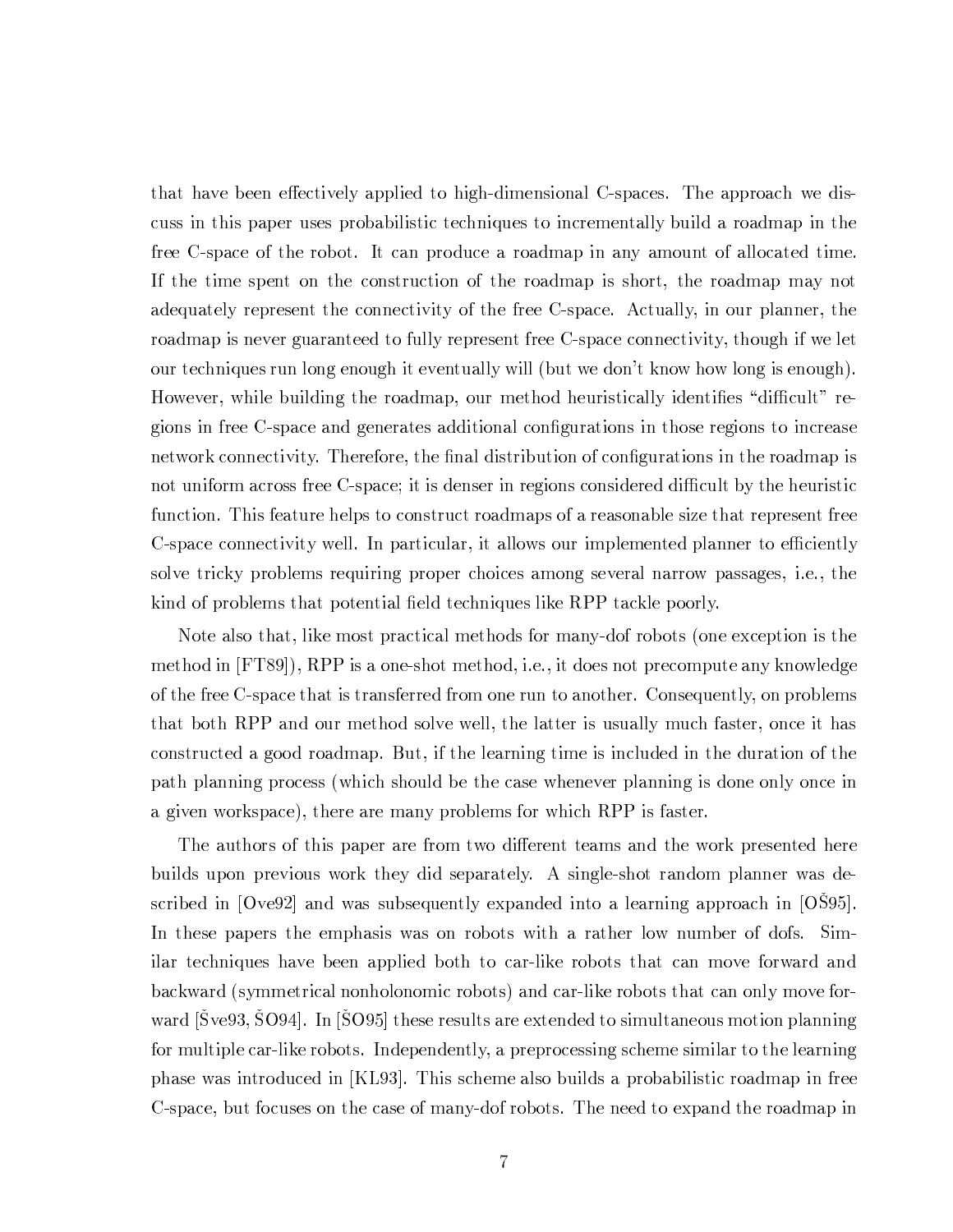"difficult" regions of C-space was noted there and addressed with simple techniques. Better expansion techniques were introduced in [KL94a, KL94b]. That approach is described in detail in [Kav95] and a theoretical analysis bounding the time spent by that planner is given in [KLMR95] and in [BKLLMR95]. The present paper combines the ideas of the experimental work in these previous papers. Since it only presents a limited subset of the experimental results we have obtained with our method, the interested reader is encouraged to look into our previous papers for additional results, in particular results involving other types of robots. Though computation times reported in these papers were obtained with different versions of our method, their orders of magnitude remain meaningful.

Finally, it should be noted that another planner which bares similarities with our approach, but was developed independently of our two teams, is proposed in [HST94].

#### 3 The general method

We now describe our path planning method in general terms for a holonomic robot without focusing on any specific type of robot. During the learning phase a data structure called the roadmap is constructed in a probabilistic way for a given scene. The roadmap is an undirected graph  $R = (N, E)$ . The nodes in N are a set of configurations of the robot appropriately chosen over the free C-space. The edges in  $E$  correspond to (simple) paths; an edge  $(a, b)$  corresponds to a feasible path connecting the configurations a and b. These paths, which we refer to as local paths, are computed by an extremely fast, though not very powerful planner, called the local planner. The local paths are not explicitly stored in the roadmap, since recomputing them is very cheap. This saves considerable space, but requires the local planner to succeed and fail deterministically. We assume here that the learning phase is entirely performed before any path planning query. As we already noted, however, the learning and query phases can also be interwoven.

In the query phase, the roadmap is used to solve individual path planning problems in the input scene. Given a start configuration s and a goal configuration  $g$ , the method first tries to connect s and g to some two nodes  $\tilde{s}$  and  $\tilde{g}$  in N. If successful, it then searches R for a sequence of edges in E connecting  $\tilde{s}$  to  $\tilde{g}$ . Finally, it transforms this sequence into a feasible path for the robot by recomputing the corresponding local paths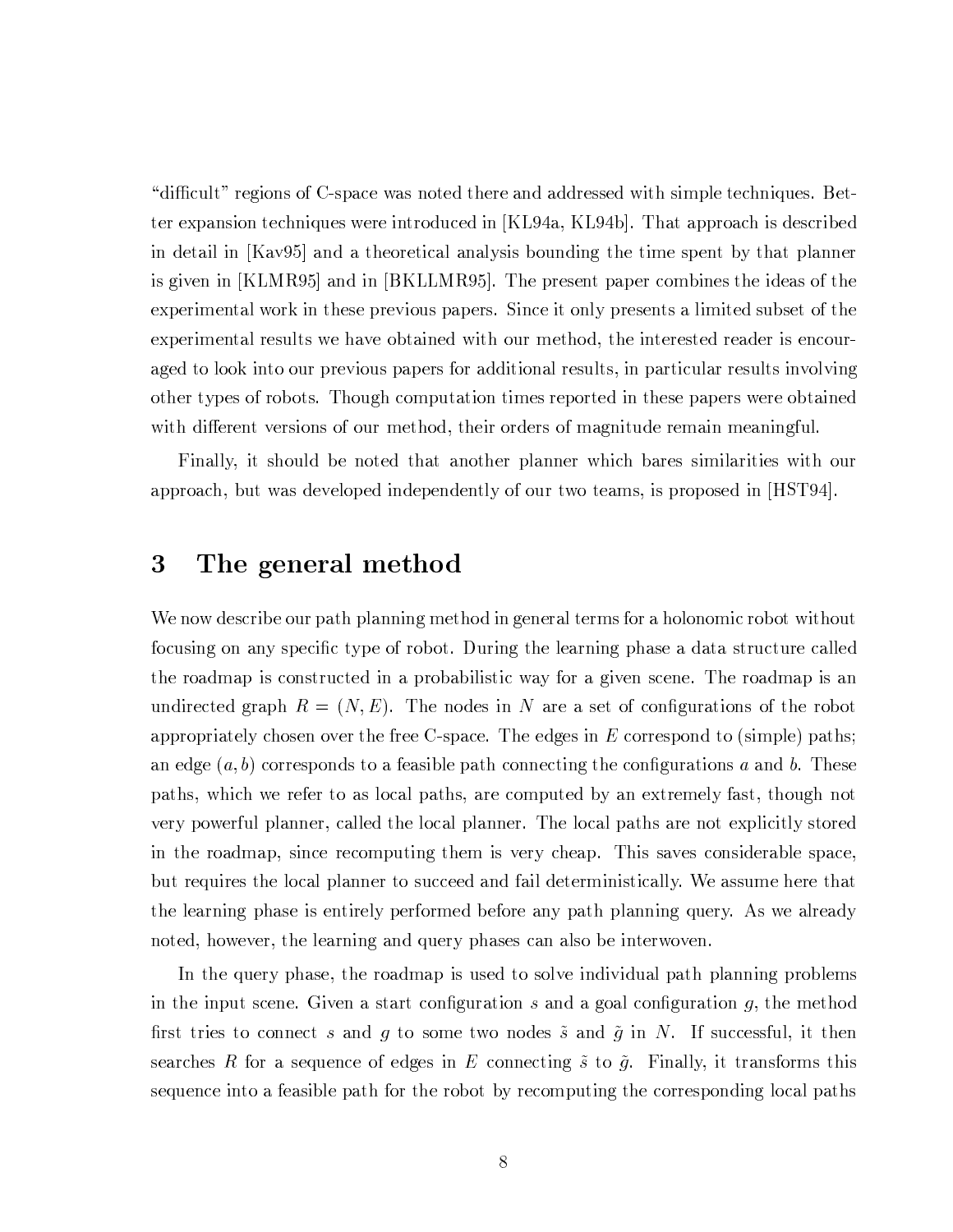and concatenating them.

In the following, we let C denote the robot's C-space and  $\mathcal{C}_f$  its free subset (also called the free C-space).

#### $3.1$ The learning phase

The learning phase consists of two successive steps, which we refer to as the construction and the expansion step. The objective of the former is to obtain a reasonably connected graph, with enough vertices to provide a rather uniform covering of free C-space and to make sure that most "difficult" regions in this space contain at least a few nodes. The second step is aimed at further improving the connectivity of this graph. It selects nodes of R which, according to some heuristic evaluator, lie in difficult regions of C-space and expands the graph by generating additional nodes in their neighborhoods. Hence, the covering of  $C_f$  by the final roadmap is not uniform, but depends on the local intricacy of the C-space.

#### $3.1.1$ The construction step

Initially the graph  $R = (N, E)$  is empty. Then, repeatedly, a random free configuration is generated and added to  $N$ . For every such new node  $c$ , we select a number of nodes from the current N and try to connect  $c$  to each of them using the local planner. Whenever this planner succeeds to compute a feasible path between c and a selected node  $n$ , the edge  $(c, n)$  is added to E. The actual local path is not memorized.

The selection of the nodes to which we try to connect c is done as follows. First, a set  $N_c$  of candidate neighbors is chosen from N. This set is made of nodes within a certain distance of c, for some metric D. Then we pick nodes from  $N_c$  in order of increasing distance from c. We try to connect c to each of the selected nodes if it is not already graph-connected to c. Hence, no cycles can be created and the resulting graph is a forest, i.e., a collection of trees. Since a query would never succeed thanks to an edge that is part of a cycle, it is indeed sensible not to consume time and space computing and storing such an edge. However, in some cases, the absence of cycles may lead the query phase to construct unnecessary long paths. This drawback can easily be eliminated by applying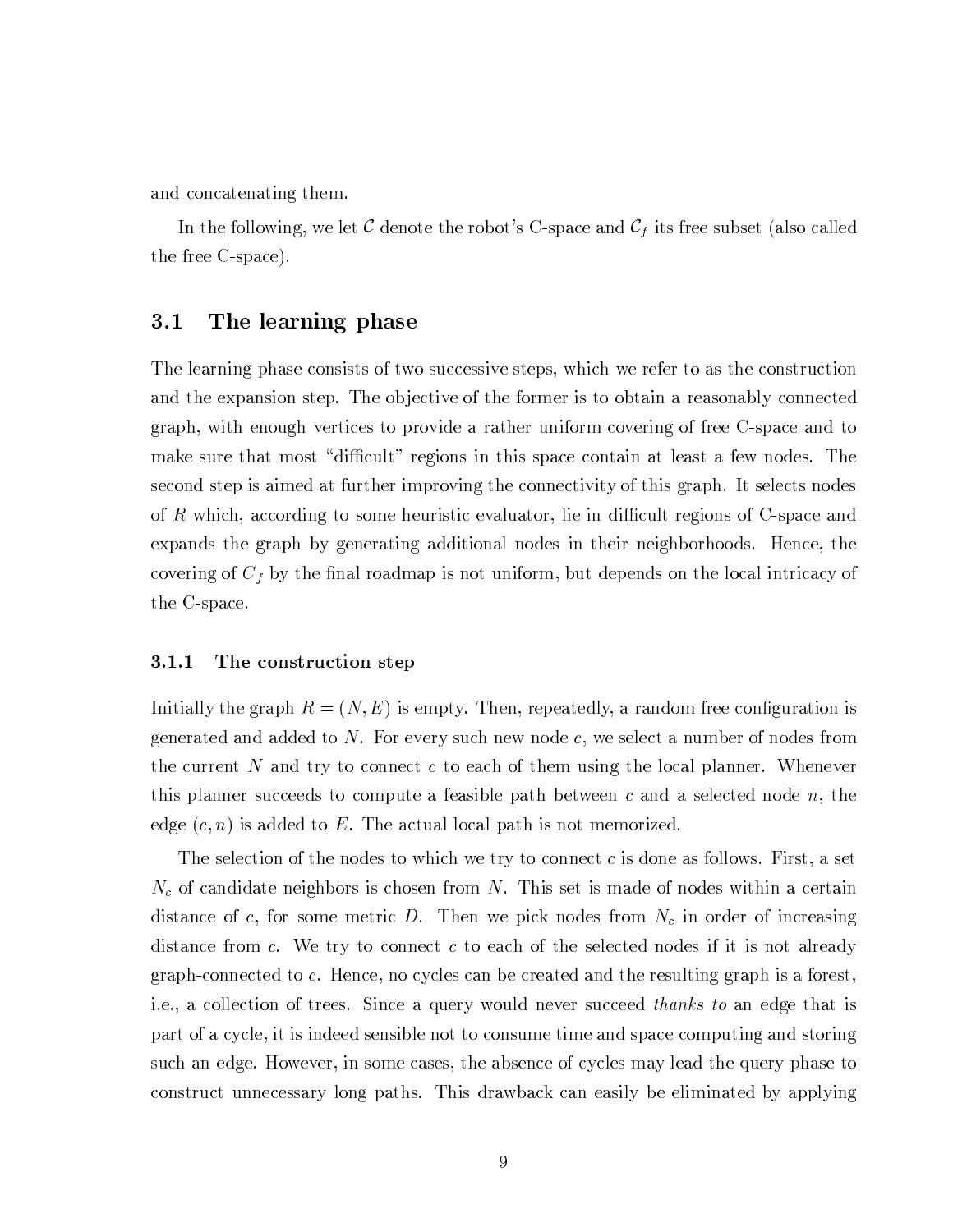smoothing techniques to either the roadmap during the learning phase, or the particular paths constructed in the query phase, or both. Even if the roadmap contained cycles, such smoothing operations would eventually produce better paths.

Whenever the local planner succeeds in finding a path between two nodes, the connected components of  $R$  are dynamically updated. Therefore, no graph search is required for deciding whether a node picked from  $N_c$  is already connected to  $c,$  or not.

To make our presentation more precise, let:

- $\Delta$  be a symmetrical function  $C_f \times C_f \rightarrow \{0,1\}$ , which returns whether the local planner can compute a path between the two configurations given as arguments;
- *D* be a function  $C \times C \rightarrow R^+ \cup \{0\}$ , called the *distance function*, defining a pseudometric in  $\mathcal{C}$ . (We only require that D be symmetrical and non-degenerate.)

The construction step algorithm can be outlined as follows:

 $N \leftarrow \emptyset$  $(1)$  $E\leftarrow \emptyset$  $(2)$  $(3)$ loop  $c \leftarrow$  a randomly chosen free configuration  $(4)$  $N_c \leftarrow$  a set of candidate neighbors of c chosen from N  $(5)$  $N \leftarrow N \cup \{c\}$  $(6)$ **forall**  $n \in N_c$ , in order of increasing  $D(c, n)$  do  $(7)$ if  $\neg same\_connected\_component(c, n) \wedge \Delta(c, n)$  then  $(8)$  $E \leftarrow E \cup \{(c, n)\}\$  $(9)$  $(10)$ update  $R$ 's connected components

A number of components of algorithm above are still unspecified. In particular, we need to define how random configurations are created in  $(4)$ , propose a local planner for  $(8)$ , clarify the notion of a candidate neighbor in  $(5)$ , and choose the distance function D used in  $(7)$ .

**Creation of random configurations.** The nodes of R should constitute a rather uniform random sampling of  $\mathcal{C}_f$ . Every such configuration is obtained by drawing each of its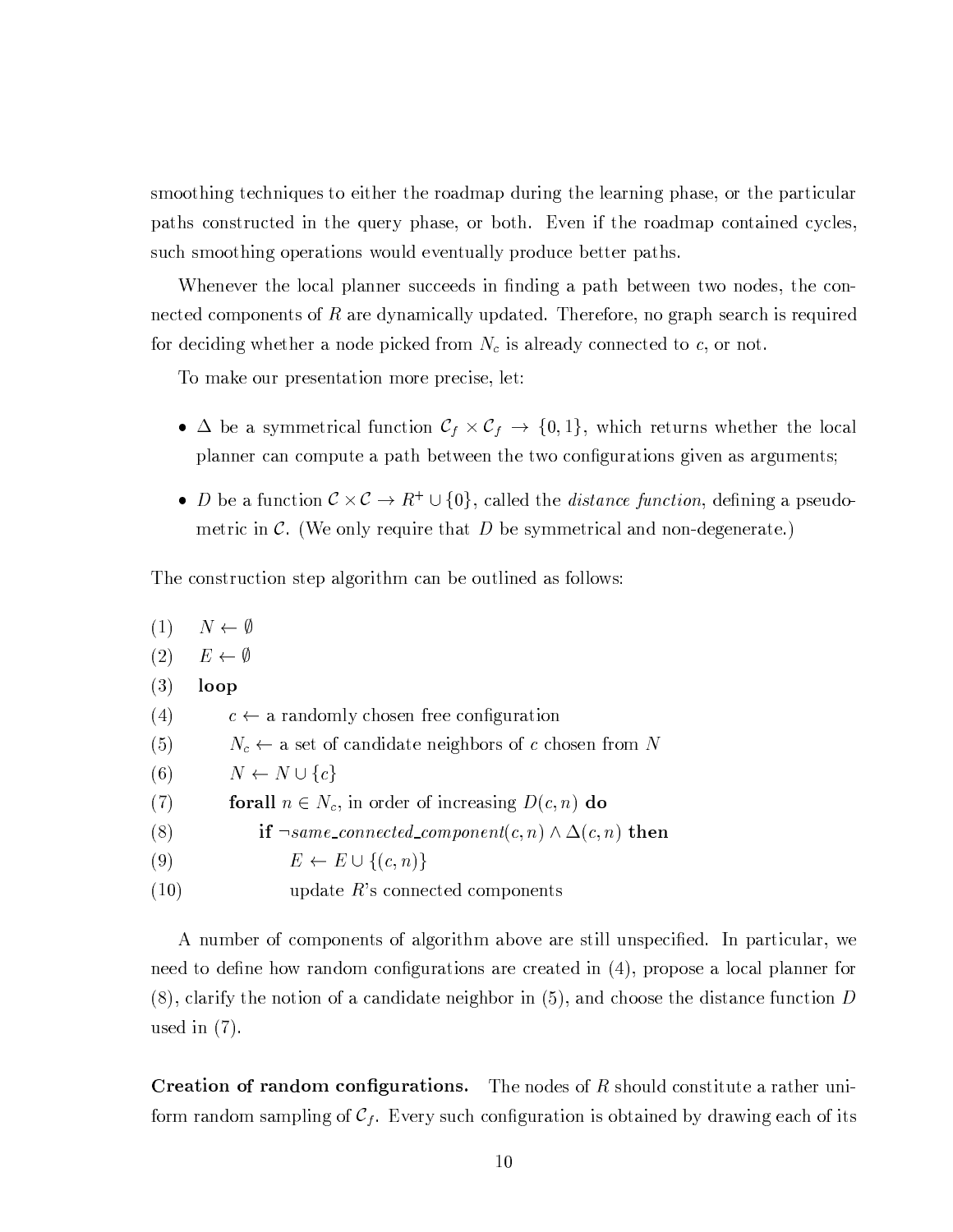coordinates from the interval of values of the corresponding dof using the uniform probability distribution over this interval. The obtained configuration is checked for collision. If it is collision-free, it is added to  $N$ ; otherwise, it is discarded.

Collision checking requires testing if any part of the robot intersects an obstacle and if two distinct bodies of the robot intersect each other. It can be done using a variety of existing general techniques. In the general implementation considered in Section 6 the test is performed analytically using optimized routines from the PLAGEO library [Gie93]. Alternatively, we could use an iterative collision checker, like the one described in  $[Qui94]$ , which automatically generates successive approximations of the objects involved in the collision test. In 2D workspaces, we may use a faster, but more specific collision checker (see Section 4).

**The local planner.** Our best experimental results have been obtained when the local planner is both deterministic and very fast. These requirements are not strict, however. We discuss briefly the tradeoffs involved in the choice of the local planner.

If a non-deterministic planner was used, local paths would have to be stored in the roadmap. The roadmap would require more space, but this would not be a major problem.

Concerning how fast the local planner should be, there is clearly a tradeoff between the time spent in each individual call of this planner and the number of calls. If a powerful local planner was used, it would often succeed in finding a path when one exists. Hence, relatively few nodes would be required to build a roadmap capturing the connectivity of the free C-space sufficiently well to reliably answer path planning queries. Such a local planner would probably be rather slow, but this could be somewhat compensated by the small number of calls needed. On the other hand, a very fast planner is likely to be less successful. It will require more configurations to be included in the roadmap; so, it will be called more often, but each call will be cheaper.

The choice of the local planner also affects the query phase. The purpose of having a learning phase is to make it possible to answer path planning queries quasi-instantaneously. It is thus important to be able to connect any given start and goal configurations to the roadmap, or to detect that no such connection is possible, very quickly. This requires that the roadmap be dense enough, so that it always contains a few nodes (at least one)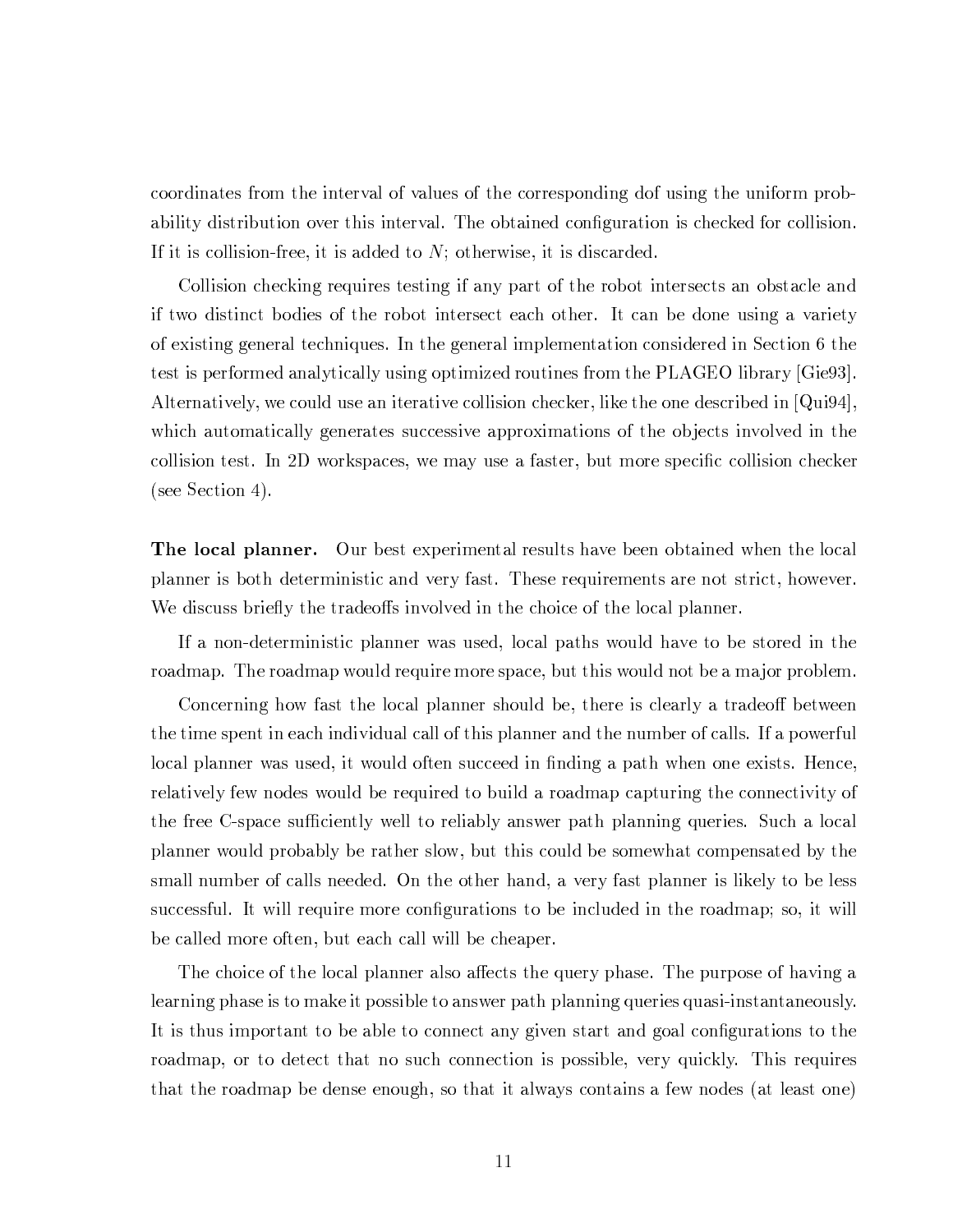to which it is easy to connect each of the start and goal configurations. It thus seems preferable to use a very fast local planner, even if it is not too powerful, and build large roadmaps with configurations widely distributed over the free C-space. In addition, if the local planner is very fast, we can use the same planner to connect the start and goal configurations to the roadmap at query time. Local paths needed not be memorized since recomputing them at query time is inexpensive. We actually tried several local planners, some very fast, some slower but more powerful, and our experimental observations clearly confirmed this conclusion (e.g., see [Mas92, Sve93]).

A quite general such local planner, which is applicable to all holonomic robots, connects any two given configurations by a straight line segment in configuration space and checks this line segment for collision and joint limits (if any). Verifying that a straight line segment remains within the joint limits is straightforward. On the other hand, collision checking can be done as follows [BL91]. First, discretize the line segment (more generally, any path generated by the local planner) into a number of configurations  $c_1, \ldots, c_m$ , such that for each pair of consecutive configurations  $(c_i, c_{i+1})$  no point on the robot, when positioned at configuration  $c_i$ , lies further than some eps away from its position when the robot is at configuration  $c_{i+1}$  (eps is a predetermined positive constant).<sup>2</sup> Then, for each configuration  $c_i$ , test whether the robot, when positioned at  $c_i$  and "grown" by eps, is collision-free, using the collision checker discussed above. If none of the  $m$ configurations yield collision, conclude that the path is collision-free. Since eps is constant, the computation of the robot bodies grown by eps is done only once. In the following we will refer to this local planner as the *general local planner*.

**The node neighbors.** Another important choice to be made is that of the set  $N_c$ , the candidate neighbors of c. The local planner will be called to connect c with nodes in  $N_c$ and the cumulative cost of these invocations dominates learning time.

We avoid calls of the local planner that are likely to return failure by submitting only pairs of configurations whose relative distance (according to the distance function  $D$ ) is smaller than some constant threshold maxdist. Thus, we define:

$$
N_c = \{ \tilde{c} \in N | D(c, \tilde{c}) \leq \text{maxdist} \}
$$

 ${}^{2}$ Throughout this paper symbols in teletyped characters are used to denote parameters of the planning method.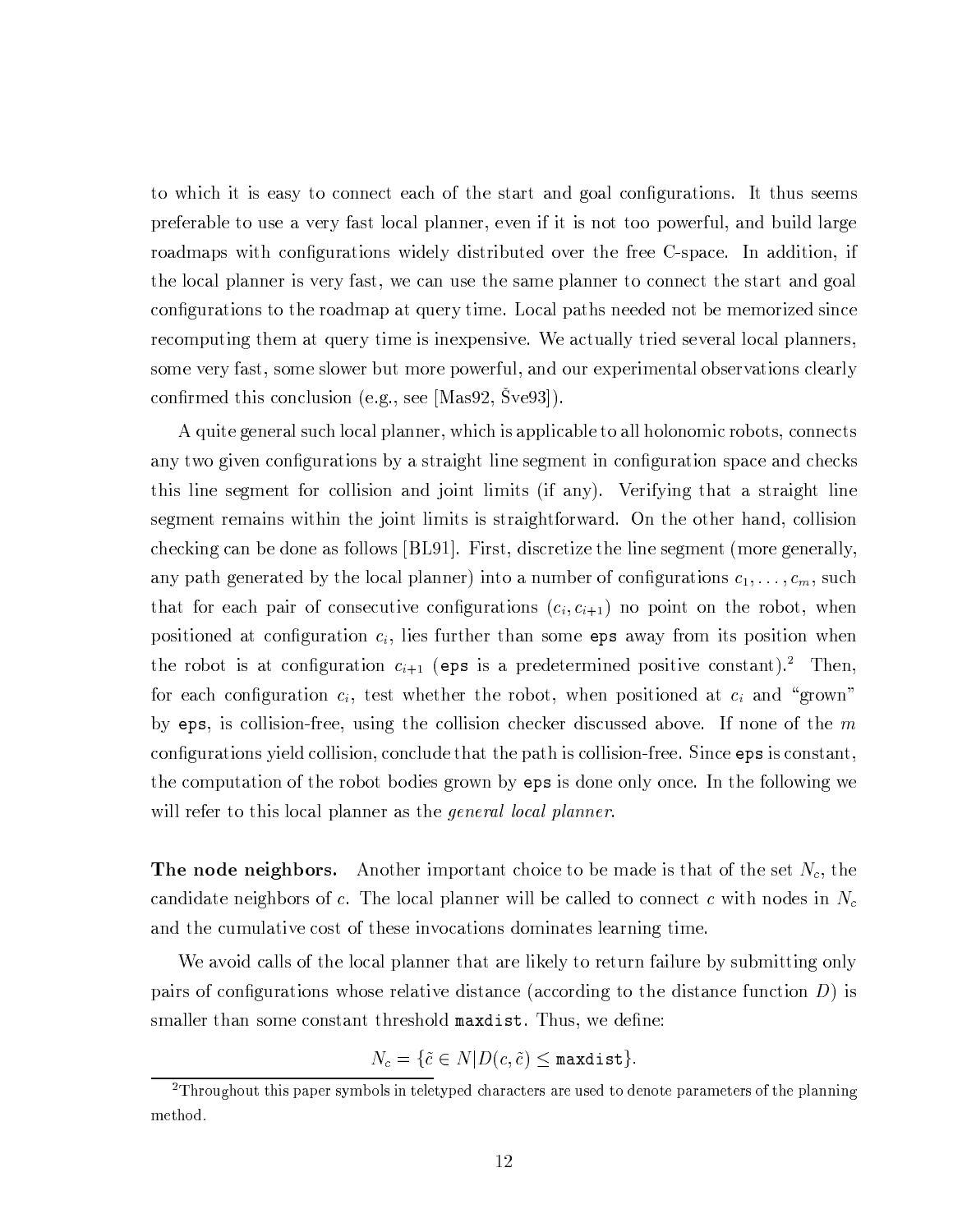Additionally, according to the algorithm outline given above, we try to connect  $c$  to all nodes in  $N_c$  in order of increasing distance from c; but we skip those nodes which are in the same connected component as  $c$  at the time the connection is to be tried. By considering elements of  $N_c$  in this order we expect to maximize the chances of quickly connecting c to other configurations and, consequently, reduce the number of calls to the local planner (since every successful connection results in merging two connected components into one).

In our experiments we found it useful to bound the size of the set  $N_c$  by some constant maxneighbors (typically on the order of 30). This additional criterion guarantees that, in the worst case, the running time of each iteration of the main loop of the construction step algorithm is independent of the current size of the roadmap  $R$ . Thus, the number of calls to the local method is linear in the size of the graph it constructs.

**The distance function.** The function D is used to both construct and sort the set  $N_c$ of candidate neighbors of each new node c. It should be defined so that, for any pair  $(c, n)$ of configurations,  $D(c, n)$  reflects the chance that the local planner will fail to compute a feasible path between these configurations. One possibility is to define  $D(c, n)$  as a measure (area/volume) of the workspace region swept by the robot when it moves along the path computed by the local planner between c and n in the absence of obstacles. Thus, each local planner would automatically induce its own specific distance function. Since exact computation of swept areas/volumes tends to be rather time-consuming, a rough but inexpensive measure of the swept-region gives better practical results. For example, when the general local planner described above is used to connect c and n,  $D(c, n)$  may be defined as follows:

$$
D(c, n) = \max_{x \in \text{robot}} ||x(n) - x(c)||,
$$
\n(1)

where x denotes a point on the robot,  $x(c)$  is the position of x in the workspace when the robot is at configuration c, and  $||x(n) - x(c)||$  is the Euclidean distance between  $x(c)$  and  $x(n)$ .

#### $3.1.2$ The expansion step

If the number of nodes generated during the construction step is large enough, the set  $N$ gives a fairly uniform covering of the free C-space. In easy scenes  $R$  is then well connected.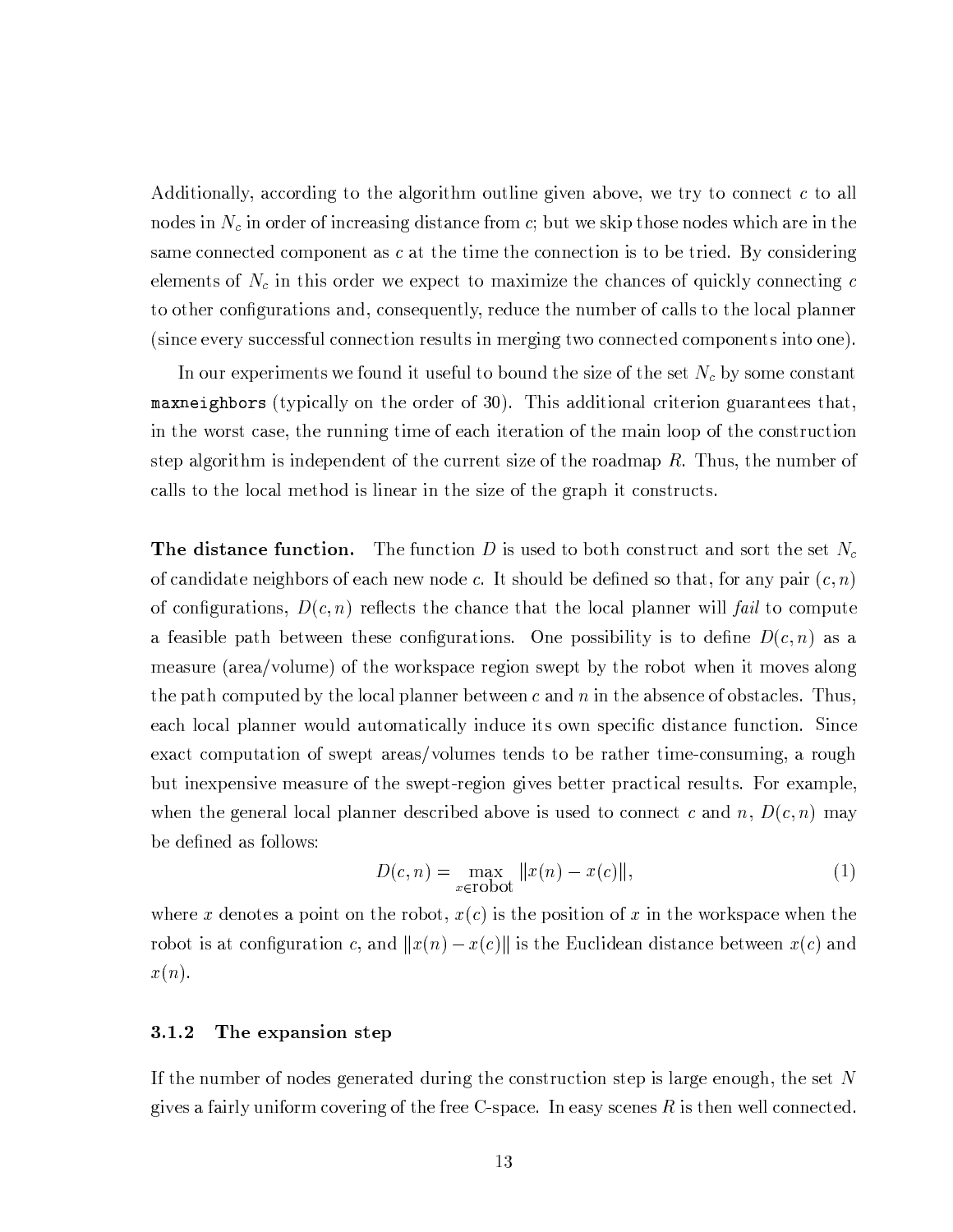But in more constrained ones where free C-space is actually connected, R often consists of a few large components and several small ones. It therefore does not effectively capture the connectivity of  $\mathcal{C}_f$ .

The expansion step is intended to improve the connectivity of the graph  $R$  generated by the construction step. Typically, if the graph is disconnected in a place where  $\mathcal{C}_f$  is not, this place corresponds to some narrow, hence difficult region of the free C-space. The idea underlying the expansion step is to select a number of nodes from  $N$  which are likely to lie in such regions and to "expand" them. By expanding a configuration  $c$ , we mean selecting a new free configuration in the neighborhood of c, adding this configuration to N, and trying to connect it to other nodes of N in the same way as in the construction step. So, the expansion step increases the density of roadmap configurations in regions of  $\mathcal{C}_f$  that are believed to be difficult. Since the "gaps" between components of the graph R are typically located in these regions, the connectivity of  $R$  is likely to increase.

We propose the following probabilistic scheme for the expansion step. With each node c in N we associate a positive weight  $w(c)$  that is a heuristic measure of the "difficulty" of the region around c. Thus,  $w(c)$  is large whenever c is considered to be in a difficult region. We normalize w so that all weights together (for all nodes in  $N$ ) add up to one. Then, repeatedly, we select a node c from N with probability:

$$
Pr(c \text{ is selected}) = w(c),
$$

and we expand this node.

There are several ways to define the heuristic weight  $w(c)$ . One possibility is to count the number of nodes of N lying within some predefined distance of c. If this number is low, the obstacle region probably occupies a large subset of  $c$ 's neighborhood. This suggests that  $w(c)$  could be defined inversely proportional to the number of nodes within some distance of c. Another possibility is to look at the distance  $d_c$  from c to the nearest connected component not containing  $c$ . If this distance is small, then  $c$  lies in a region where two components failed to connect, which indicates that this region might be a difficult one (it may also be actually obstructed). This idea leads to defining  $w(c)$  inversely proportional to  $d_c$ . Alternatively, rather than using the structure of R to identify difficult regions, we could define  $w(c)$  according to the behavior of the local planner. For example, if the local planner often failed to connect  $c$  to other nodes, this is also an indication that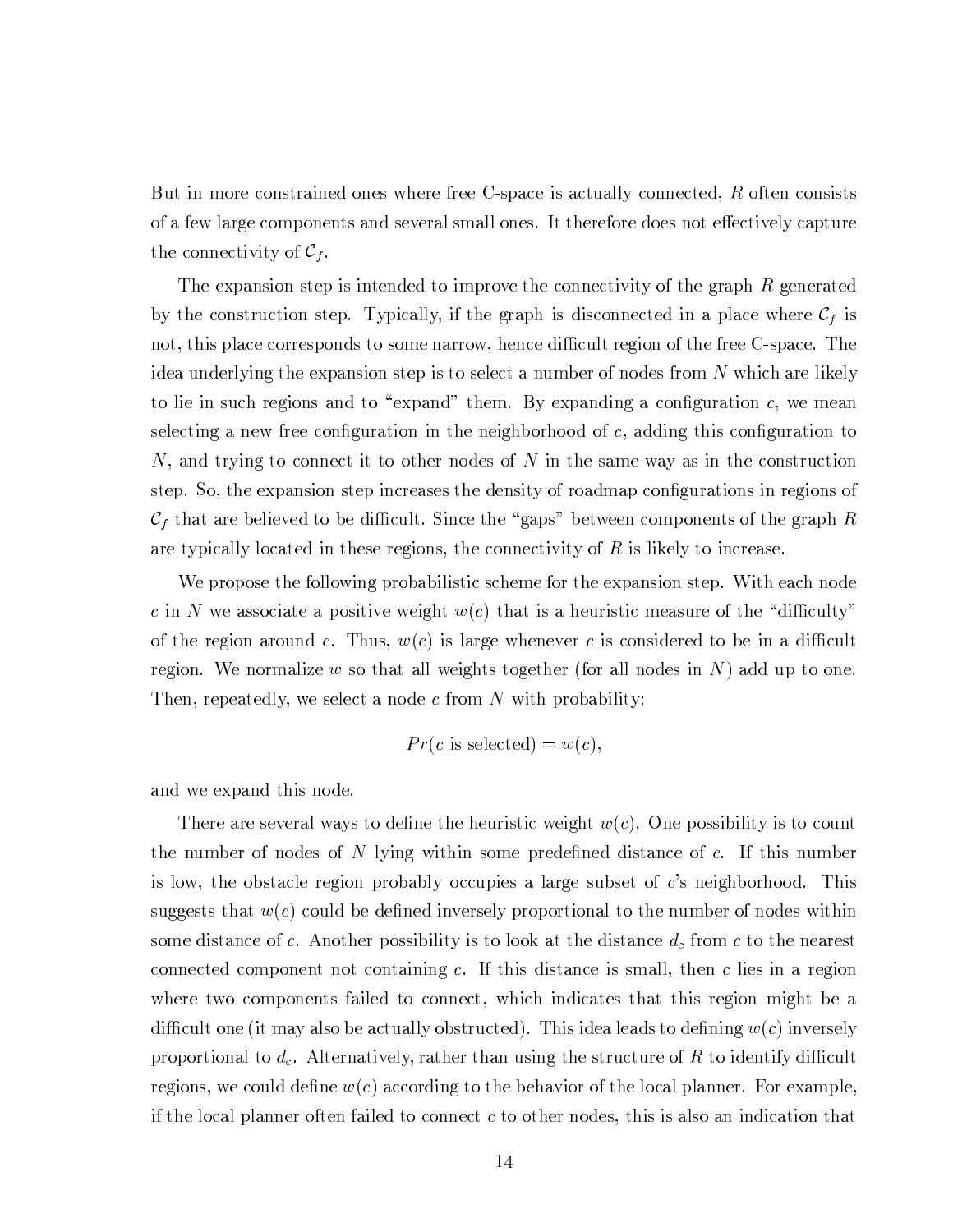c lies in a difficult region. Which particular heuristic function should be used depends to some extent on the input scene. A more detailed discussion on expansion techniques can be found in [Kav95]. For the framework of this paper, the following function has produced good results:

• At the end of the construction step, for each node c, compute the failure ratio  $r_f(c)$ defined by:

$$
r_f(c) = \frac{f(c)}{n(c) + 1},
$$

where  $n(c)$  is total number of times the local planner tried to connect c to another node and  $f(c)$  is the number of times it failed. (Note: Whenever the local planner fails to connect two nodes c and n, this failure is counted in *both* the failure ratios of c and n. In this way, the configurations that are included in N at the very beginning of the construction step get meaningful failure ratios.)

• At the beginning of the expansion step, for every node c in N compute  $w(c)$  proportional to the failure ratio, but scaled appropriately so that all weights add up to one, i.e.:

$$
w(c) = \frac{r_f(c)}{\sum_{a \in N} r_f(a)}.
$$

To expand a node c, we compute a short random-bounce walk starting from c. For holonomic robots, a random-bounce walk consists of repeatedly picking at random a direction of motion in C-space and moving in this direction until an obstacle is hit. When a collision occurs, a new random direction is chosen. And so on. The final configuration *n* reached by the random-bounce walk and the edge  $(c, n)$  are inserted into R. Moreover, the path computed between c and n is explicitly stored, since it was generated by a nondeterministic technique. We also record the fact that  $n$  belongs to the same connected component as c. Then we try to connect n to the other connected components of the network in the same way as in the construction step. The expansion step thus never creates new components in R. At worst, it fails to reduce the number of components.

The weights  $w(c)$  are computed only once at the beginning of the expansion step and are not modified when new nodes are added to  $R$ . Once the expansion step is over, all remaining small components of  $R$ , if any, are discarded. Here, a component is considered small if its number of nodes is less than some mincomponent percent (typically  $0.01\%$ )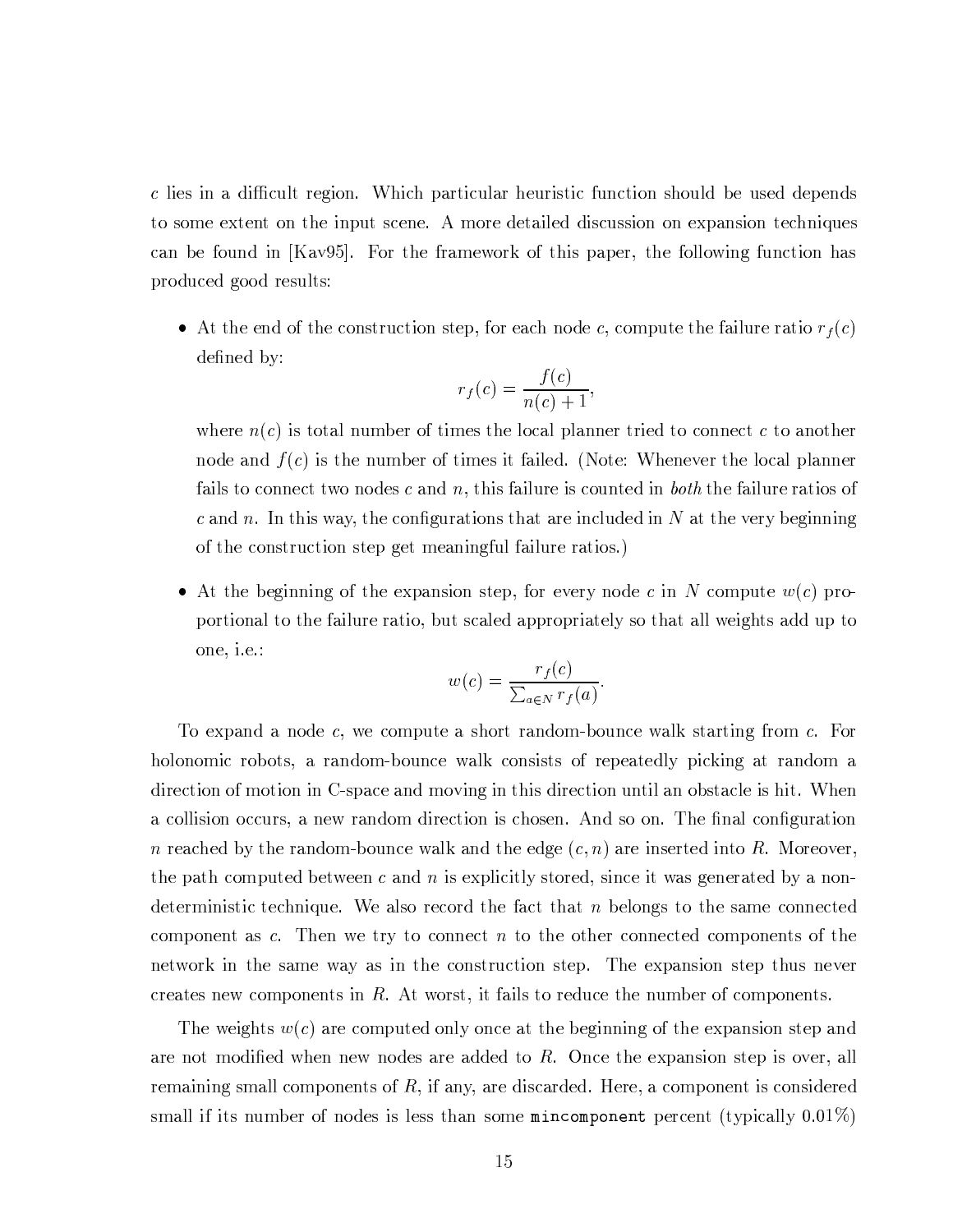of the total number of nodes in  $N$ . The graph  $R$  after discarding the small components represents the roadmap that will be used during the query phase. It may contain one or several components.

Let  $T_L$  be the time allocated to the learning phase. Clearly, the range of adequate values for  $T_L$  depends on the scene, and these value should be determined experimentally for each new scene. If  $\mathtt{T}_\mathtt{C}$  is the time spent on the construction step and  $\mathtt{T}_\mathtt{E}$  is the time spent on the expansion step, we have found that a 2:1 ratio between these times, i.e,  $T_C = 2T_L/3$  and  $T_E = T_L/3$ , gives good results over a large range of problems.

#### $\bf 3.2$ The query phase

During the query phase, paths are to be found between arbitrary input start and goal configurations, using the roadmap constructed in the learning phase. Assume for the moment that the free C-space is connected and that the roadmap consists of a single connected component  $R$ . Given a start configuration  $s$  and goal configuration  $g$ , we try to connect s and g to some two nodes of R, respectively  $\tilde{s}$  and  $\tilde{g}$ , with feasible paths  $P_s$ and  $P_g$ . If this fails, the query fails. Otherwise, we compute a path P in R connecting  $\tilde{s}$  to  $\tilde{g}$ . A feasible path from s to g is eventually constructed by concatenating  $P_s$ , the recomputed path corresponding to  $P$ , and  $P_g$  reversed. If one wishes, this path may be improved by running a smoothing algorithm on it. Smoothing techniques that can be used here include the one in [LTJ90], which selects random segments of the global path and tries to shortcut them by using the local planner, and the method in [BG94], which iteratively performs local geometric operations (i.e., cutting off triangle corners).

The main question is how to compute the paths  $P_s$  and  $P_g$ . The queries should preferably terminate quasi-instantaneously, so no expensive algorithm is desired here. Our strategy for connecting s to R is to consider the nodes in R in order of increasing distance from s (according to D) and try to connect s to each of them with the local planner, until one connection succeeds. We ignore nodes located further than maxdist away from  $s$ , because the chance of success of the local planner is very low. If all connection attempts fail, we perform one or more random-bounce walks, as described in Subsection 3.1.2. But, instead of adding the node at the end of each such random-bounce walk to the roadmap, we now try to connect it to R with the local planner. As soon as s is successfully connected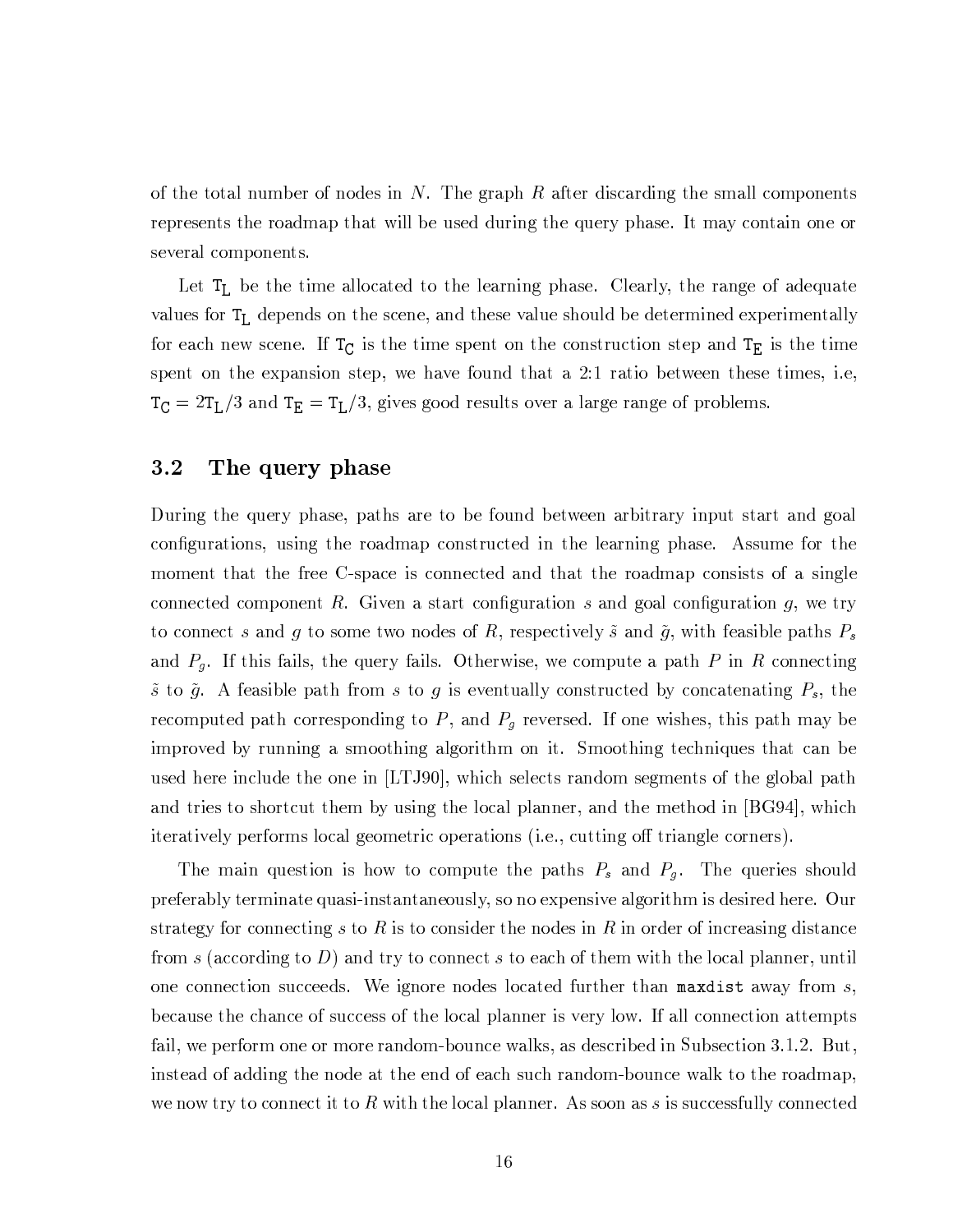to  $R$ , we apply the same procedure to connect g to  $R$ .

The reconstruction of a robot path from the sequence of nodes in P reduces to the concatenation of the paths that take the robot between adjacent nodes in  $P$ . Some of these paths have been produced by random-bounce walks during the learning phase and are stored in the relevant edges of  $R$ . Paths that correspond to connections that have been found during learning by the local planner are recomputed. The local planner is deterministic and it will produce the same path every time it is called with the same input configurations. Collisions need not be checked along the recomputed local paths if the local planner has the property that it aborts when a collision is detected: all intermediate configurations along the path have been checked for collision when the local path was first computed. An example of a planner having the above property is the straight-line planner of Section 3.1.1. If the local planner performs a certain (deterministic) action when a collision is detected, then collisions need to be checked along the recomputed path so that the same action can be repeated just after a collision is detected.

In general, however, the roadmap may consist of several connected components  $R_i$ ,  $i=1,2,\ldots,p$ . This is usually the case when the free C-space is itself not connected. It may also happen when free C-space is connected, for instance if the roadmap is not dense enough. If the roadmap contains several components, we try to connect both s and g to two nodes in the *same* component, starting with the component closest to s and g. If the connection of s and g to some component  $R_i$  succeeds, a path is constructed as in the single-component case. The method returns failure if it cannot connect both the start and goal configuration to the same roadmap component. Since in most examples the roadmap consists of rather few components, failure is rapidly detected.

If path planning queries fail frequently, this is an indication that the roadmap may not adequately capture the connectivity of the free C-space. Hence, more time should be spent in the learning phase, i.e.,  $T_L$  should be increased. However, it is not necessary to construct a new roadmap from the beginning. Since the learning phase is incremental, we can simply extend the current roadmap by resuming the construction step algorithm and/or the expansion step algorithm, starting with the current roadmap graph, thus interweaving the learning and the query phases.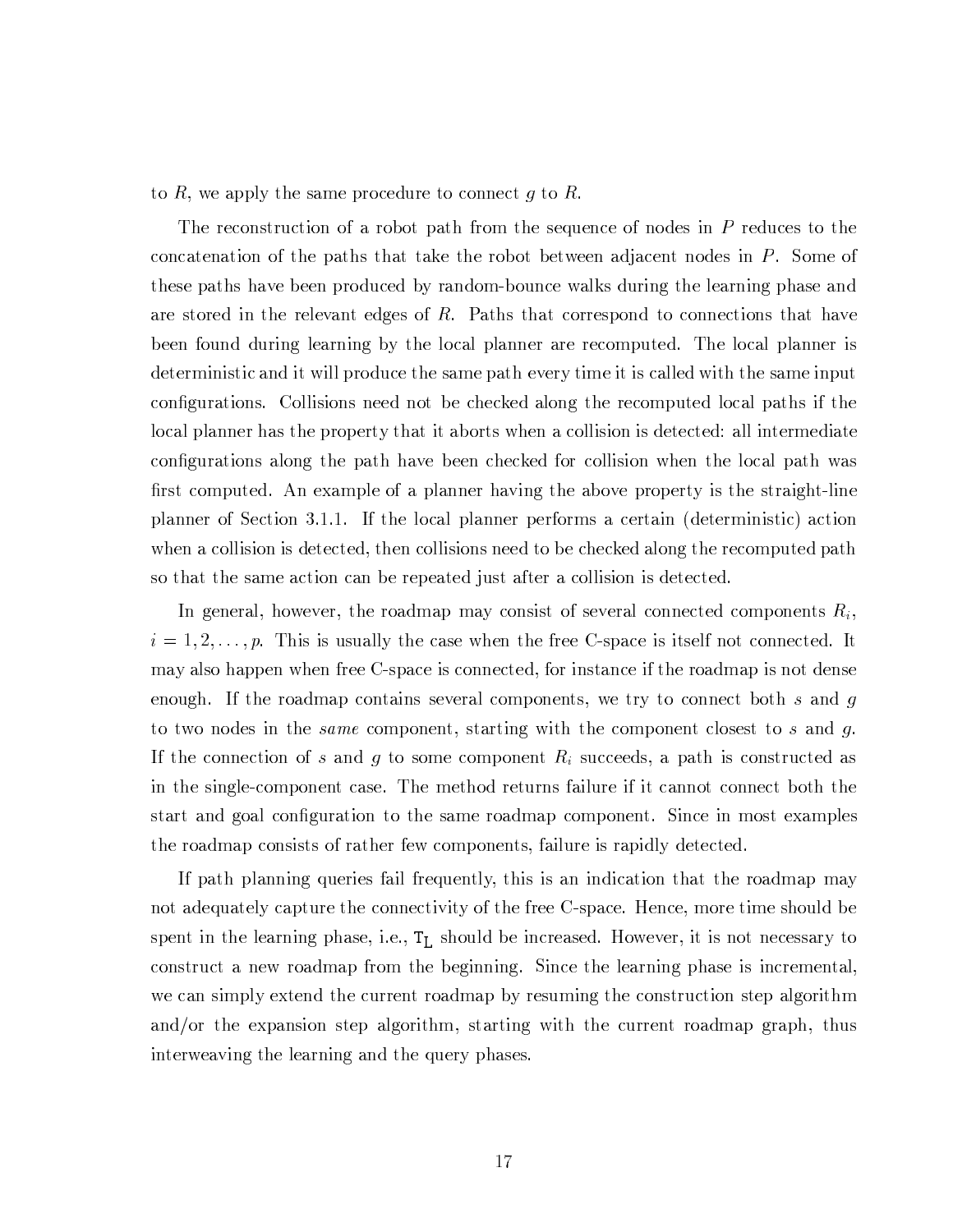

Figure 1: A planar articulated robot.

# Application to planar articulated robots  $\overline{4}$

This section describes the application of our planning method to planar articulated robots with fixed or free bases. We present techniques specific to these robots that can be substituted for the more general techniques in the roadmap method in order to increase its efficiency. The purpose of this presentation is to illustrate the ease with which the general method for holonomic robots can be engineered to better suit the needs of a particular application. In Section 5 we will discuss experiments with an implementation of the method that embeds the specific techniques described below, while in Section 6 we will present experimental results with a general implementation of the method to demonstrate that the method remains quite powerful, even without specific components. In the rest of the paper we will refer to these two implementations as the *customized implementation* and the *general implementation*, respectively.

To make the following presentation shorter, we only consider the following type of planar articulated robots with an arbitrary number of revolute joints. Figure 1 illustrates such a robot in which the links are line segments. The links, which may actually be any polygons, are denoted by  $L_1$  through  $L_q$  (in the figure,  $q = 5$ ). Points  $J_1$  through  $J_q$ designate revolute joints. Point  $J_1$  denotes the base of the robot; it may, or may not, be fixed relative to the workspace. The point  $J_{q+1}$  ( $J_6$  in the figure) is called the endpoint of the robot. Each revolute joint  $J_i$   $(i = 1, \ldots, q)$  has defined certain internal joint limits, denoted by low<sub>i</sub> and  $up_i$ , with low<sub>i</sub>  $\langle up_i,$  which constrain the range of the possible orientations that  $L_i$  can take relative to  $L_{i-1}$ . If the robot's base is free, the translation of  $J_1$  is bounded along the x and y axes of the Cartesian coordinate system embedded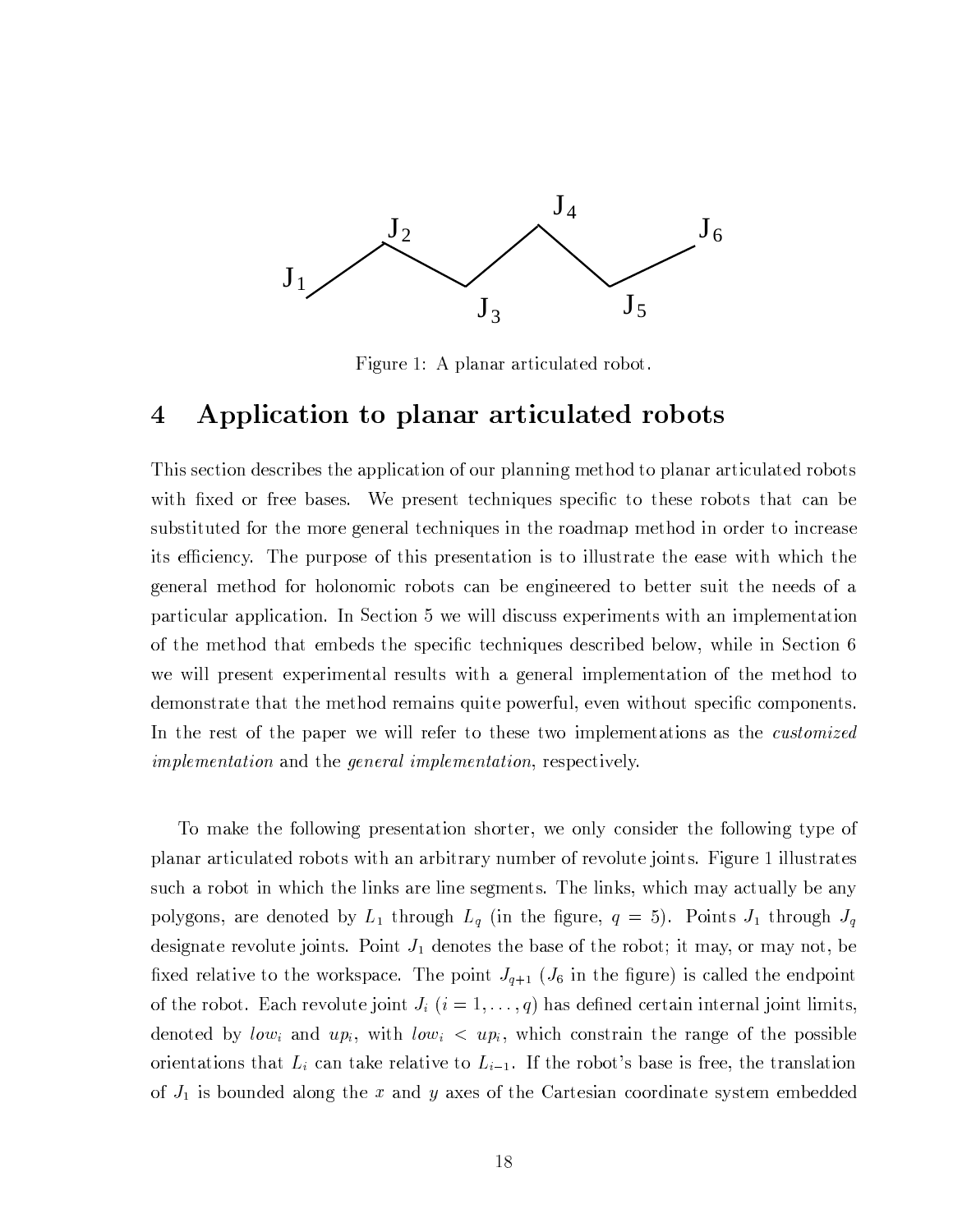in the workspace by  $low_x$  and  $up_x$ , and  $low_y$  and  $up_y$ , respectively. We represent the C-space of such a q-link planar articulated robot by  $[low_1, up_1] \times ... \times [low_q, up_q]$ , if its base is fixed, and by  $[low_x, up_x] \times [low_y, up_y] \times [0, 2\pi] \times [low_2, up_2] \times ... \times [low_q, up_q]$ , if its base is free. A self-collision configuration is any configuration where two non-adjacent links of the robot intersect each other. We do not allow such configurations. Thus, the free C-space is constrained by the obstacles and by the set of self-collision configurations. We assume that the joint limits prevent self-collisions between any two adjacent links.

We now discuss specific techniques for local path planning, distance computation, and collision checking that apply well to the family of robots defined above. The same techniques can also be applied, possibly with minor adaptations, to other types of articulated robots, e.g., robots with prismatic joints and/or with multiple kinematic chains [KL94a] and articulated robots in 3D workspace |KL94b|.

**Local path planning.** Let a and b be any two given configurations that we wish to connect with the local planner. Our local planner constructs a path as follows. It translates at constant relative velocity all the joints with an odd index, i.e., all  $J_{2*i+1}$ 's, along the straight lines in the workspace that connect their positions at configuration  $a$  to their positions at configuration b. During this motion the planner adjusts the position of every other joint  $J_{2*}$  using the straightforward inverse kinematic equations of this point relative to  $J_{2:i-1}$  and  $J_{2:i+1}$ . Thus, the  $J_{2:i}$ 's "follow" the motion led by the  $J_{2:i+1}$ 's. If q is even, the position of  $J_q$  is not determined by the above rule; it is computed by rotating joint  $J_q$ at constant revolute velocity relative to the linear velocity of point  $J_q$ . Recall from Subsection 3.1.1 that a local path is discretized into a sequence of configurations for collision checking. When our specific technique is used, we must also verify that the coordinates of each such configuration are within joint limits. Thus, the motion is aborted if either a collision occurs, or a joint moves beyond one of its limits, or some  $J_{2*i}$  cannot follow the motion led by the  $J_{2+i+1}$ 's. We have observed that in cases when the above motion does not manage to connect configurations  $a$  and  $b$ , it nevertheless brings the robot to a configuration b' very close to b. It then pays off to try to connect b' and b with a straight line in C-space and only after this fails to declare failure of the local planner to connect a and b. We will refer to the above planner as the *specific local planner*.

The workspace region swept out by the robot along a local path computed by the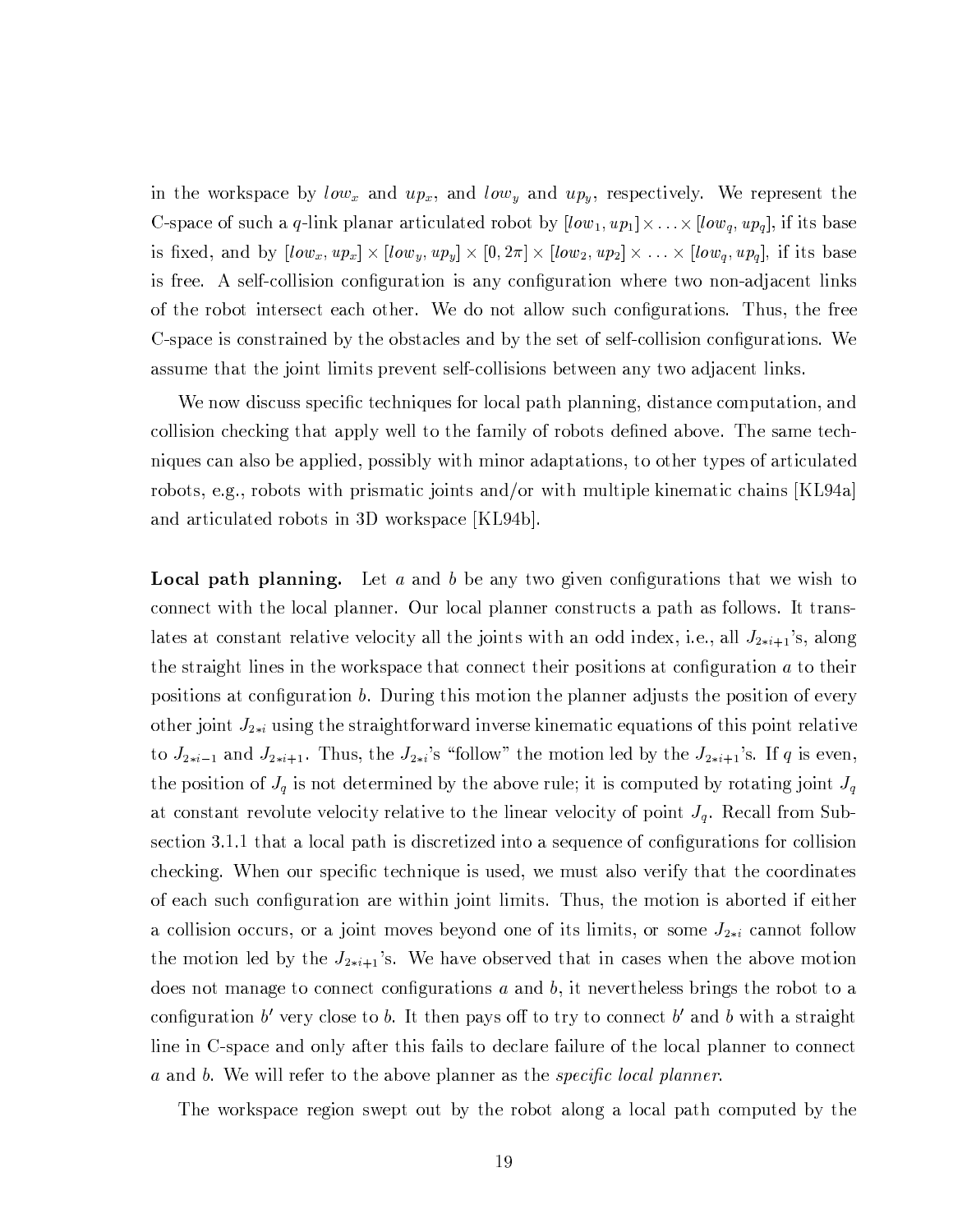specific local planner between two configurations  $a$  and  $b$  is typically smaller than for the path joining  $a$  and  $b$  by a straight line segment in configuration space, which is computed by the general local planner described in Subsection 3.1.1. Hence, the local paths generated by the specific planner are more likely to be collision-free than those generated by the general planner. Also, collision checking is less expensive since, for a given eps, the discretization of the local path yields less configurations. On the other hand, the specific planner, though still very fast, is not as fast as the general planner. Indeed, it requires inverse kinematic computation to determine configuration coordinates along the path. Nevertheless, on examples involving many-dof planar articulated robots, better results are obtained when the specific local planner is used.

**Distance computation.** Let  $J_i(a)$ ,  $i = 1, ..., q+1$  denote the position of the point  $J_i$ in the workspace, when the robot is at configuration  $a$ . We define the distance function  $D\;{\rm bv}$ 

$$
(a,b) \in \mathcal{C} \times \mathcal{C} \quad \mapsto \quad D(a,b) = \sum_{i=1}^{q+1} ||J_i(a) - J_i(b)||^2,
$$

where  $||J_i(x) - J_i(y)||$  is the Euclidean distance between  $J_i(a)$  and  $J_i(b)$ . This function is a better approximation of the area swept by the robot along the local paths computed by the specific local planner than the general distance function defined by Eqn.  $(1)$ .

Collision checking. The 2D workspace allows for a very fast collision checking technique. In this technique each link of the robot is regarded as a distinct robot with two dofs of translation and one dof of rotation. A bitmap representing the 3D configuration space of this robot is precomputed, with the " $0$ "'s describing the free subset of this space and the "1"'s describing the subset where the link collides with an obstacle. When a configuration is checked for collision, the 3D configuration of each link is computed and tested against its C-space bitmap, which is a constant-time operation. Different 3D bitmaps must be computed for links of different shape. However, if larger links can be modeled as two (or more) smaller links, then we need not create one bitmap for each link of the robot. For example, when all the links are line segments (as in Figure 1), a single bitmap can be computed, for the shortest link. Then collision checking for a long link requires multiple access to the bitmap of the short link. The computation of any 3D bitmaps needed for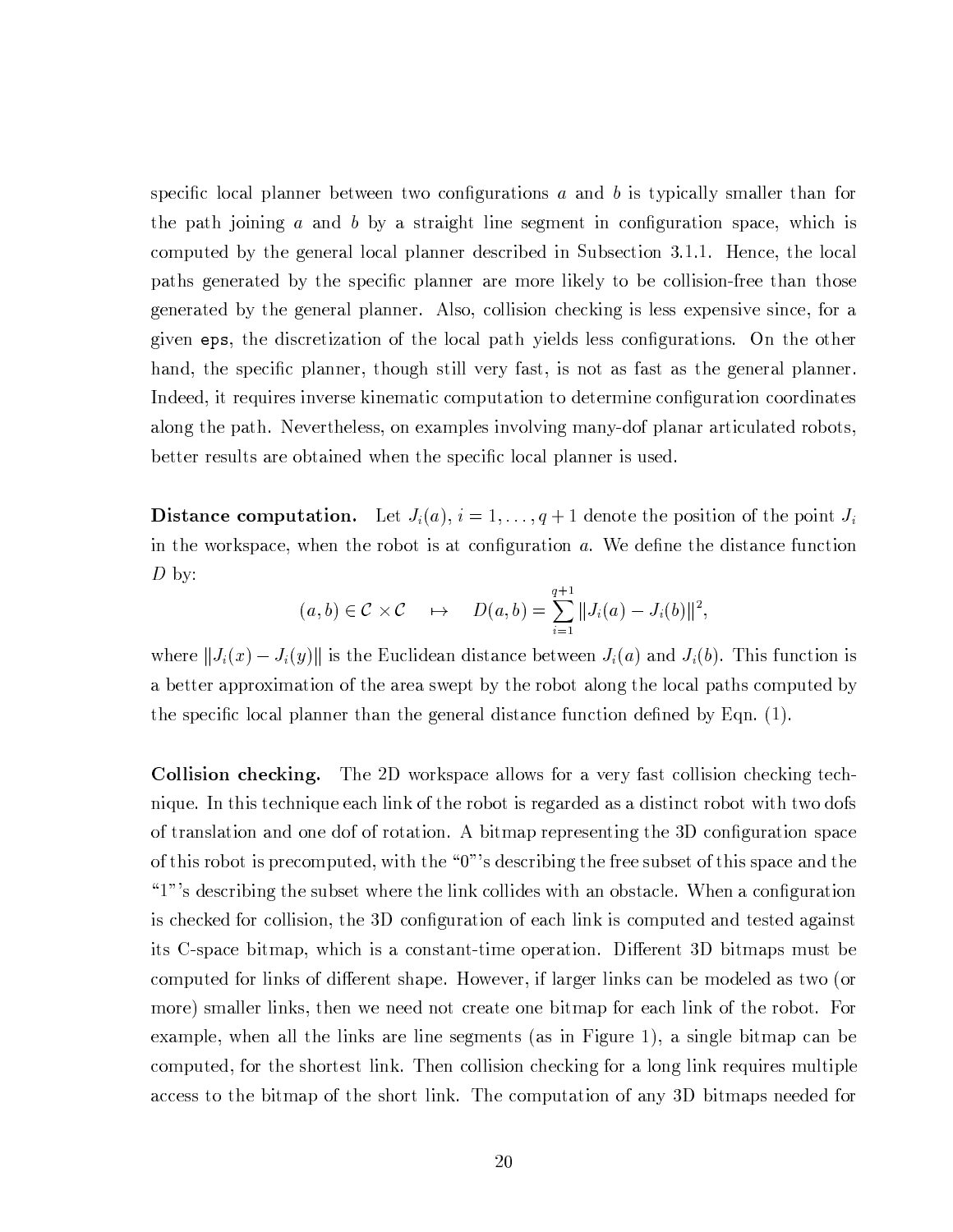collision checking is performed only once, prior to the learning phase.

The 3D bitmap for one link can be computed as a collection of 2D bitmaps, each corresponding to a fixed orientation of the link. If the link and the obstacles are modeled as collections of possibly overlapping convex polygons, the construction of a 2D bitmap can be done as follows [LRDG90]. First use the algorithm in [LP83] to produce the vertices of the obstacles in the link's C-space. (This algorithm takes linear time in the number of vertices of the objects.) Then draw and fill the obstacles into the 2D bitmap. (On many workstations, this second operation can be done very quickly using raster-scan hardware originally designed to efficiently display filled polygons on graphic terminals.) Each 2D bitmap may also be computed using the FFT-based method described in [Kav93], whose complexity depends only on the size of the bitmap. This FFT method is advantageous when the obstacles are originally input as bitmaps. In any case, experiments show that computing a 3D bitmap with a size on the order of  $128 \times 128 \times 128$  takes a few seconds. Clearly, this technique is not yet practical for 3D workspaces, since it requires the generation of 6D bitmaps.

There are many other ways of adjusting our general path planning method to a specific robot. However, too much specific tuning may not always be desirable: at some point the gain in efficiency becomes smaller than the burden of making the specific changes and keeping track of them.

#### Results with customized implementation 5

In this section we present the performance of our method when this is implemented with the local planner, the collision checker, and the distance function described in Section 4. To be precise, while collision checking with obstacles is done using the bitmap technique, self-collisions are detected analytically.

The planner is implemented in C and for the experiments reported here we used a DEC Alpha workstation. This machine is rated at 126.0 SPECfp92 and 74.3 SPECint92. We have tested our planner on a number of 2D scenes. Each scene contains polygonal obstacles and a planar articulated robot whose links are line segments (see Figures 2) and 6). By no means does this reflect a limitation of the method. The specific local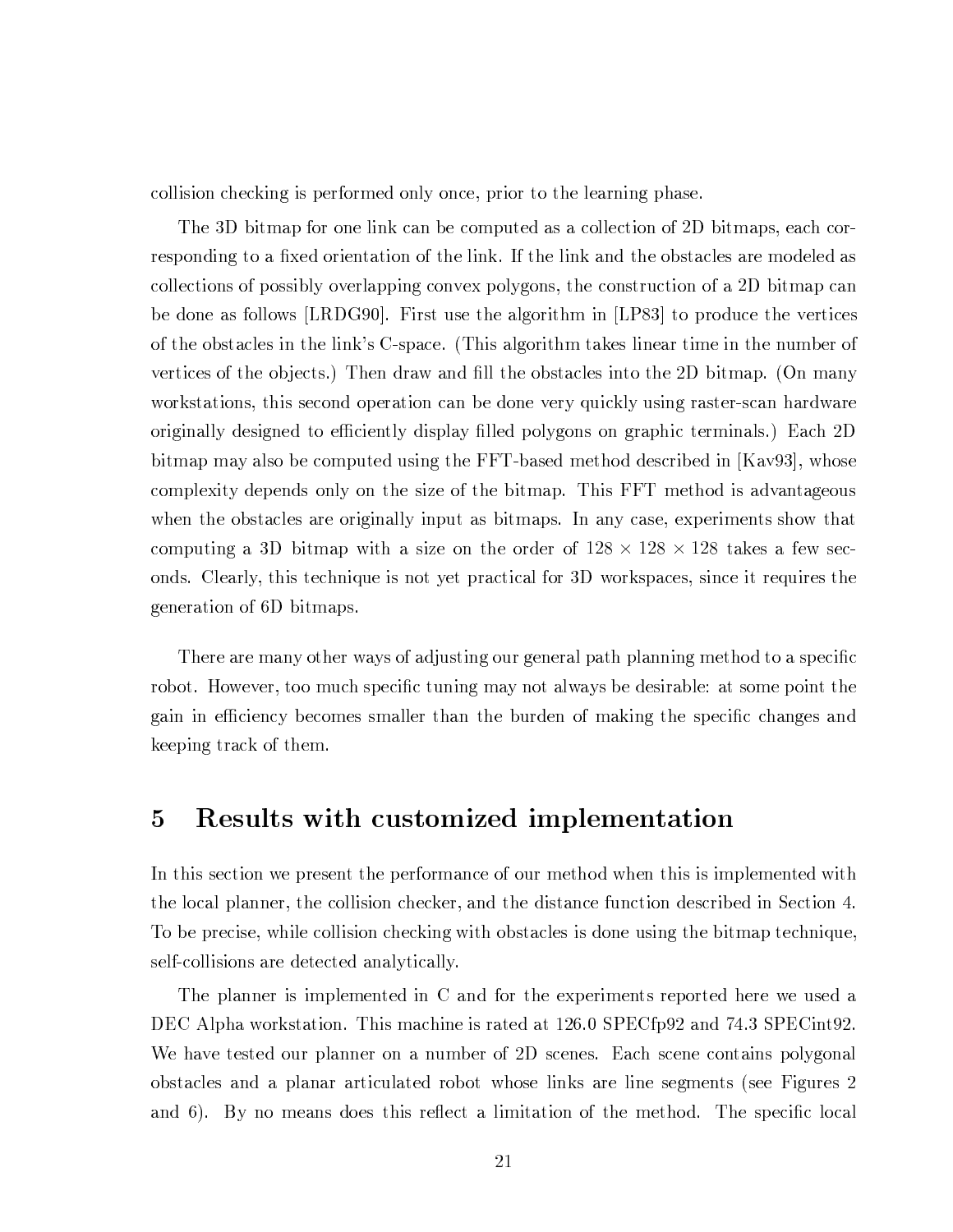planner and collision checker of Section 4 also apply to robots made of polygonal links (though several bitmaps may then be required). The parameters of our planner are:

- $\bullet$  T<sub>C</sub>, the time to be spent in the construction step;
- $\bullet$  T<sub>E</sub>, the time to be spent in the expansion step;
- maxdist, the maximal distance between nodes that the local planner may try to connect;
- eps, the constant used to discretize local paths before collision checking;
- maxneighbors, the maximum number of calls of the local planner per node;
- TRE\_expand, the duration of the computation of a random-bounce walk performed during the expansion step (learning phase);
- $\bullet$  N<sub>RB</sub><sub>query</sub>, the maximum number of random-bounce walks allowed for connecting the start or goal configuration to the roadmap (query phase);
- TRB\_query, the duration of the computation of each of the random-bounce walks during the query phase.

(Notice that the last two parameters determine an upper bound on the time spent in answering a query.)

For each scene, we first input a set of configurations by hand, which we refer to as the test set. For a fixed  $T_C$  and  $T_E$ , we then independently create many different roadmaps starting with different values of the random value generator. In the examples here we only keep the largest connected component of the roadmap; other components, if any, are simply discarded. We then try to connect the same configuration in the test set to each of these roadmaps and we record the percentage of times our planner succeeds to make a connection in a prespecified amount of time (2.5 seconds). The estimated success rates may be used to calculate the success rates of queries that involve any two configurations in the test set. By performing a large number of experiments, we believe that we present a realistic characterization of the performance of our planner. In particular, we ensure that the results do not reflect just a lucky run, or a bad one. We independently repeat the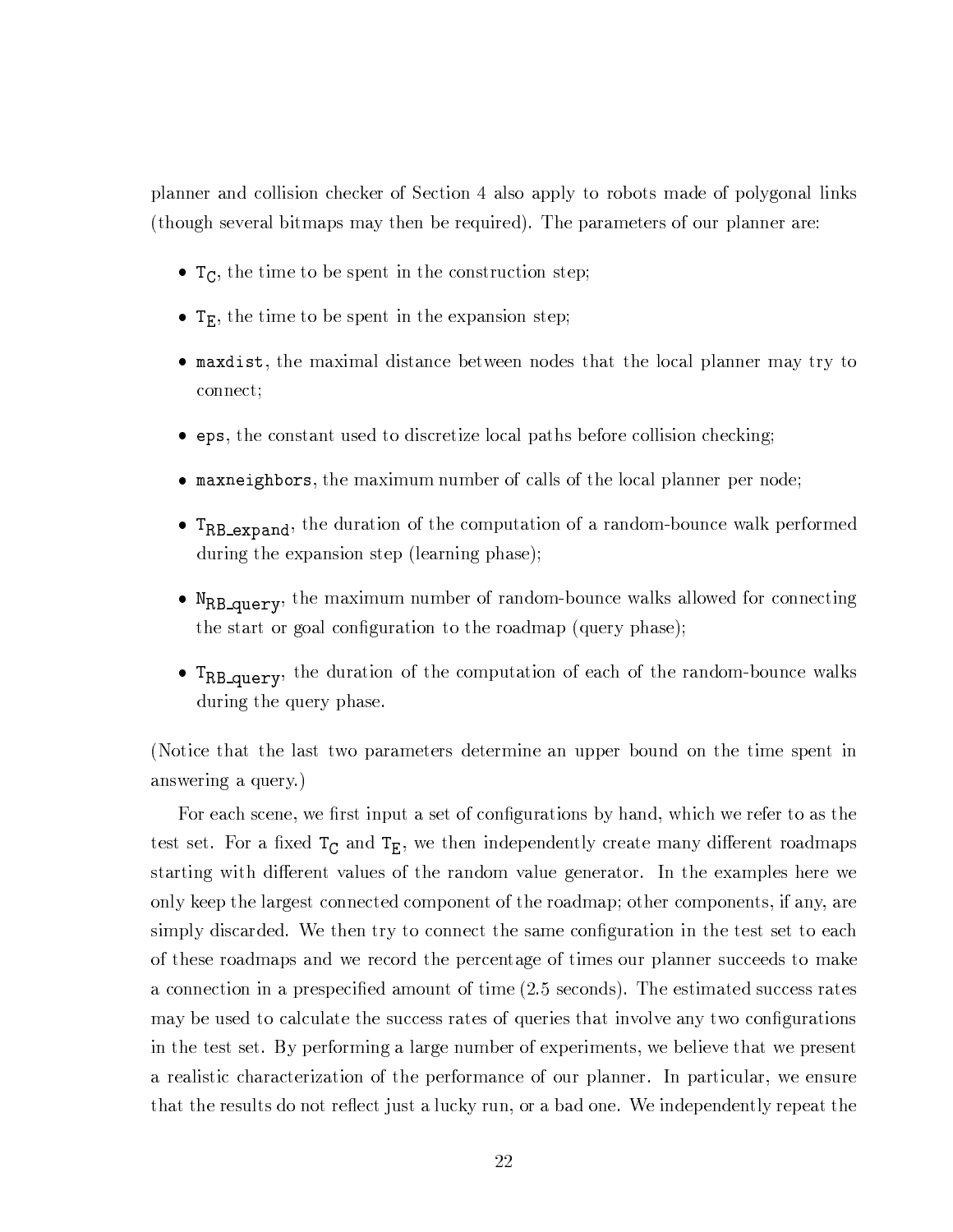same experiment for different  $T_C$  and  $T_E$ . For the other parameters described above, we choose fixed values throughout the experiments based on some preliminary experimental results. Notice that it is important to choose the configurations in the test set manually. For obvious reasons, a random generation similar to the one used during the learning phase tends to produce configurations that are easily connected to the roadmap. Instead, proceeding manually allows us to select "interesting" configurations, for example configurations where the robot lies in narrow passages between workspace obstacles. It is unlikely that the random generator of the learning phase produced many such configurations.

We present results obtained with two representative scenes shown in Figures 2 (fixedbase robot) and 6 (free-base robot).

**Fixed-base articulated robot.** Figure 2 shows eight configurations forming the test set of an articulated robot in a scene with several narrow gates. The robot has a fixed base, denoted by a square, and 7 revolute degrees of freedom.

The table in Figure 3 reports the success rates of connecting the configurations in the test set to roadmaps obtained with different learning times. The learning time,  $T_L$ , is shown in column 1. It is broken into  $T_C$  and  $T_E$  in columns 2 and 3, with  $T_E = T_C/2$ . The values of the other parameters of the planner are: maxdist = 0.4, eps = 0.01 (for the interpretation of these two values note that the workspace is described as a unit square), maxneighbors = 30,  $T_{RB\text{-expand}} = 0.01 \text{ sec}$ ,  $T_{RB\text{-query}} = 0.05 \text{ sec}$ ,  $N_{RB\text{-query}} = 45$ .

For every row of the table in Figure 3 we independently generated 30 roadmaps, each with the indicated learning time. The roadmaps generated for different rows were also computed independently, that is, no roadmap in some row was reused to construct a larger one in following row.

Column 4 in Figure 3 gives the average number of collision checks performed for the roadmap construction for different learning times. This number can be regarded as an estimate of the computational complexity of the planner. In the context of the our approach, it must be interpreted with caution. Collision checks are done not only along robot paths, as in most planners, but also when trying to guess random free configurations of the robot (see Subsection 3.1.1). Most of these randomly guessed configurations are illegal because of collisions with the obstacles or self-intersections. On the average, this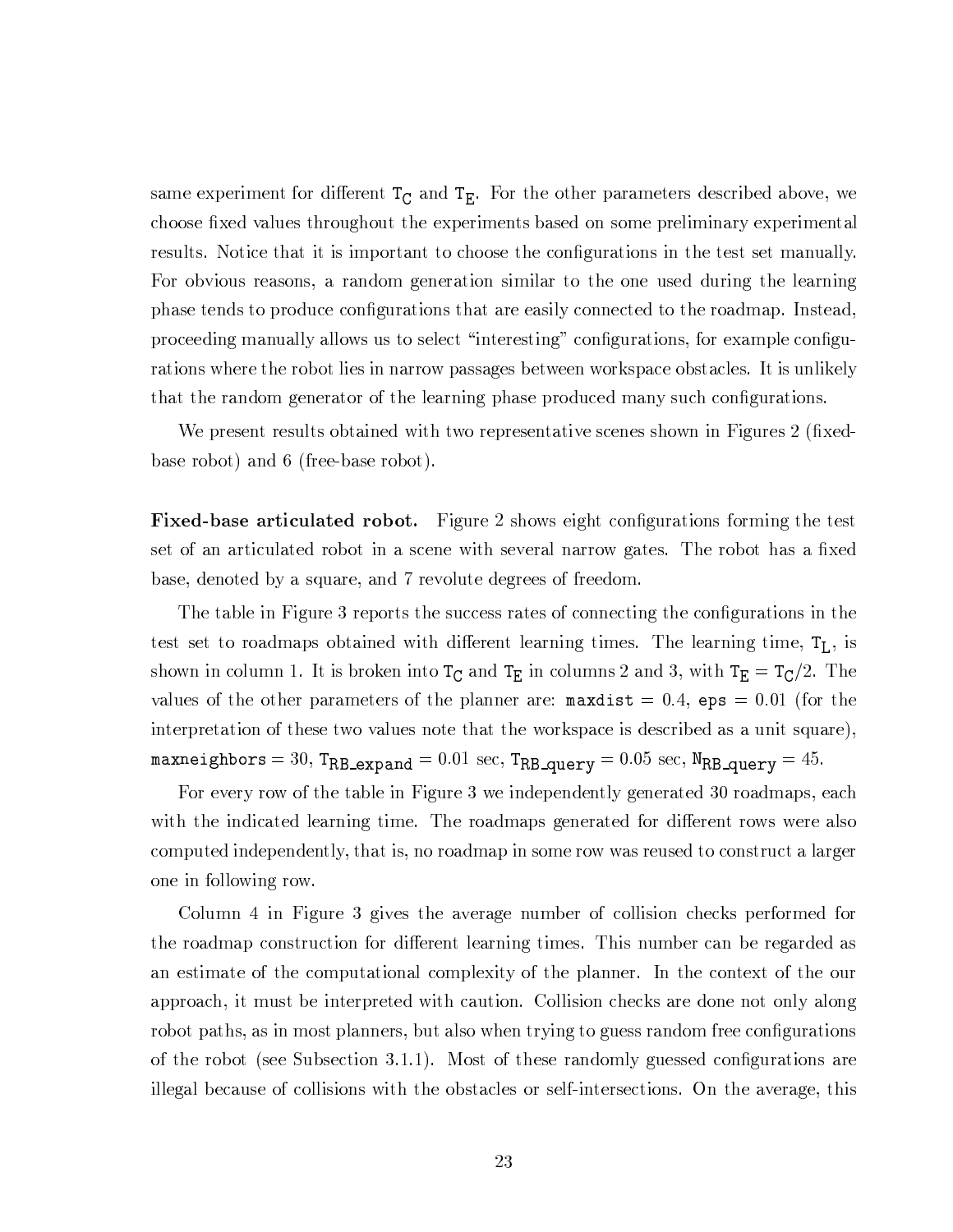

Figure 2: Scene 1, with 7-revolute-joint fixed-base robot.

| $T_{\rm L}$ | $T_{\rm C}$ | $\mathrm{T}_{\mathrm{E}}$ | Coll.   | Avg.  | Success Rate $(\%)$ |                |         |       |       |       |       |         |
|-------------|-------------|---------------------------|---------|-------|---------------------|----------------|---------|-------|-------|-------|-------|---------|
| $(\sec)$    | 'sec)       | (sec)                     | checks  | nodes | $C_1$               | C <sub>2</sub> | $C_{3}$ | $C_4$ | $C_5$ | $C_6$ | $C_7$ | $C_{8}$ |
| 20.1        | 13.1        | 7.0                       | 621943  | 1062  | 100.0               | 36.7           | 56.7    | 36.7  | 53.3  | 100.0 | 36.7  | 60.0    |
| 30.1        | 19.5        | 10.6                      | 889384  | 1643  | 100.0               | 66.7           | 70.0    | 66.7  | 76.7  | 100.0 | 66.7  | 80.0    |
| 40.3        | 26.3        | 14.0                      | 1145091 | 2233  | 100.0               | 90.0           | 86.7    | 90.0  | 86.7  | 100.0 | 90.0  | 86.7    |
| 50.3        | 32.7        | 17.6                      | 1392454 | 2783  | 100.0               | 96.7           | 96.7    | 96.7  | 96.7  | 100.0 | 96.7  | 96.7    |
| 60.2        | 39.1        | 21.1                      | 1631612 | 3284  | 100.0               | 100.0          | 100.0   | 100.0 | 100.0 | 100.0 | 100.0 | 100.0   |
| 70.3        | 45.8        | 24.5                      | 1876006 | 3805  | 100.0               | 96.7           | 100.0   | 96.7  | 100.0 | 100.0 | 96.7  | 100.0   |
| 80.4        | 52.2        | 28.2                      | 2104209 | 4272  | 100.0               | 100.0          | 100.0   | 100.0 | 100.0 | 100.0 | 100.0 | 100.0   |

Figure 3: Results with customized planner for scene of Fig. 2 (with expansion).

| $\rm T_{L}$ | $T_C$ | TE    | Coll.   | Avg.  | Success Rate $(\%)$ |         |       |         |       |       |       |         |
|-------------|-------|-------|---------|-------|---------------------|---------|-------|---------|-------|-------|-------|---------|
| (sec)       | (sec) | (sec) | checks  | nodes | $C_1$               | $C_{2}$ | $C_3$ | $C_{4}$ | $C_5$ | $C_6$ | $C_7$ | $C_{8}$ |
| 20.0        | 20.0  | 0.0   | 597559  | 1011  | 100.0               | 13.3    | 36.7  | 10.0    | 40.0  | 93.3  | 13.3  | 36.7    |
| 30.1        | 30.1  | 0.0   | 852038  | 1601  | 100.0               | 50.0    | 46.7  | 46.7    | 46.7  | 90.0  | 53.3  | 46.7    |
| 40.2        | 40.2  | 0.0   | 1086053 | 2300  | 100.0               | 80.0    | 80.0  | 80.0    | 80.0  | 100.0 | 80.0  | 80.0    |
| 50.2        | 50.2  | 0.0   | 1291216 | 2877  | 100.0               | 90.0    | 96.7  | 90.0    | 96.7  | 100.0 | 90.0  | 96.7    |
| 60.2        | 60.2  | 0.0   | 1502089 | 3372  | 100.0               | 90.0    | 100.0 | 90.0    | 100.0 | 100.0 | 90.0  | 100.0   |
| 70.2        | 70.2  | 0.0   | 1688544 | 3877  | 100.0               | 96.7    | 100.0 | 96.7    | 100.0 | 100.0 | 96.7  | 100.0   |
| 80.3        | 80.3  | 0.0   | 1860341 | 4295  | 100.0               | 100.0   | 100.0 | 100.0   | 100.0 | 100.0 | 100.0 | 100.0   |

Figure 4: Results with customized planner for scene of Fig. 2 (no expansion).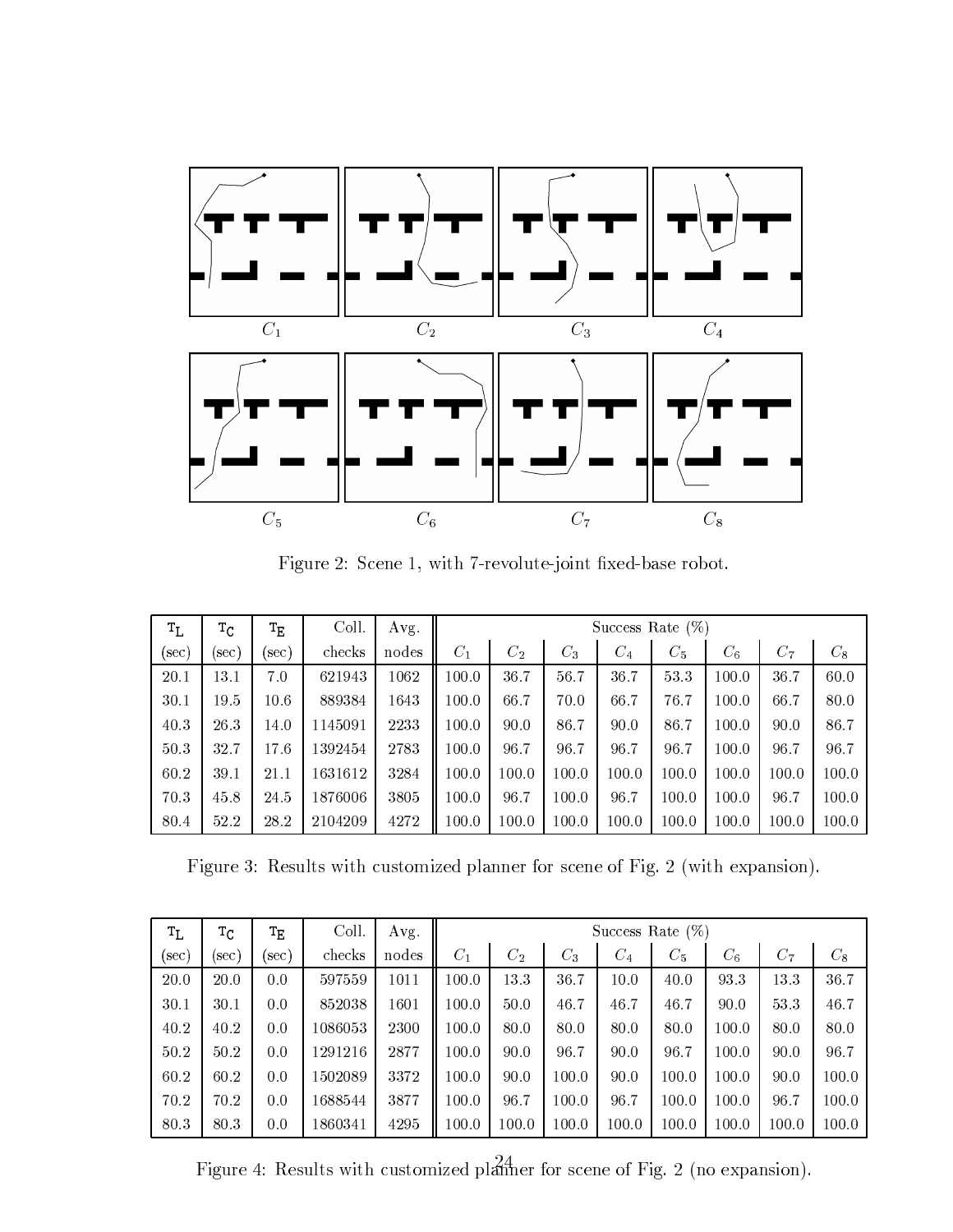| $\mathbf{T}_{\mathrm{L}}$ | $T_C$    | $\mathrm{T}_{\mathrm{E}}$ | Coll.   | Size of      | Coll. checks for connection to roadmap |              |            |              |              |              |       |             |
|---------------------------|----------|---------------------------|---------|--------------|----------------------------------------|--------------|------------|--------------|--------------|--------------|-------|-------------|
| $(\sec)$                  | $(\sec)$ | $\left( \sec \right)$     | checks  | components   | $C_1$                                  | $C_2$        | $C_{3}$    | $C_{4}$      | $C_{5}$      | $C_{6}$      | $C_7$ | $C_8$       |
| 20.3                      | 13.3     | 7.0                       | 620238  | 878, 116, 62 | 62                                     | $\mathbf{F}$ | $_{\rm F}$ | $\mathbf{F}$ | F            | $\mathbf{F}$ | F     | $\mathbf F$ |
| 30.2                      | 19.7     | 10.5                      | 905312  | 1644, 165    | 78                                     | 51           | F          | 7584         | $\mathbf{F}$ | 40           | 59    | $_{\rm F}$  |
| 40.4                      | 26.3     | 14.1                      | 1178494 | 2411         | 53                                     | 1148         | 22         | 3432         | 33           | 44           | 225   | 2270        |
| 50.3                      | 32.8     | 17.5                      | 1421185 | 2881, 63, 10 | 13                                     | 20           | 20         | 3877         | 80           | 38           | 20    | 2328        |
| 60.4                      | 39.3     | 21.1                      | 1661916 | 3302, 35, 33 | 57                                     | 45           | 16         | 22           | 14           | 160          | 51    | 46          |
| 70.2                      | 45.6     | 24.6                      | 1917744 | 3869, 52, 10 | 94                                     | 30           | 19         | 4764         | 21           | 42           | 74    | 63          |
| 80.2                      | 52.1     | 28.1                      | 2128273 | 4245, 49     | 32                                     | 25           | 16         | 32           | 12           | 89           | 48    | 43          |

Figure 5: Connecting configurations to the roadmap.

is quickly detected and the collision checker aborts almost instantaneously. Column 5 in Figure 3 reports the average number of nodes, over the 30 runs, in the largest roadmap component at the end of the learning phase. The largest connected component of each roadmap is used for query processing. Columns 6 though 13 are labeled with the eight configurations  $C_1, \ldots, C_8$  of Figure 2. The columns report the success rate when trying to connect, in less that 2.5 seconds, the corresponding configuration to each of the 30 produced roadmaps. One trial (as defined by the parameters maxdist, maxneighbors,  $T_{RB\_\text{query}},$  and  $N_{RB\_\text{query}}$  was made per roadmap.

The table in Figure 3 shows that after a learning time of 60 seconds or more (rows 5, 6, and 7), all eight configurations of Figure 2 are successfully connected to the generated roadmaps with very few exceptions. These are all located in row 6, where configurations  $C_3, C_4$  and  $C_7$  were not connected to the roadmaps, once out of the 30 trials of that row. Such exceptions are to be expected with a randomized technique.

Figure 4 shows the percentage of successful connections to roadmaps created without expansion. The corresponding rows of the tables in Figures 3 and 4 report results obtained with the same learning time. We again generated 30 independent roadmaps in each row in Figure 4. We show the average number of collision checks required to create each roadmap (column 4), the average number of nodes in the largest component of these roadmaps (column 5), and the success rate when trying to connect  $C_1, \ldots, C_8$  to them. In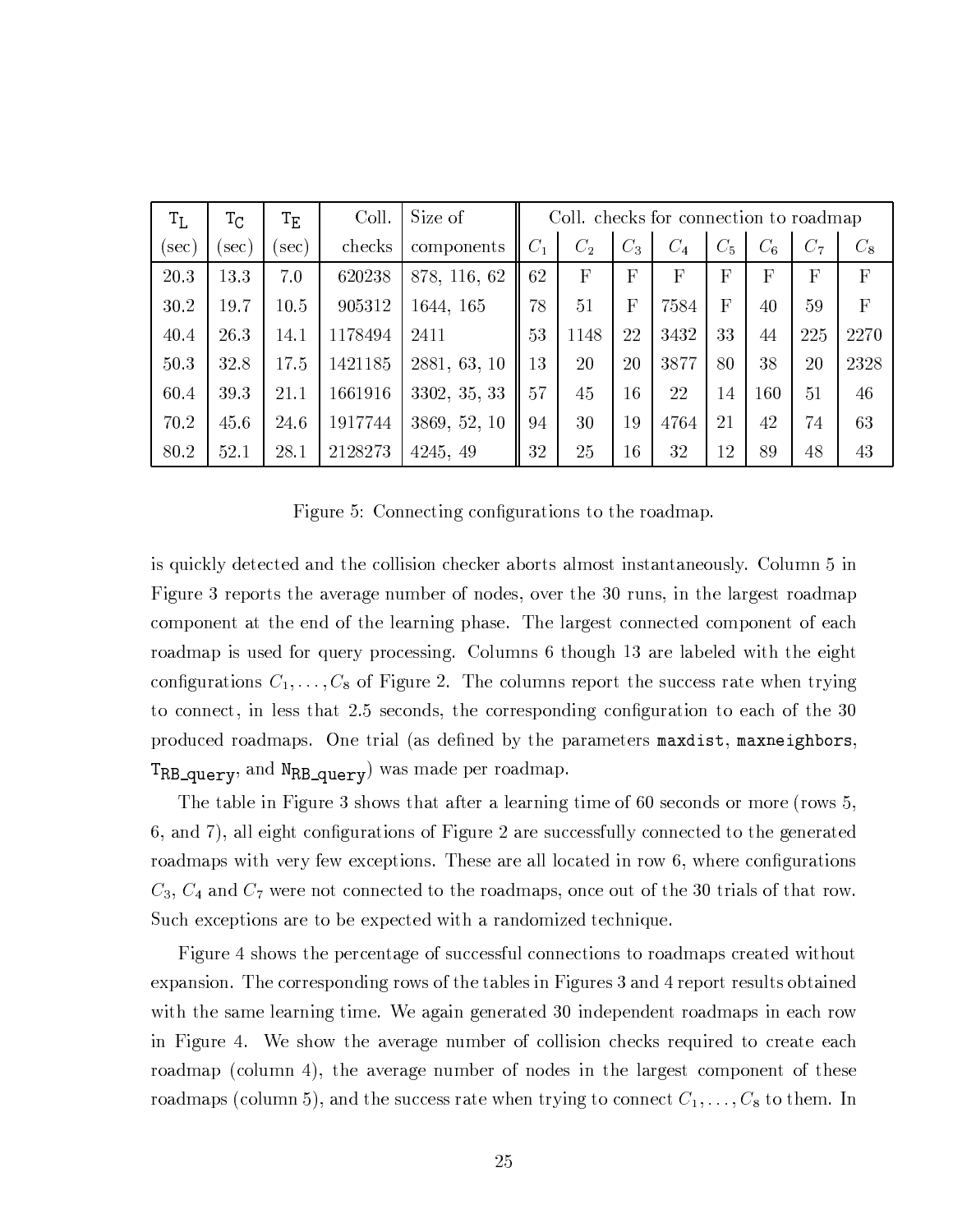general, the percentages of successful connections are lower in this table. The difference shows more clearly when the learning time is small. If we are interested in obtaining a solution to a path planning problem as fast as possible, it is thus better to spend part of the time allocated to the learning phase on the expansion step rather than spend it completely on the construction step. As mentioned above, the ratio  $T_C/T_E = 2$  gives good results over a wide range of problems.

Let us finally note that connecting  $C_1, \ldots, C_8$  to the roadmaps is very fast, which in turn means that finding a path between any two of the above configurations is also fast. In Figure 5 we repeat the experiment of Figure 3, but now we create only one roadmap in each row of the table. We report in columns 6 to 13 the actual number of collision checks needed to connect  $C_1, \ldots, C_8$  to the roadmaps produced after learning times of 20, 30, 40, 50, 60, 70 and 80 seconds. Again, we try to connect the configurations in the test set only to the largest component of these roadmaps, and we report failure (indicated by 'F') if we do not succeed to do so within the allocated time (2.5 seconds). In most cases, relatively few collision checks are needed for successful connection to the roadmap: a few tens to a few hundreds. Infrequently, a couple of thousands of collision checks are performed. This happens when one or more random-bounce walks are executed before the configuration is connected to the roadmap with the local planner. In any case, for the machine used for our experiments, the above numbers translate to connection times of a fraction of second to a few seconds. In the table of Figure 5 we report in column 4 the size of all roadmap components with more than 10 nodes. It is easy to see that after a learning time of 40 seconds, there is a clear difference in the size of the major component and the smaller ones. The latter contain only a small percentage of the total nodes and their presence does not affect path planning. That is why in our analysis we considered only the largest component of the roadmaps produced by learning.

Path planning will succeed between any two configurations that can be connected to the roadmaps produced. A simple breadth-first search algorithm can produce a sequence of edges that connect two nodes of the roadmap in a very short time, typically a small fraction of second in the machine used. Reconstructing the path is equally fast if no collisions need to be performed along recomputed local paths (see Section 3.2). In our implementation where collision checks are performed when recovering a local path, we spend a few tens of thousands of collision checks for connecting between different nodes in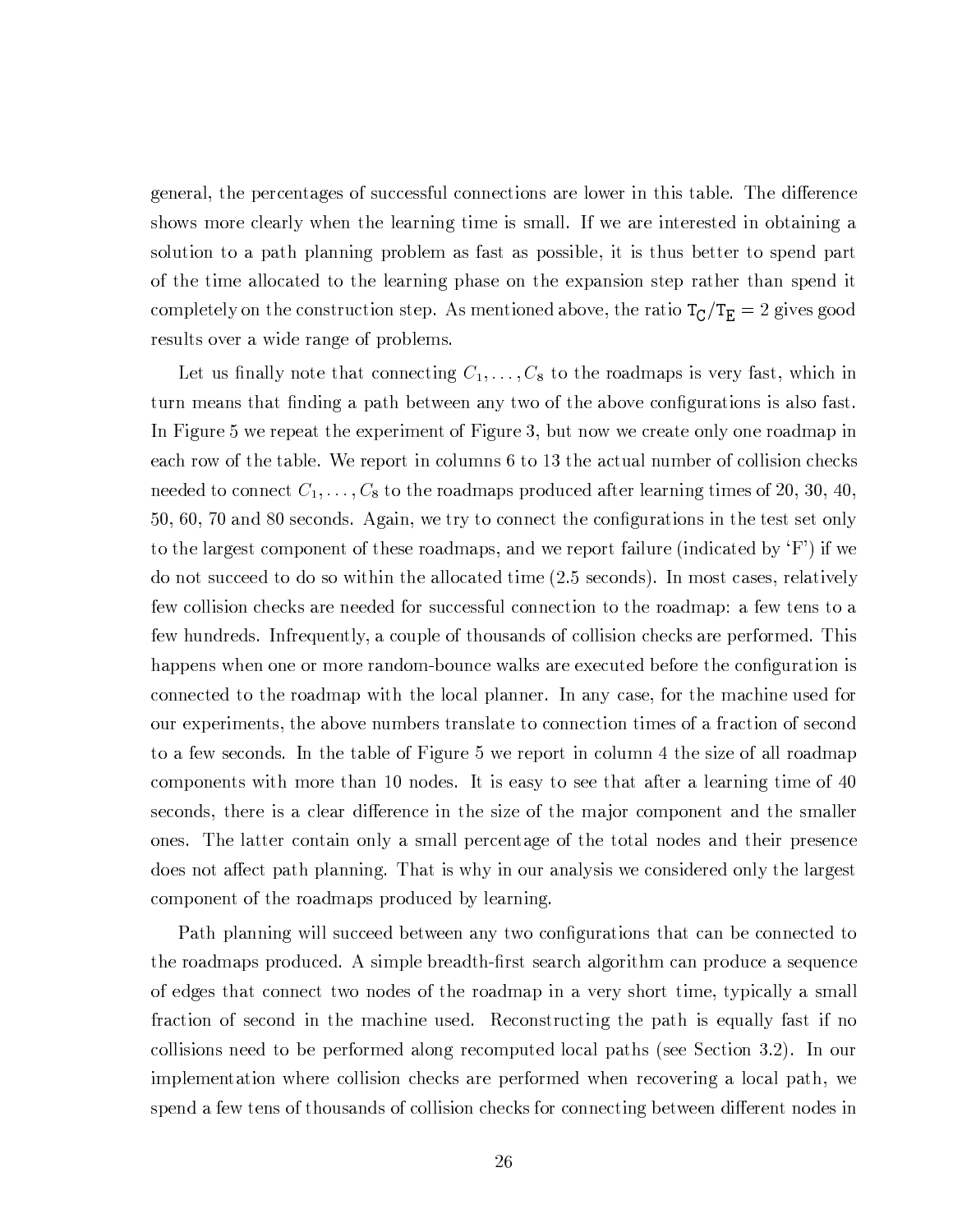

Figure 6: Scene 2, with 5-revolute-joint free-base robot (7-dof).

| $T_{\rm L}$ | $T_C$ | $T_{\rm E}$ | Coll.   | Avg.  |       | Success Rate $(\%)$ |         |       |       |       |       |         |
|-------------|-------|-------------|---------|-------|-------|---------------------|---------|-------|-------|-------|-------|---------|
| $(\sec)$    | sec)  | $(\sec)$    | checks  | nodes | $C_1$ | C <sub>2</sub>      | $C_{3}$ | $C_4$ | $C_5$ | $C_6$ | $C_7$ | $C_{8}$ |
| 20.1        | 13.0  | $7.1\,$     | 712661  | 541   | 96.7  | 6.7                 | 6.7     | 6.7   | 6.7   | 86.7  | 6.7   | 10.0    |
| 30.1        | 19.6  | 10.5        | 1037739 | 924   | 100.0 | 16.7                | 16.7    | 16.7  | 16.7  | 90.0  | 16.7  | 16.7    |
| 40.1        | 26.0  | 14.1        | 1361134 | 1603  | 100.0 | 60.0                | 63.3    | 56.7  | 56.7  | 96.7  | 56.7  | 56.7    |
| 50.2        | 32.6  | 17.6        | 1674144 | 2460  | 100.0 | 93.3                | 93.3    | 93.3  | 93.3  | 100.0 | 96.7  | 93.3    |
| 60.3        | 39.2  | 21.1        | 1987967 | 2999  | 100.0 | 93.3                | 933     | 93.3  | 93.3  | 100.0 | 93.3  | 93.3    |
| 70.1        | 45.6  | 24.5        | 2336917 | 3695  | 100.0 | 100.0               | 100.0   | 100.0 | 100.0 | 100.0 | 100.0 | 100.0   |
| 80.4        | 52.3  | 28.1        | 2632712 | 4229  | 100.0 | 100.0               | 100.0   | 100.0 | 100.0 | 100.0 | 100.0 | 100.0   |

Figure 7: Results with customized planner for scene of Fig. 6 (with expansion).

| $\mathbf{T}_\mathrm{L}$ | Тc       | TE    | Coll.   | Avg.  | Success Rate $(\%)$ |         |       |         |       |       |       |         |
|-------------------------|----------|-------|---------|-------|---------------------|---------|-------|---------|-------|-------|-------|---------|
| (sec)                   | $(\sec)$ | (sec) | checks  | nodes | $C_1$               | $C_{2}$ | $C_3$ | $C_{4}$ | $C_5$ | $C_6$ | $C_7$ | $C_{8}$ |
| 20.0                    | 20.0     | 0.0   | 686580  | 527   | 96.7                | 3.3     | 3.3   | 3.3     | 3.3   | 86.7  | 3.3   | 3.3     |
| 30.0                    | 30.0     | 0.0   | 987852  | 1005  | 100.0               | 30.0    | 30.0  | 26.7    | 30.0  | 96.7  | 30.0  | 30.0    |
| 40.3                    | 40.3     | 0.0   | 1265245 | 1437  | 100.0               | 40.0    | 40.0  | 40.0    | 43.3  | 100.0 | 43.3  | 40.0    |
| 50.1                    | 50.1     | 0.0   | 1534808 | 2238  | 100.0               | 80.0    | 80.0  | 76.7    | 76.7  | 100.0 | 76.7  | 76.7    |
| 60.0                    | 60.0     | 0.0   | 1778678 | 2709  | 100.0               | 80.0    | 80.0  | 80.0    | 80.0  | 100.0 | 83.3  | 80.0    |
| 70.0                    | 70.0     | 0.0   | 2058469 | 3384  | 100.0               | 90.0    | 90.0  | 90.0    | 90.0  | 100.0 | 90.0  | 90.0    |
| 80.2                    | 80.2     | 0.0   | 2277226 | 4002  | 100.0               | 100.0   | 100.0 | 100.0   | 100.0 | 100.0 | 100.0 | 100.0   |

Figure 8: Results with customized planner for scene of Fig. 6 (no expansion).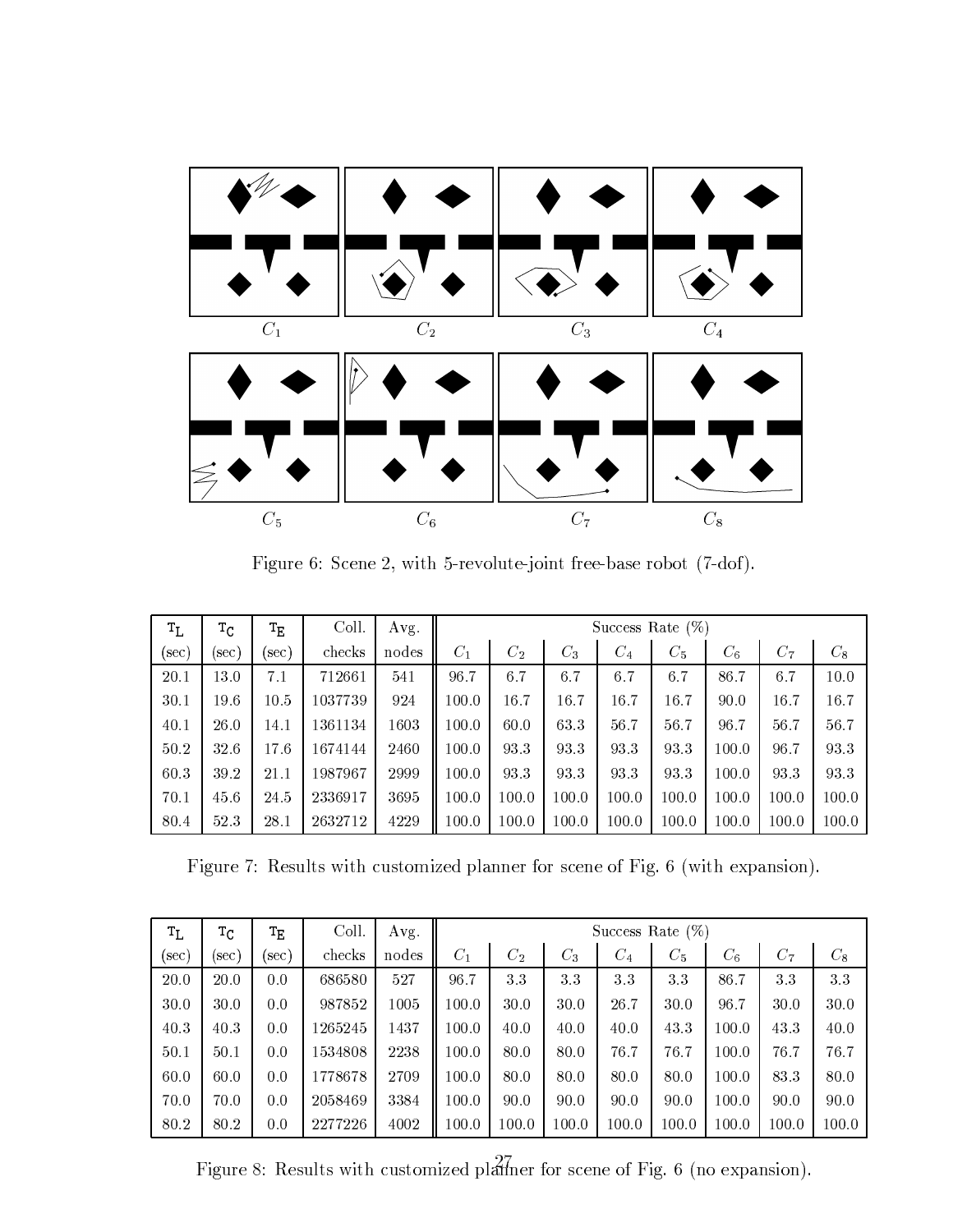the roadmap. It is interesting to contrast the number of collision checks needed for learning and for query processing: collision checks for learning are 2 to 3 orders of magnitude larger than collision checks needed for answering queries. This is also true for any configurations we tried in the scene of Figure 2 and not only the eight configurations considered here. RPP, one of the few planners that can tackle the path planning problems arising from the configurations in Figure 2, takes a few tens of minutes on the average to solve these queries. Thus, even if learning time is included in the duration of the path planning process, our roadmap technique is still faster than RPP for this example. However, the above scene is very difficult for potential field methods. In simpler cases (see Section 6) RPP is equally fast, if not faster than our roadmap method.

**Free-base articulated robot.** We have performed the same experiments for a freebase articulated robot (see Figure 6). The robot has a total of 7 dof: 2 for its free base and 5 for its revolute joints. The parameter values of our planner are the same as in the previous experiments.

Figures 7 and 8 show the results obtained with and without expansion, respectively. 30 roadmaps were created independently for each row in the above tables. Again, in almost all cases, the percentage of successful connections to the roadmaps is greater with expansion than without (for the same total learning time). After a learning phase of 70 seconds, all configurations can be connected to the roadmaps produced. The actual number of collision checks for connecting  $C_1, \ldots, C_8$  of Figure 6 to the roadmaps are again in the order of a few tens to a few thousands. This makes path planning between any two of the configurations shown in Figure 6 very fast: usually a fraction of a second in the machine used.

# Results with general implementation 6

The customized implementation used in the previous section solves efficiently path planning problems involving planar articulated robots. In this section we demonstrate that the general implementation of the planner still gives very good results for a variety of examples.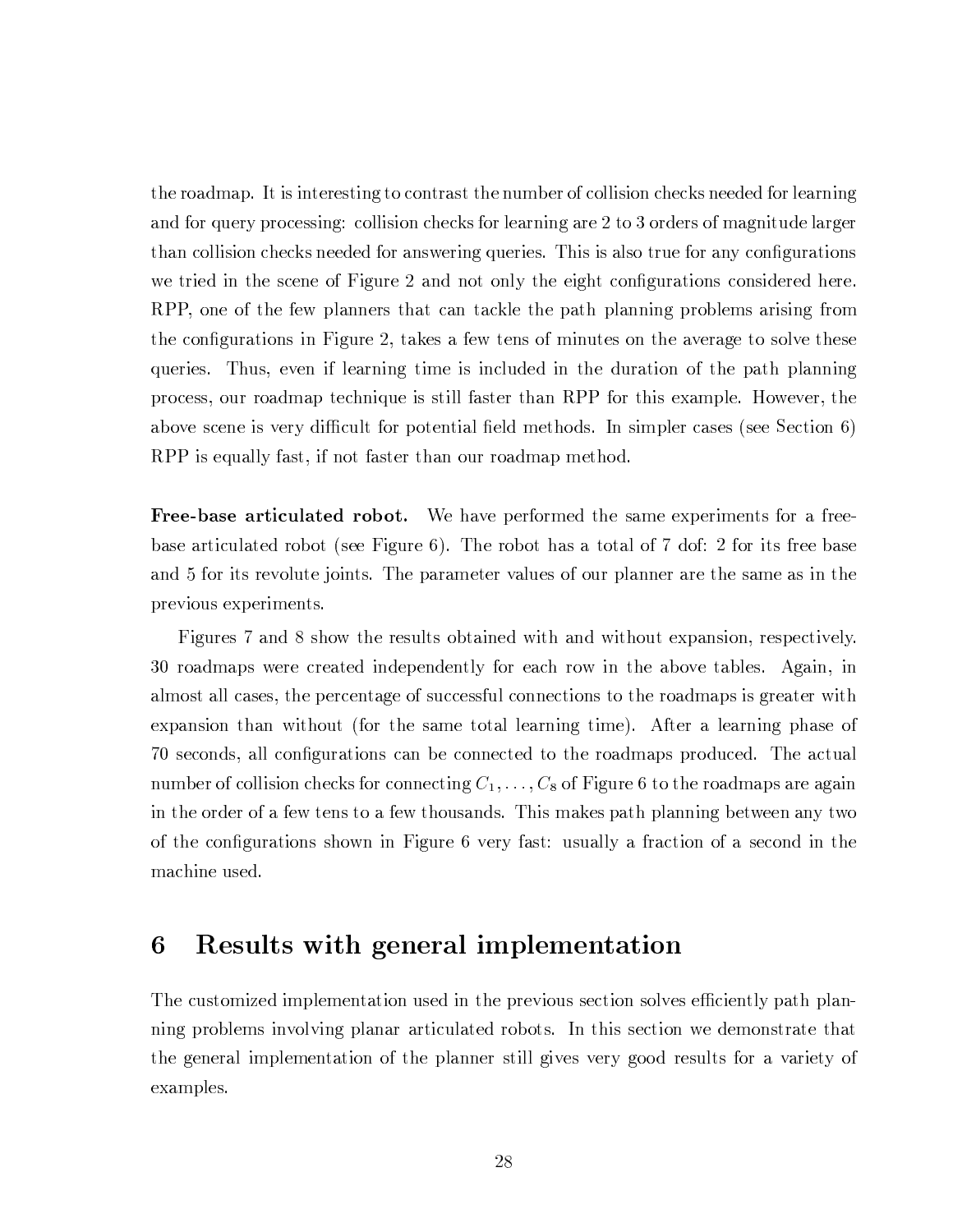

Figure 9: Scene 1, with 4-dof robot.

The planner considered here is essentially an implementation of the method described in Section 3. Unlike the customized implementation, this implementation does not use any specific techniques for local path planning, collision checking, or distance computation. Hence, as described in Section 3, the local path constructed between any two configurations is the straight line segment joining them in C-space; the distance function  $D$  is the one defined by Eqn.  $(1)$ ; and collision checking is done analytically, using routines from the PLAGEO library [Gie93]. The planner was implemented on a Silicon Graphics Indigo<sup>2</sup> workstation rated at 96.5 SPECfp92 and 90.4 SPECint92. This machine is comparable to the one we used for the results in the previous section. We report here on experimentation conducted with articulated robots with 4 or 5 joints connected by polygonal links. This general planner is directly applicable to robots with polyhedral links moving in 3D workspaces.

We present results obtained with two representative examples. In scene 1 in Figure 9, we have a 4-dof robot with three revolute joints and one prismatic joint (indicated by the double arrow). Scene 2 in Figure 10, is a slightly more difficult one, with a 5-revolute-joint robot and narrow areas in the workspace. For most existing planners, motion planning problems in both these scenes would be challenging ones. RPP is able to deal with these examples efficiently. Still, the cases treated here are considerably easier than in the scenes of Section 5, due to the relatively low number of dofs of the two robots, and the presence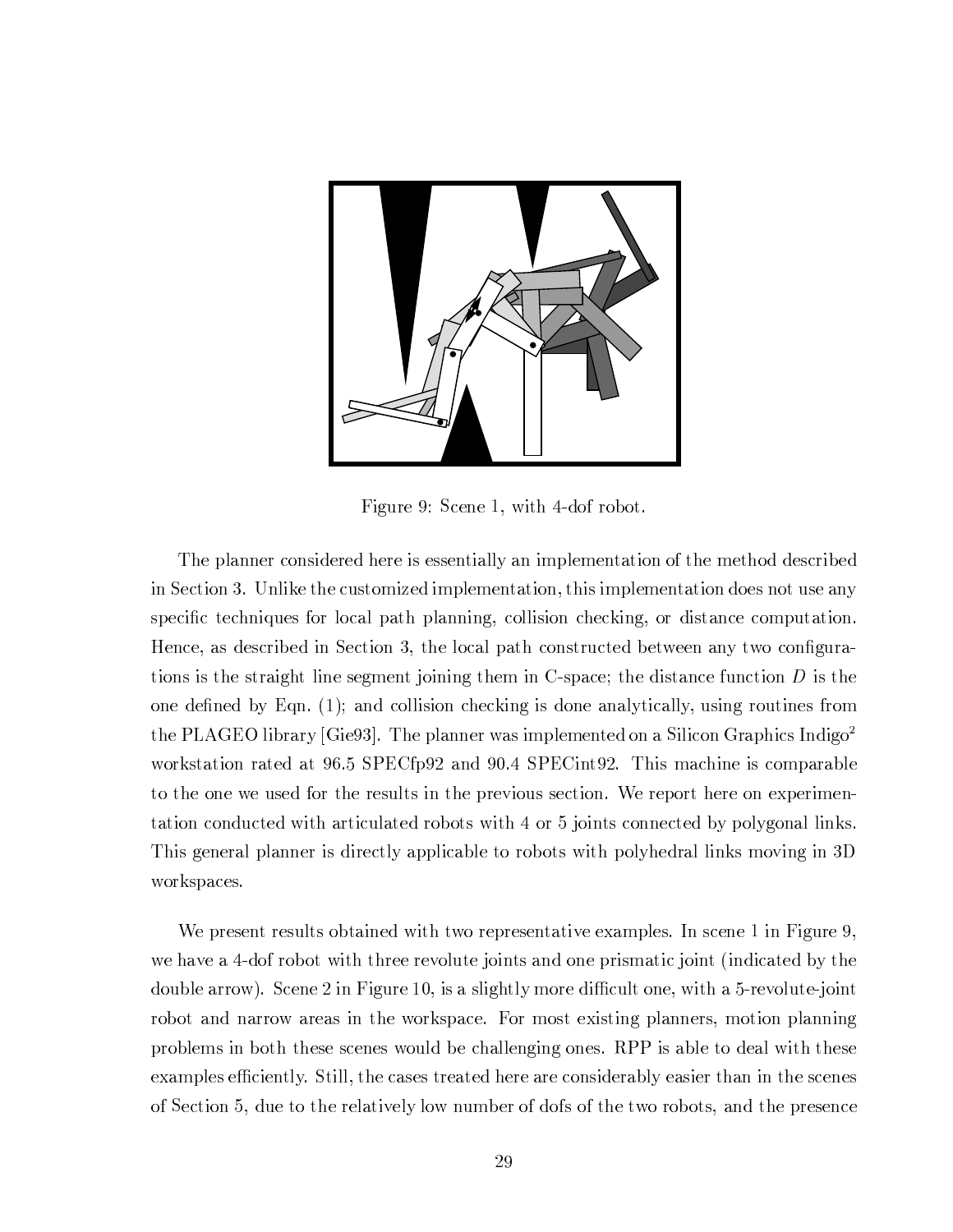

Figure 10: Scene 2, with 5-dof robot.

| $T_{\rm L}$ | $\mathrm{T_{C}}$ | ΤE    | Coll. checks      | Success rate $(\%)$ | Coll. checks      | Success rate $(\%)$ |
|-------------|------------------|-------|-------------------|---------------------|-------------------|---------------------|
| sec         | sec ]            | [sec] | Learning: Scene 1 | Scene 1             | Learning: Scene 2 | Scene 2             |
| 2.5         | .67              | 0.83  | 10078             | 53.3                | 9558              | 50                  |
| 5           | 3.33             | 1.67  | 19756             | 93.3                | 18746             | 87                  |
| 7.5         | 5                | 2.5   | 29525             | 100                 | 27607             | 97                  |
| 10          | 6.67             | 3.33  | 38607             | $100\,$             | 36392             | 100                 |

Figure 11: Results with general planner for scenes of Fig. 9 and 10.  $\,$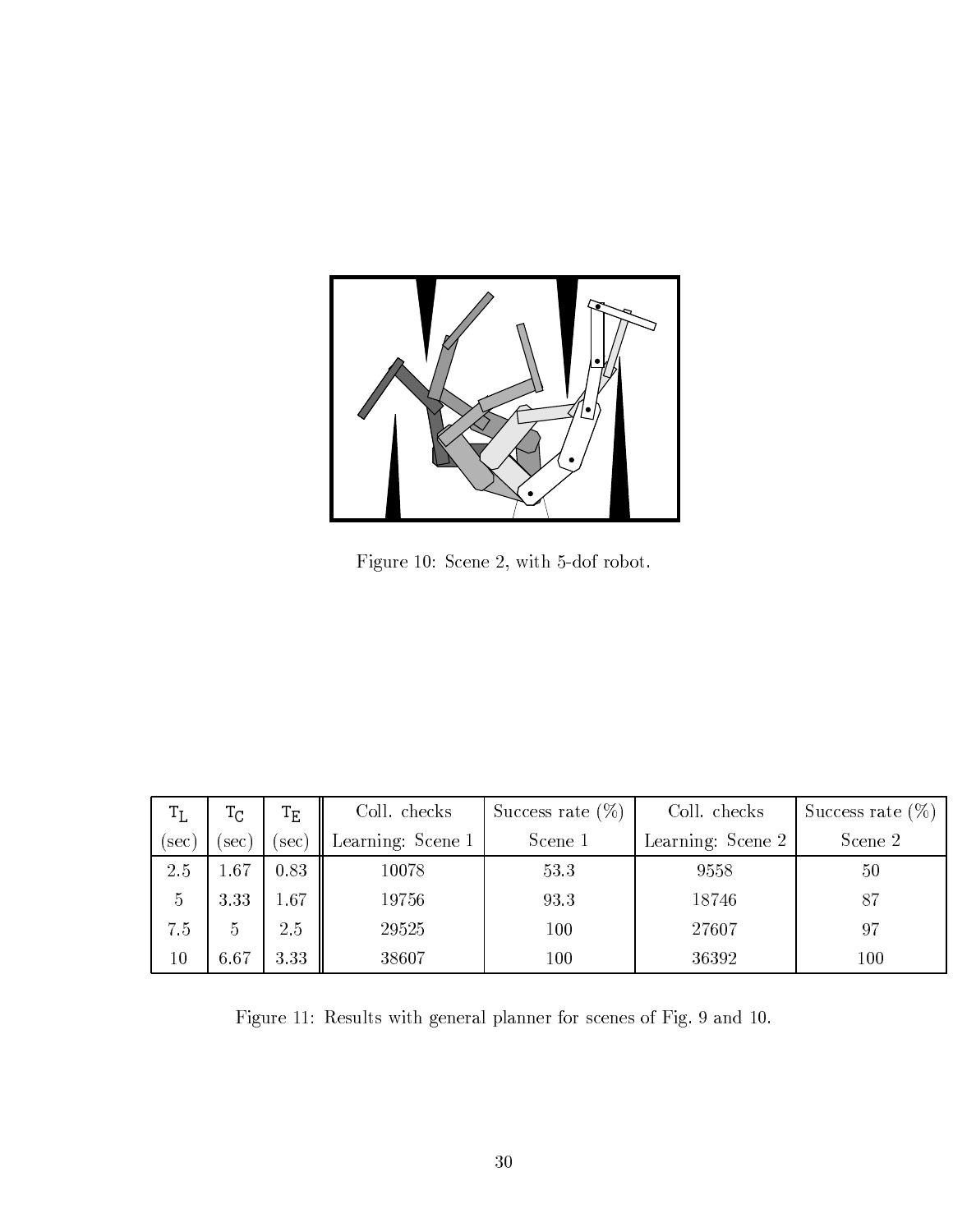of only few tight areas in the workspaces.

The experiments conducted with these two test scenes are similar to those in Section 5. For each scene, we consider only two "difficult" configurations  $s$  and  $g$ . Then, for a fixed construction time  $\mathtt{T}_\mathtt{C}$  and expansion time  $\mathtt{T}_\mathtt{E}$  (hence, a fixed learning time  $\mathtt{T}_\mathtt{L}$ ), we independently create 30 roadmaps. For each of these roadmaps we only consider its main connected component and we test whether the query with configurations  $(s, q)$ succeeds within 2.5 seconds. In other words, we test whether both s and g can be quickly connected to the main connected component of the roadmap with the method described in Section 3.2. We repeat this experiment for a number of different construction times  $T_C$  and expansion times  $T_E$ , with  $T_E = T_C/2$ . For each such pair of times we report the success rate in answering the query  $(s, g)$ .

The other parameters have the following fixed values, which are almost the same as in the experimentation reported in the previous section:  $\texttt{maxdist} = 0.5$ ,  $\texttt{eps} = 0.01$ , maxneighbors = 30,  $T_{RB\text{\_expand}} = 0.01$ ,  $T_{RB\text{\_query}} = 0.05$  sec, and  $N_{RB\text{\_query}} = 45$ . Again, for the interpretation of the values for maxdist and eps, note that we scaled the two scenes in a way that the workspace obstacles just fit into the unit square.

In both Figures 9 and 10 the start configuration s is shown in dark grey, and the goal configuration g in white. In each figure, several robot configurations along a path solving the query are displayed using various grey levels. The results of the experiments described above are given in Figure 11. The average number of collision checks required to build the roadmaps is given in column 4 for scene 1 and in column 6 for scene 2. The query in scene 1 is solved in all 30 cases after having learned for 7.5 seconds. Learning for 5 seconds though suffices to successfully answer the query in more than 90% of the cases. In scene 2 we observe a similar behavior, although the required learning times are slightly higher.

These results show that the general implementation is able to efficiently solve rather complicated planning problems. However, when applied to problems involving more dofs, like those in the previous section, the learning times required to build good roadmaps are much longer. For example, experiments indicated that about 25 minutes of learning are required in order to obtain roadmaps that capture well the free C-space connectivity of the scene shown in Figure 2. Figure 12 reports some experimental results obtained over many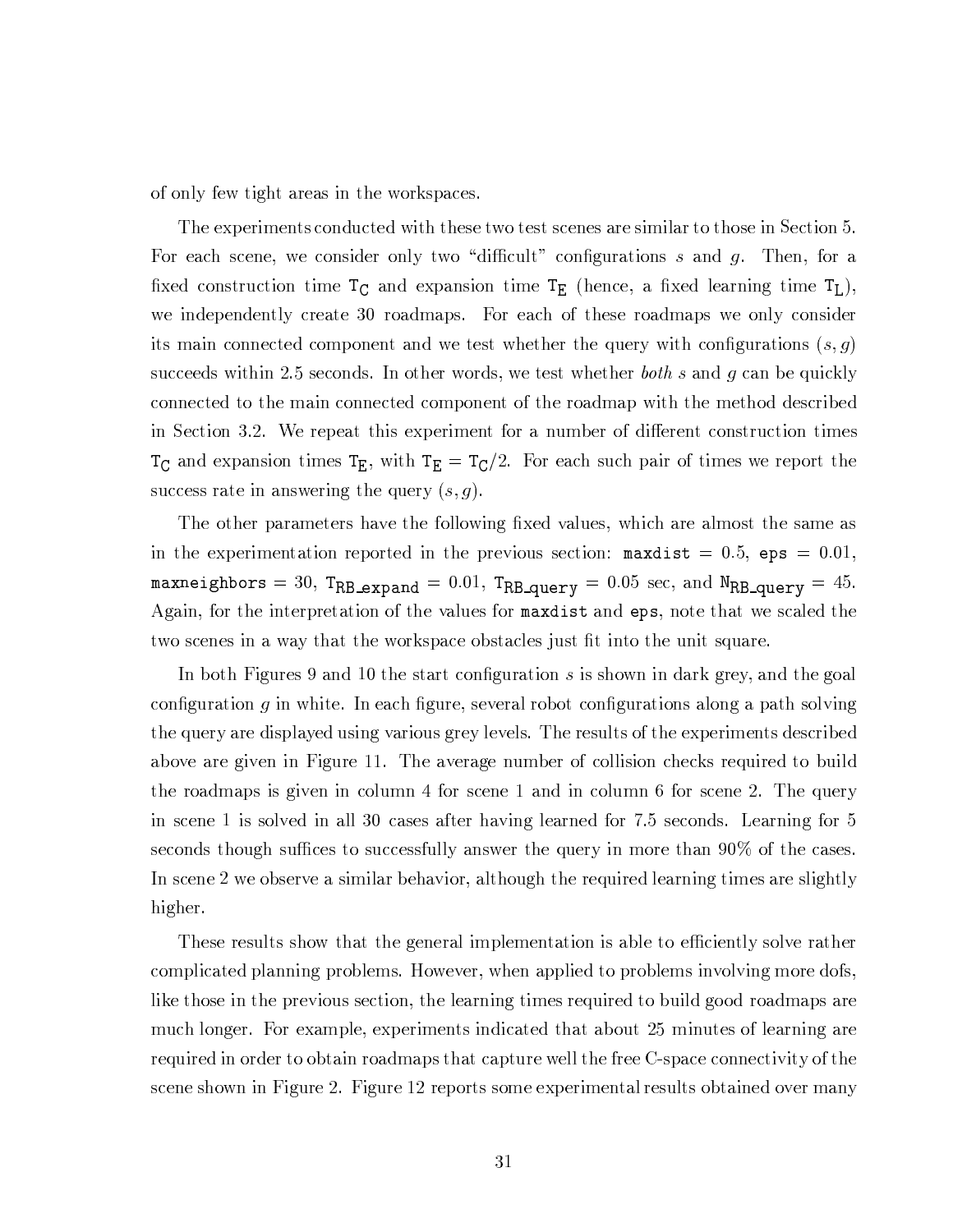| $\mathrm{T}_{\mathrm{L}}$ | $T_{\rm C}$ | $T_{\rm E}$ | Coll.   | Success Rate $(\%)$ |       |       |         |
|---------------------------|-------------|-------------|---------|---------------------|-------|-------|---------|
| $(\min)$                  | $(\min)$    | (min)       | checks  | $C_1$               | $C_4$ | $C_7$ | $C_{8}$ |
| 5                         | 3.3         | 1.7         | 700000  | 80.0                | 30.0  | 30.0  | 43.3    |
| 10                        | 6.7         | 3.3         | 1000000 | 96.7                | 76.7  | 70.0  | 53.3    |
| 15                        | 10          | 5.0         | 1500000 | 96.7                | 80.0  | 73.3  | 90.0    |
| 20                        | 13.3        | 6.7         | 1800000 | 100.0               | 96.7  | 96.7  | 100.0   |
| 25                        | 16.7        | 8.3         | 2000000 | 100.0               | 100.0 | 100.0 | 100.0   |

Figure 12: Results with general planner for scene of Fig. 2 (with expansion).

independently constructed roadmaps, for different learning times. As in Section 5, we estimate the average number of collision checks needed during learning and the percentage of times that our planner succeeds in connecting some of the configurations of Figure 2 to the roadmap, over many independently constructed roadmaps, for different learning times. In such difficult cases, clearly, customization is desirable, if not necessary.

### Conclusion  $\overline{7}$

We have described a two-phase method to solve robot motion planning problems in static workspaces. In the learning phase, the method constructs a probabilistic roadmap as a collection of configurations randomly selected across the free C-space. In the query phase, it uses this roadmap to quickly process path planning queries, each specified by a pair of configurations. The learning phase includes a heuristic evaluator to identify difficult regions in the free C-space and increase the density of the roadmap in those regions. This feature enables us to construct roadmaps that capture well the connectivity of the free  $C$ -space.

The method is general and can be applied to virtually any type of holonomic robot. Furthermore, it can be easily customized to run more efficiently on some family of problems. Customization consists of replacing components of the general method, such as the local planner, by more specialized ones fitting better the characteristics of the considered scenes. In this paper, we have described techniques to customize the method to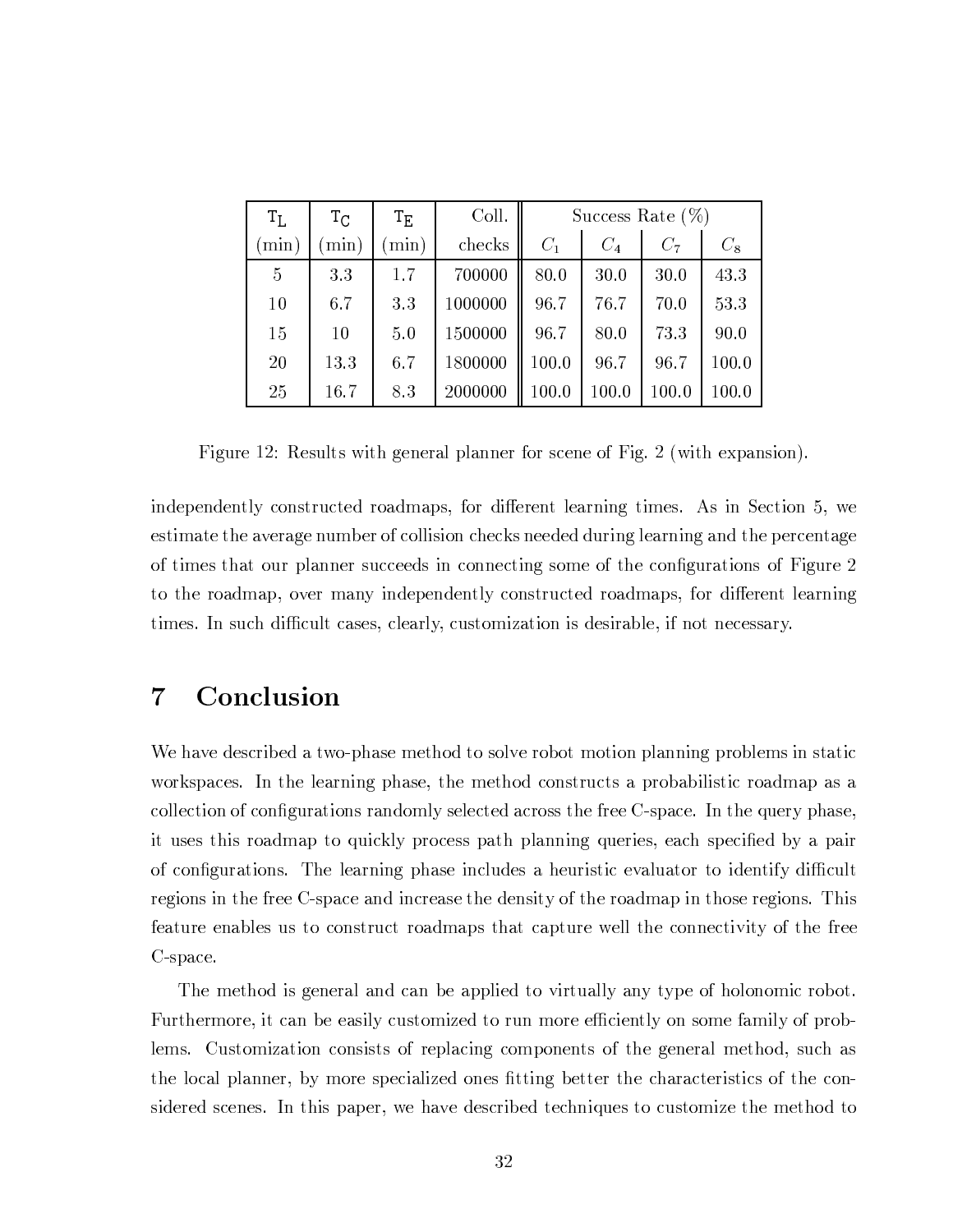planar articulated robots, and presented experimental results with both a general and a customized implementation of the method. The customized implementation can solve very difficult path planning queries involving many-dof robots in a fraction of a second, after a learning time of a few dozen seconds. The general implementation solves the same problems in several minutes, but it is still very efficient in less difficult problems.

In [KL94a, KL94b, Kav95, OS95] prior versions of the method have been applied to a great variety of holonomic robots including planar and spatial articulated robots with revolute, prismatic, and/or spherical joints, fixed or free base, and single or multiple kinematic chains. In [Sve93, SO94, SO95] a variation of the method (essentially one with a different general local planner) was also run successfully on examples involving nonholonomic car-like robots.

Experimental results show that our method can efficiently solve certain kinds of problems which are beyond the capabilities of other existing methods. For example, for planar articulated robots with many dofs, the customized implementation of Section 5 is much more consistent than the Randomized Path Planner (RPP) of [BL91]. Indeed, the latter can be very fast on some difficult problems, but it may also take prohibitive time on some others. We have not observed such disparity with our roadmap method. Moreover, after sufficient learning (usually on the order of a few dozen seconds), the probabilistic roadmap method answers queries considerably faster than RPP. However, when the learning time is included in the planning time, RPP is faster on many problems, since it does not perform any substantial precomputation.

An important question is how our method scales up when we consider scenes with more complicated geometry, since the cost of collision checking is much higher. First, let us note that in 2D workspaces the effect is likely to be limited if the bitmap collisionchecking technique of Section 4 is used. Indeed, once bitmaps have been precomputed, collision checking is a constant-time operation; and the cost of computing bitmaps using the FFT-based technique described in [Kav93] only depends on the resolution (i.e., the size) of these bitmaps. However, more complicated geometry may require increasing the bitmap resolution in order to represent geometric details with desired accuracy. With 3D workspaces the situation is completely different, since we can no longer use the bitmap technique. Our experiments in 3D workspaces reported in [KL94b] show that the higher cost of collision checking increases the duration of the learning phase. It affects less the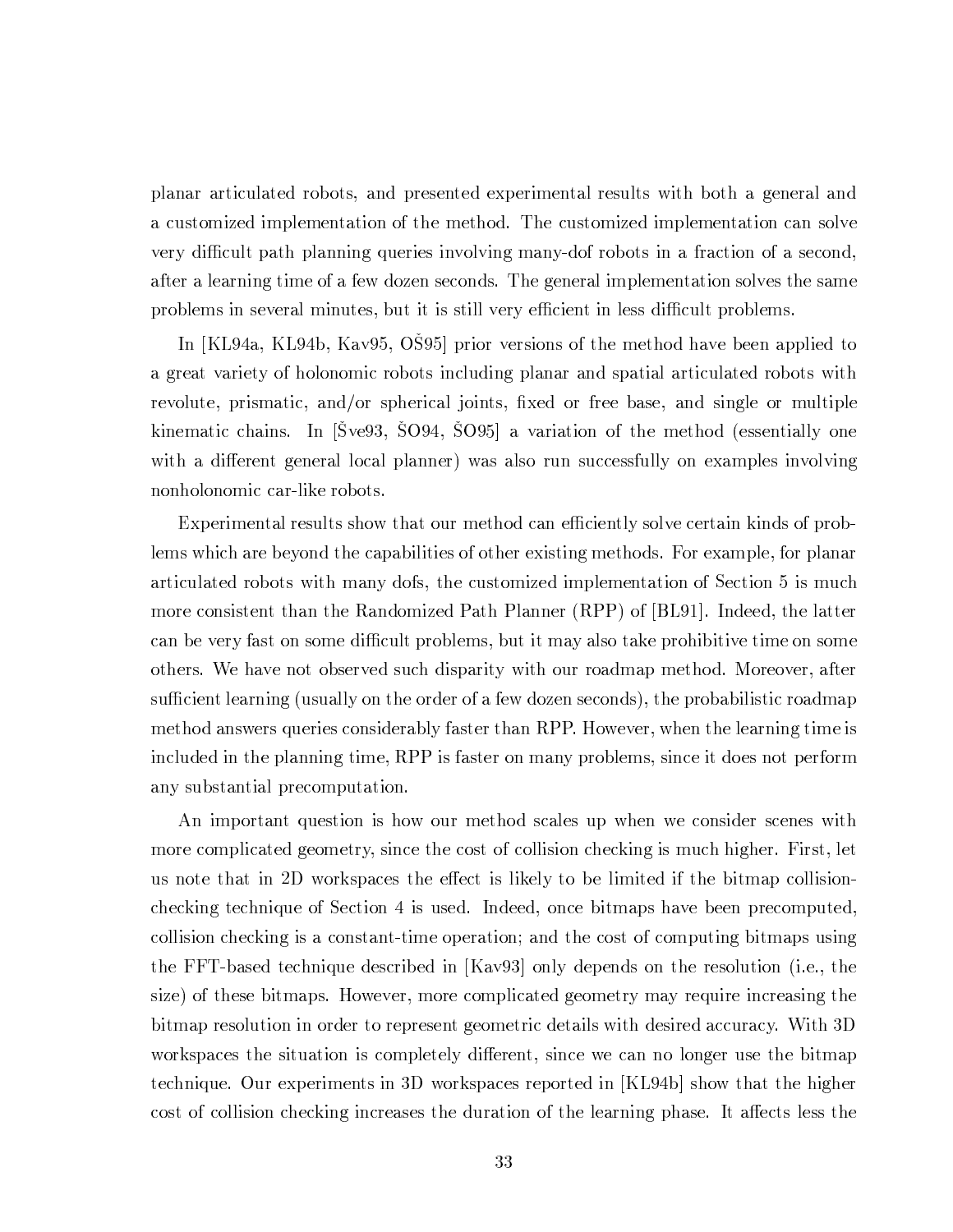query phase, since less collision checks are performed there. The results in [KL94b] also show that the duration of the learning phase remains quite reasonable (on the order of minutes), but they were obtained with simple 3D geometry (for example, the robot links were line segments). For more complicated geometries, the use of an iterative collision checker, like the one in [Qui94], will be advantageous. The collision checker in [Qui94] considers successive approximations of the objects and its running time, on the average, does not depend much on the geometric complexity of the scenes. RPP is another planner that heavily relies on collision checking. For long we ran RPP on geometrically simple problems; but, recently, we used it to automatically animate graphic 3D scenes of complex geometry [KKKL94] using the above iterative collision checker. We observed no dramatic slowdown of the RPP planner.

A challenging goal would now be to extend the method to dynamic scenes. One first question is: how should a roadmap computed for a given workspace be updated if a few obstacles are removed or added? The work in [BCH94, Ch92] discusses how to deal with changes in the environment in the context of the hybrid planner presented in [Ch92]. We hope that similar techniques could apply to our planner. Being able to plan when obstacles move will be very useful because then we could apply our method to scenes subject to small incremental changes. Such changes occur in many manufacturing (e.g., assembly) cells; while most of the geometry of such a cell is permanent and stationary, a few objects  $(e.g.,)$ fixtures) are added or removed between any two consecutive manufacturing operations. Similar incremental changes also occur in automatic graphic animation. A second question is: how should the learning and query phase be modified if some obstacles are moving along known trajectories? An answer to this question might consist of applying our roadmap method in the configuration  $\times$  time space of the robot [ELP86]. The roadmap would then have to be built as a directed graph, since local paths between any two nodes must monotonically progress along the time axis, with possibly additional constraints on their slope and curvature to reflect bounds on the robot's velocity and acceleration.

**Acknowledgments:** L.E. Kavraki and J.-C. Latombe were partially supported by ARPA grant N00014-92-J-1809 and ONR grant N00014-94-1-0721. L.E. Kavraki also acknowledges the support of the Rockwell Foundation. P. Švestka and M. Overmars were partially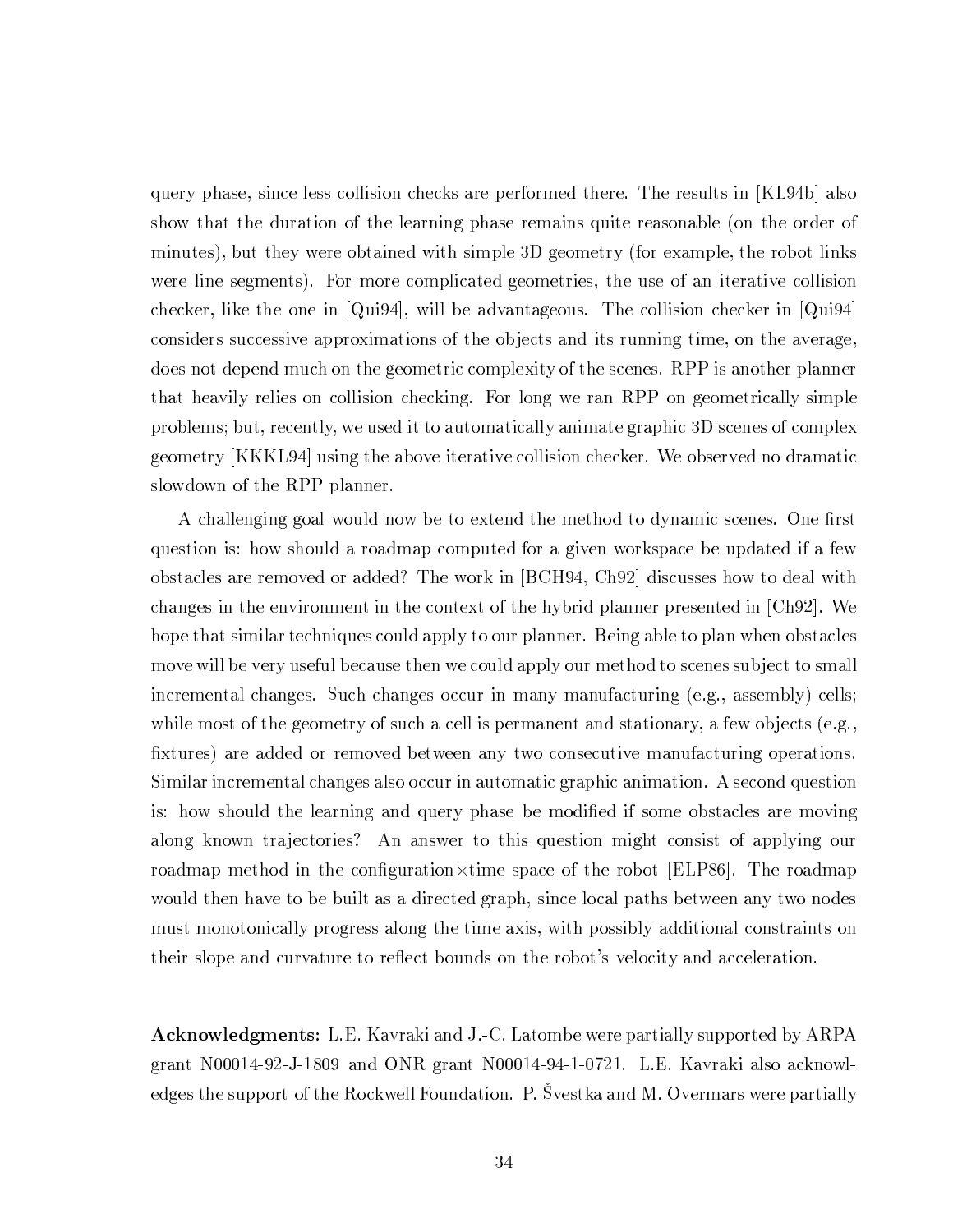supported by ESPRIT III BRA Project 6546 (PROMotion) and by the Dutch Organization for Scientific Research (NWO).

# References

- [ATBM92] J. M. Ahuactzin, E.-G. Talbi, P. Bessière, and E. Mazer. Using genetic algorithms for robot motion planning. 10th Europ. Conf. Artific. Intelligence. 671–675. John Wiley and Sons, Ltd., London, England, 1992.
- $[BCH94]$ M. Barbehenn, P.C. Chen, and S. Hutchinson. An efficient hybrid planner in changing environments. Proc. IEEE Int. Conf. Robotics and Automation, 2755–2760, San Diego, CA, May 1994.
- $[BF94]$ J. Barraquand and P. Ferbach. Path planning through variational dynamic programming. Proc. IEEE Int. Conf. Robotics and Automation, 1839-1846, San Diego, CA, May 1994.
- [BKLLMR95] B. Barraquand, L.E. Kavraki, J.-C. Latombe, T.-Y. Li, R. Motwani, and P. Raghavan. A random sampling scheme for robot path planning. Robotics Research, G. Giralt and G. Hirzinger (ed.), North Holland, 1996, to appear. (Proc. 7th Int. Symp. on Robotics Research, Herrsching, Germany, October 1995.)
- J. Barraquand, B. Langlois, and J.-C. Latombe. Numerical potential field  $|BLL92|$ techniques for robot path planning. IEEE Tr. Syst., Man, and Cybern.,  $22(2):224-241, 1992.$
- $[BL91]$ J. Barraquand and J.-C. Latombe. Robot motion planning: a distributed representation approach. Int. J. Robotics Research, 10:628-649, 1991.
- $[BG94]$ S. Berchtold and B. Glavina. A scalable optimizer for automatically generated manipulator motions. Proc. IEEE/RSJ/GI Int. Conf. Intelligent Robots and Systems, 1796-1802, München, Germany, 1994.
- $[Can88]$ J.F. Canny. The complexity of robot motion planning. MIT Press, Cambridge, MA, 1988.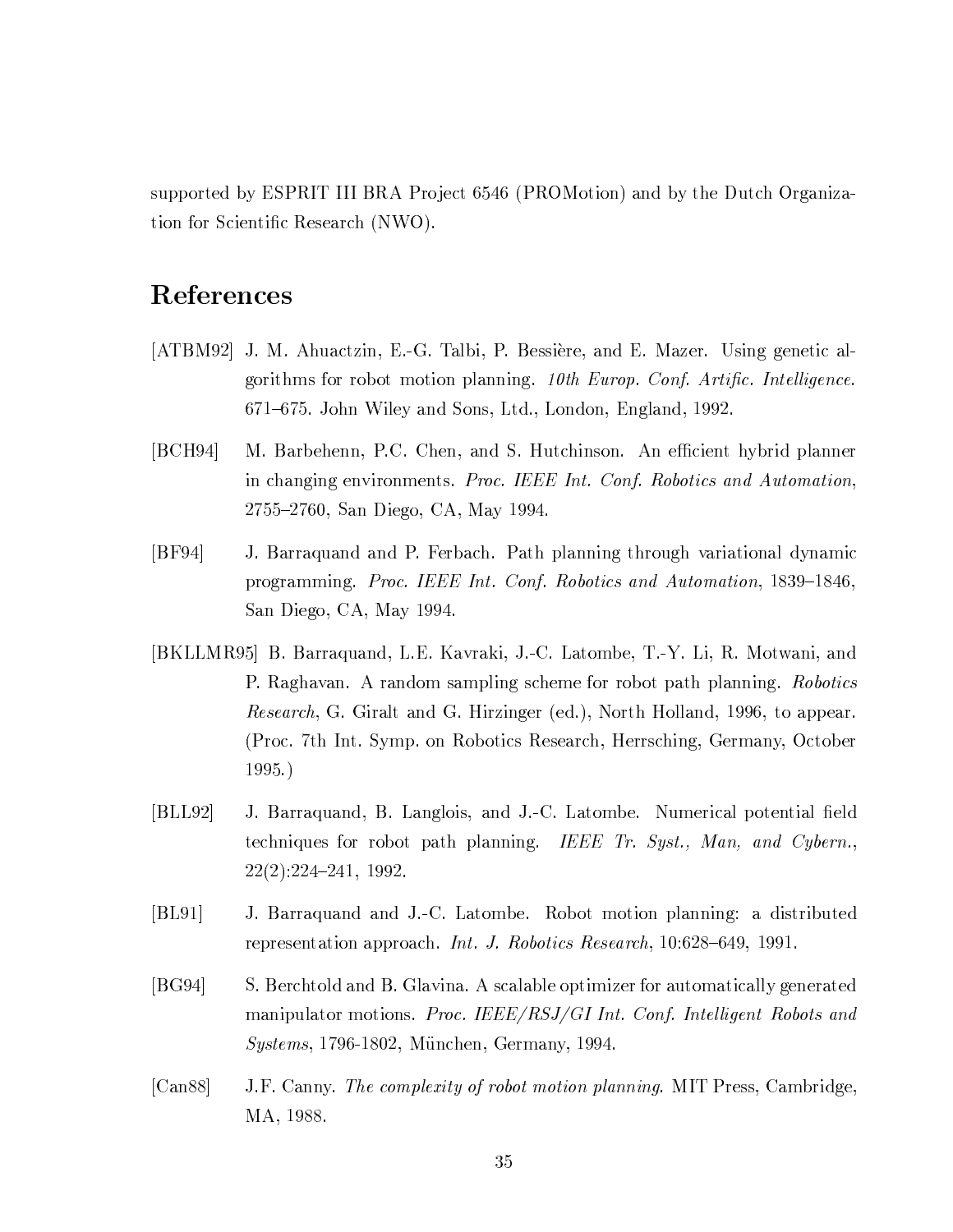- $[CL90]$ J.F. Canny and M.C. Lin. An opportunistic global path planner. *Proc. IEEE* Int. Conf. Robotics and Automation, 1554-1559, Cincinnati, OH, 1990.
- $[CG93]$ D. Chalou and M. Gini. Parallel robot motion planning. Proc. of IEEE Int. Conf. Robotics and Automation, 24-51, Atlanta, GA, 1993.
- $[CL95]$ H. Chang and T.-Y. Li. Assembly maintainability study with motion planning. Proc. IEEE Int. Conf. Robotics and Automation, Nayoga, JP, 1995.
- $[Ch92]$ P.C. Chen. Improving path planning with learning. Proc. Machine Learning Conference, 55-61, 1992.
- $[Ch93]$ P.C. Chen. Adaptive path planning in changing environments. Report SAND92-2744, Sandia National Laboratories, 1993.
- $[CH92]$ P.C. Chen and Y.K. Hwang. SANDROS: A motion planner with performance proportional to task difficulty. Proc. of IEEE Int. Conf. Robotics and Au*tomation*, 2346-2353, Nice, France, 1992.
- $[CB94]$ H. Choset and J. Burdick. Sensor based planning and nonsmooth analysis. Proc. of IEEE Int. Conf. Robotics and Automation, 3034-3041, San Diego, CA, 1994.
- $[ELP86]$ M. Erdmann and T. Lozano-Pérez. On multiple moving objects. Proc. IEEE Int. Conf. Robotics and Automation, 1152-1159, 1986.
- $[FT87]$ B. Faverjon and P. Tournassoud. A local approach for path planning of manipulators with a high number of degrees of freedom. Proc. IEEE Int. Conf. *Robotics and Automation*, 1152–1159, Raleigh, NC, 1987.
- $[FT90]$ B. Faverjon and P. Tournassoud. A practical approach to motion planning for manipulators with many degrees of freedom. Robotics Research 5, H. Miura and S. Arimoto (Eds.), 65–73, MIT Press, MA, 1990.
- $[Gie93]$ G.-J. Giezeman. *PlaGeo-A library for planar geometry*. Tech. Rep., Dept. Comput. Sci., Utrecht Univ., Utrecht, The Netherlands, 1993.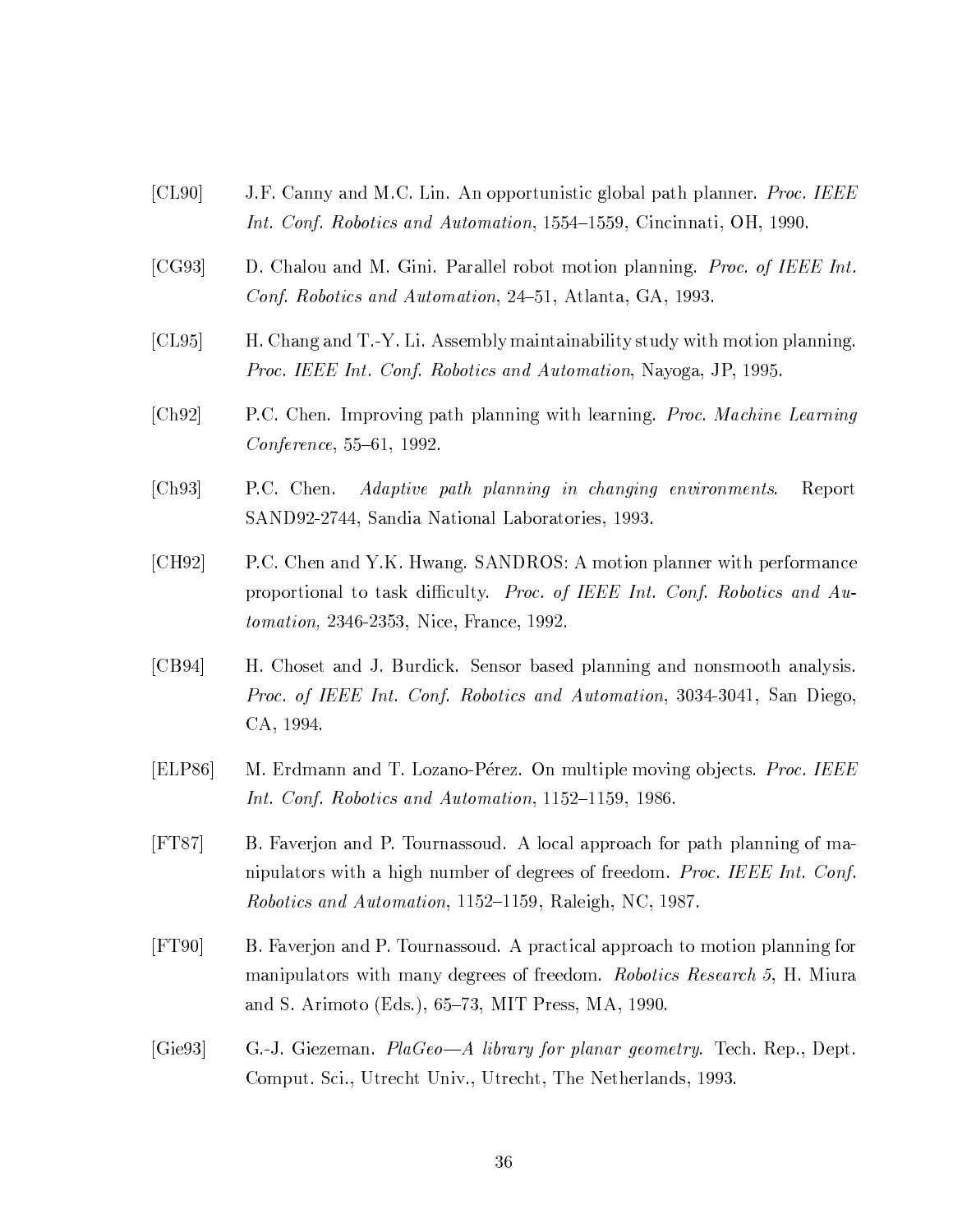- [GMKL92] L. Graux, P. Millies, P.L. Kociemba, and B. Langlois. Integration of a path generation algorithm into off-line programming of airbus panels. Aerospace Automated Fastening Conf. and Exp., SAE Tech. Paper 922404, October 1992.
- $[GG92]$ K. Gupta and Z. Gou. Sequential search with backtracking. *Proc. of IEEE* Int. Conf. Robotics and Automation, 2328-2333, Nice, France, 1992.
- $\left[$ GZ94 $\right]$ K. Gupta and X. Zhu. Practical motion planning for many degrees of freedom: A novel approach within sequential framework. *Proc. of IEEE Int. Conf.* Robotics and Automation, 2038-2043, San Diego, CA, 1994.
- $[HST94]$ Th. Horsch, F. Schwarz, and H. Tolle. Motion planning for many degrees of freedom - random reflections at C-space obstacles. *Proc. IEEE* Int. Conf. Robotics and Automation, 3318-3323, San Diego, CA, 1994.
- $[Kav93]$ L.E. Kavraki. Computation of configuration-space obstacles using the fast fourier transform. Proc. IEEE Int. Conf. Robotics and Automation, 255–261, Atlanta, GA, 1993. To appear in IEEE Tr. Robotics and Automation.
- $[Kav95]$ L.E. Kavraki. Random networks in configuration space for fast path planning, Ph.D. Thesis, Tech. Rep. STAN-CS-95-1535, Dept. Comput. Sci., Stanford Univ., Stanford, CA, January 1995.
- $[KL93]$ L.E. Kavraki and J.-C. Latombe. Randomized preprocessing of configuration space for fast path planning. Tech. Rep. STAN-CS-93-1490, Dept. Comput. Sci., Stanford Univ., Stanford, CA, September 1993.
- $[KL94a]$ L.E. Kavraki and J.-C. Latombe. Randomized preprocessing of configuration space for fast path planning. Proc. IEEE Int. Conf. Robotics and Automation, 2138-2145, San Diego, CA, 1994.
- $[KL94b]$ L.E. Kavraki and J.-C. Latombe. Randomized preprocessing of configuration space for path planning: Articulated robots. *Proc. IEEE/RSJ/GI* Int. Conf. Intelligent Robots and Systems, 1764-1772, Germany, 1994.
- [KLMR95] L.E. Kavraki, J.-C. Latombe, R. Motwani, and P. Raghavan. Randomized query processing in robot path planning. Proceedings of the 27th Annual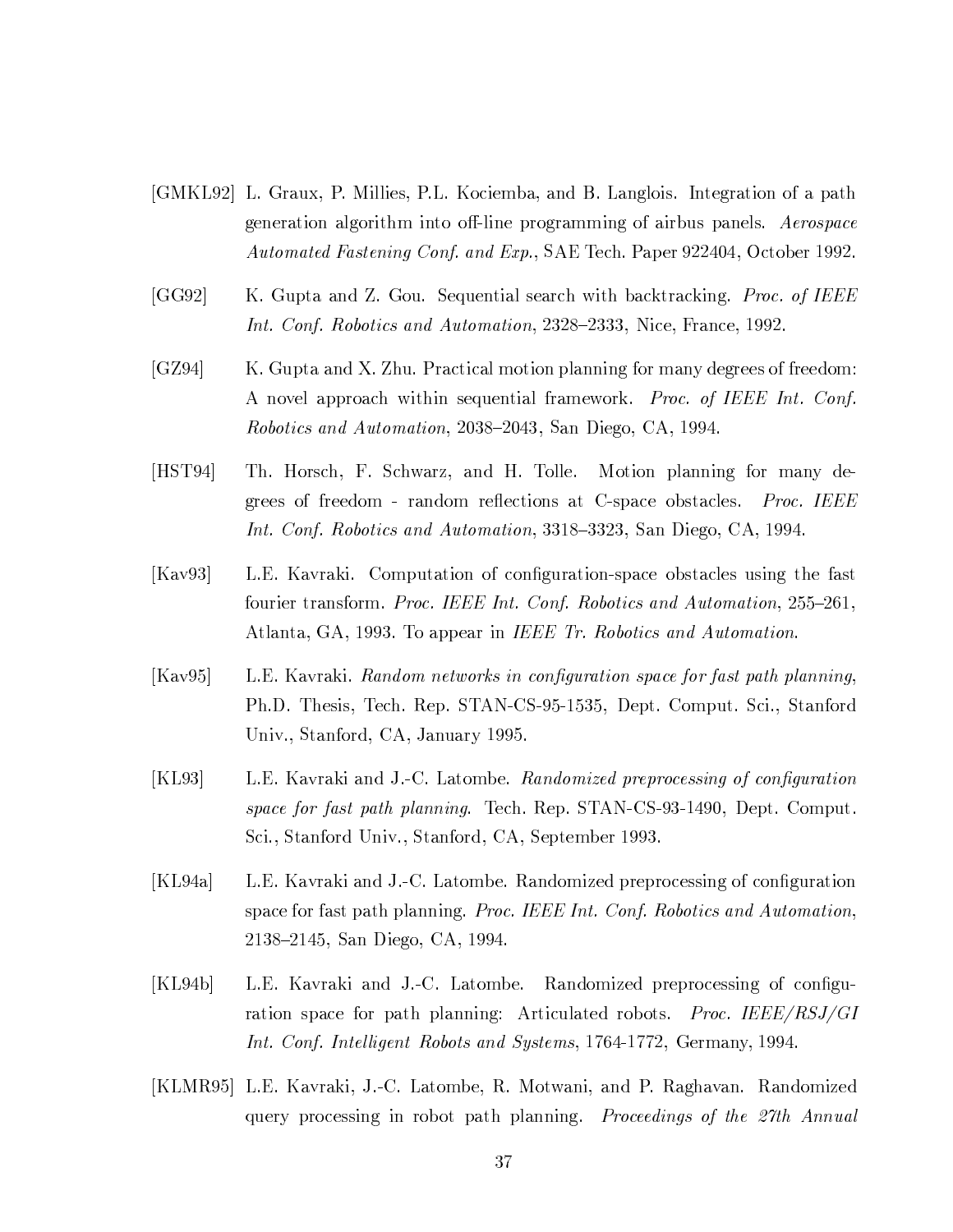ACM Symposium on Theory of Computing (STOC), 353-362, Las Vegas, NV, May 1995,

- $[Kod87]$ D.E. Koditschek. Exact robot navigation by means of potential functions: some topological considerations. Proc. IEEE Int. Conf. Robotics and Au $tomation$ , 1-6, Raleigh, NC, 1987.
- [KKKL94] Y. Koga, K. Kondo, J. Kuffner, and J.-C. Latombe. Planning motions with intentions. *Proc. of SIGGRAPH*'94, 395-408, FL, 1994.
- $[Kon91]$ K. Kondo. Motion planning with six degrees of freedom by multistrategic bidirectional heuristic free-space enumeration. IEEE Tr. on Robotics and  $Automation, 7(3):267-277, 1991.$
- $[Lat91]$ J.-C. Latombe. Robot motion planning. Kluwer Academic Publishers, Boston, MA, 1991.
- $[LTJ90]$ J.-P. Laumond, M. Taix, and P. Jacobs. A motion planner for car-like robots based on a global/local approach. Proc. IEEE Internat. Workshop Intell. Robot Syst. 765–773. 1990.
- [LRDG90] J. Lengyel, M. Reichert, B.R. Donald, and P. Greenberg. Real-time robot motion planning using rasterizing computer graphics hardware. *Proc. SIG-* $GRAPH'90, 327-335, Dallas, TX, 1990.$
- $[LP83]$ T. Lozano-Pérez. Spatial planning: a configuration space approach. IEEE *Tr. on Computers,* 32:108-120, 1983.
- T. Lozano-Pérez and P. O'Donnel. Parallel robot motion planning. Proc.  $[LPO91]$ IEEE Int. Conf. Rob. and Automation, 1000–1007, Sacramento, CA, 1991.
- $[LPW79]$ T. Lozano-Pérez and M.A. Wesley. An algorithm for planning collision-free paths among polyhedral obstacles. *Comm. of the ACM*,  $22(10):560-570$ , 1979.
- [ $Mas92$ ] J. Mastwijk. Motion planning using potential field methods. Master Thesis, Dept. Comput. Sci., Utrecht Univ., Utrecht, The Netherlands, August 1992.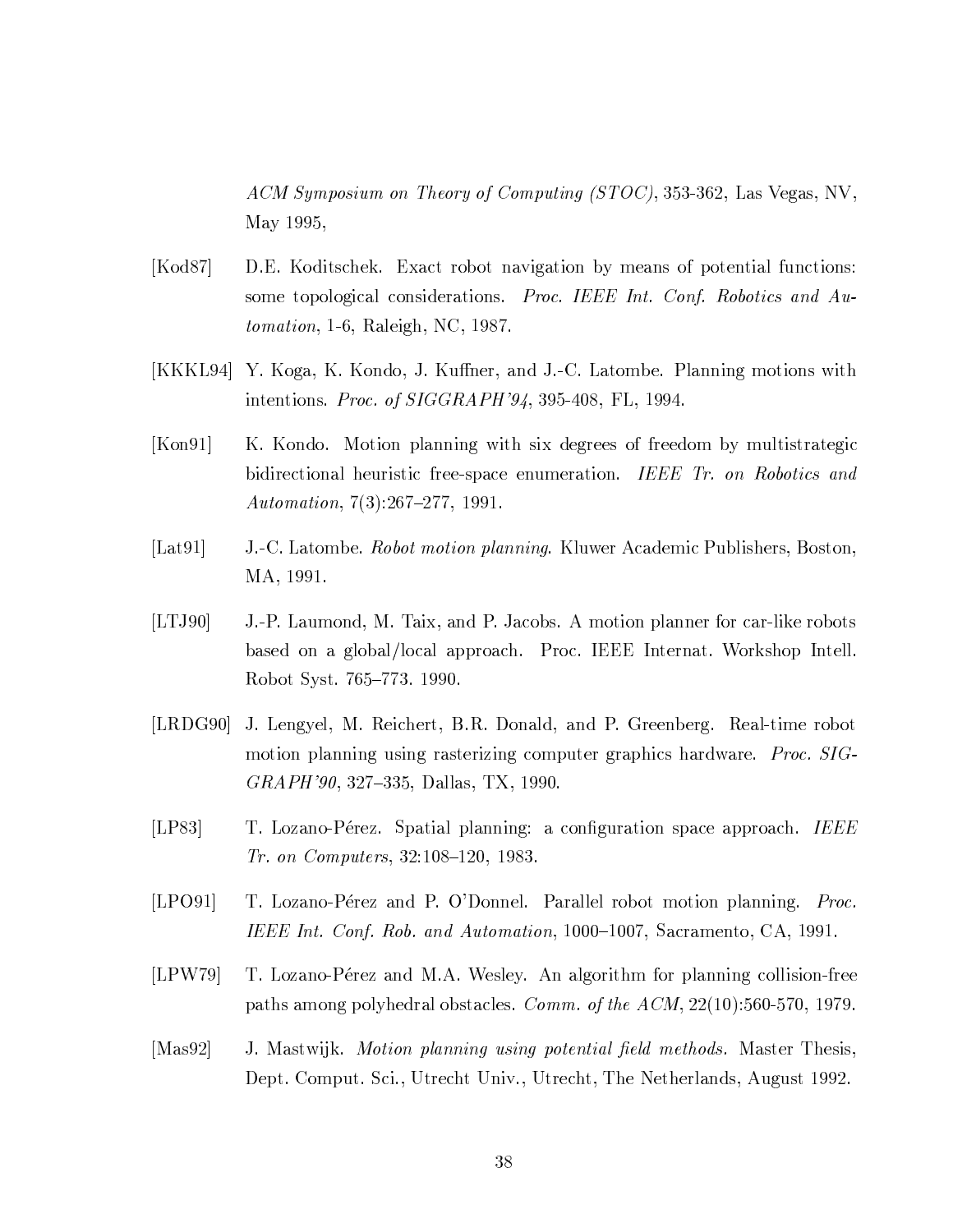- C. Ó'Dúnlaing and C.K. Yap. A retraction method for planning the motion  $[OY82]$ of a disc. J. of Algorithms, 6:104-111, 1982.
- $[Ove92]$ M. Overmars. A random approach to motion planning. Tech. Rep. RUU-CS-92-32, Dept. Comput. Sci., Utrecht Univ., Utrecht, The Netherlands, October 1992.
- $[O\text{S}95]$ M. Overmars and P. Švestka. A probabilistic learning approach to motion planning. In *Algorithmic Foundations of Robotics*, K. Goldberg et al. (eds.), A K Peters, Wellesley, MA, 19-37, 1995.
- $[Qui94]$ Efficient distance computation between non-convex objects. S. Quinlan. *Proc. IEEE Int. Conf. Robotics and Automation*, 3324-3330, San Diego, CA, 1994.
- $[RC94]$ E. Rimon and J.F. Canny. Construction of C-space roadmaps from local sensory data. What should the sensors look for? Proc. IEEE Int. Conf. Robotics and Automation, 117-123, San Diego, CA, 1994.
- $[RK92]$ E. Rimon and D.E. Koditschek. Exact robot navigation using artificial potential functions. IEEE Tans. on Robotics and Automation, 8:501-518, 1992.
- $[\text{Sve}93]$ P. Švestka. A probabilistic approach to motion planning for car-like robots. Tech. Rep. RUU-CS-93-18, Dept. Comput. Sci., Utrecht Univ., Utrecht, The Netherlands, April 1993.
- $|\text{SO}94|$ P. Švestka and M. Overmars. Motion planning for car-like robots using a probabilistic learning approach. To appear in Int. Journal of Robotics Research, 1995.
- $|\text{SO}95|$ P. Švestka and M. Overmars. Coordinated motion planning for multiple carlike robots using probabilistic roadmaps. Proc. IEEE Int. Conf. Robotics and *Automation*, Nagoya, Japan, 1631-1636, 1995.
- $[ZG93]$ X. Zhu and K. Gupta. On local minima and random search in robot motion planning. Unpublished Tech. Report, Simon Fraser Univ., BC, Canada, 1993 (personal communication).